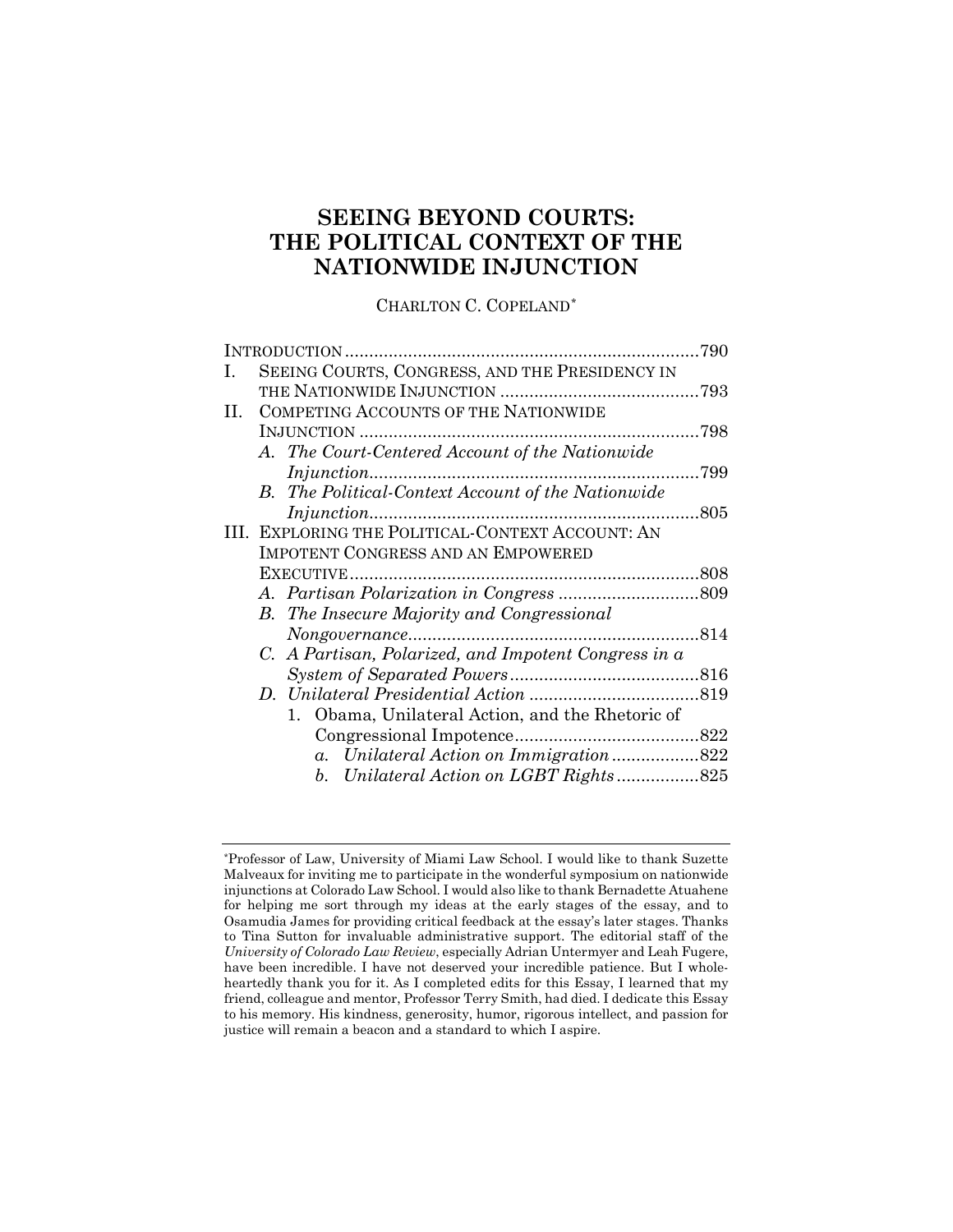| 790 | UNIVERSITY OF COLORADO LAW REVIEW                | [Vol. 91] |
|-----|--------------------------------------------------|-----------|
|     | 2. Trump, Unilateral Action, and the Delivery of |           |
|     |                                                  |           |
|     | 3. The Threat of Unilateral Presidential         |           |
|     |                                                  |           |
|     |                                                  |           |
|     |                                                  |           |

#### **INTRODUCTION**

"Judge Blocks Trump . . . ."[1](#page-1-0) This headline became a media staple when reporting on lawsuits challenging various Trump Administration policies—many of which sought injunctive relief on a nationwide scale. Two United States Attorneys General have challenged judges' authority to issue these nationwide injunctions and called for "our judiciary to re-examine a practice that embitters the political life of the nation, flouts constitutional principles, and stultifies sound judicial administration."[2](#page-1-1)

<span id="page-1-5"></span>In the popular and political mind, the nationwide injunction begins and ends in the courts. To jurists like Clarence Thomas, courts are central to eradicating the nationwide injunction through the exercise of greater self-restraint by lower-court judges, legislatively imposed constraints, or Supreme Court invalidation on constitutional grounds.[3](#page-1-2) Legal scholars are not very different. Their engagement with the nationwide injunction in public-law litigation has focused nearly exclusively on courts.[4](#page-1-3)

<span id="page-1-4"></span><span id="page-1-0"></span><sup>1.</sup> Ted Hesson, *Judge Blocks Trump Move to Deny Green Card to Recipients of Government Benefits*, POLITICO (Oct. 11, 2019, 3:04 PM), https://www.politico.com /news/2019/10/11/judge-blocks-trump-green-card-public-benefits-regulation-044666 [https://perma.cc/N4LX-KF66].

<span id="page-1-1"></span><sup>2.</sup> Memorandum from Jefferson B. Sessions III, Att'y Gen., to Heads of Civil Litigating Components U.S. Att'ys, Litigation Guidelines for Cases Presenting the Possibility of Nationwide Injunctions (Sept. 13, 2018), https://www.justice.gov/opa/ press-release/file/1093881/download [https://perma.cc/B64W-EQHH]; William P. Barr, *Opinion, End Nationwide Injunctions*, WALL ST. J. (Sept. 5, 2019, 6:37 PM), https://www.wsj.com/articles/end-nationwide-injunctions-11567723072 [https:// perma.cc/JQ84-EPDN].

<span id="page-1-2"></span><sup>3.</sup> Dep't of Homeland Security v. New York, 140 S. Ct. 599, 600 (2020) (Gorsuch, J., concurring) ("[Nationwide injunctions] raise serious questions about the scope of courts' equitable powers under Article III."). Trump v. Hawaii, 138 S. Ct. 2392, 2425–26 (2018) (Thomas, J., concurring) (challenging the constitutionality of the nationwide injunction and calling for judicial resolution of the issue).

<span id="page-1-3"></span><sup>4</sup>*. See, e.g.*, Samuel L. Bray, *Multiple Chancellors: Reforming the National Injunction*, 131 HARV. L. REV. 417 (2017) (arguing that the nationwide injunction does not conform to the dictates of Article III's constraints on judicial authority); Amanda Frost, *In Defense of Nationwide Injunctions*, 93 N.Y.U. L. REV. 1065 (2018) (arguing in favor of nationwide injunction's conformance with Article III); Howard M. Wasserman, *"Nationwide" Injunctions Are Really "Universal" Injunctions and*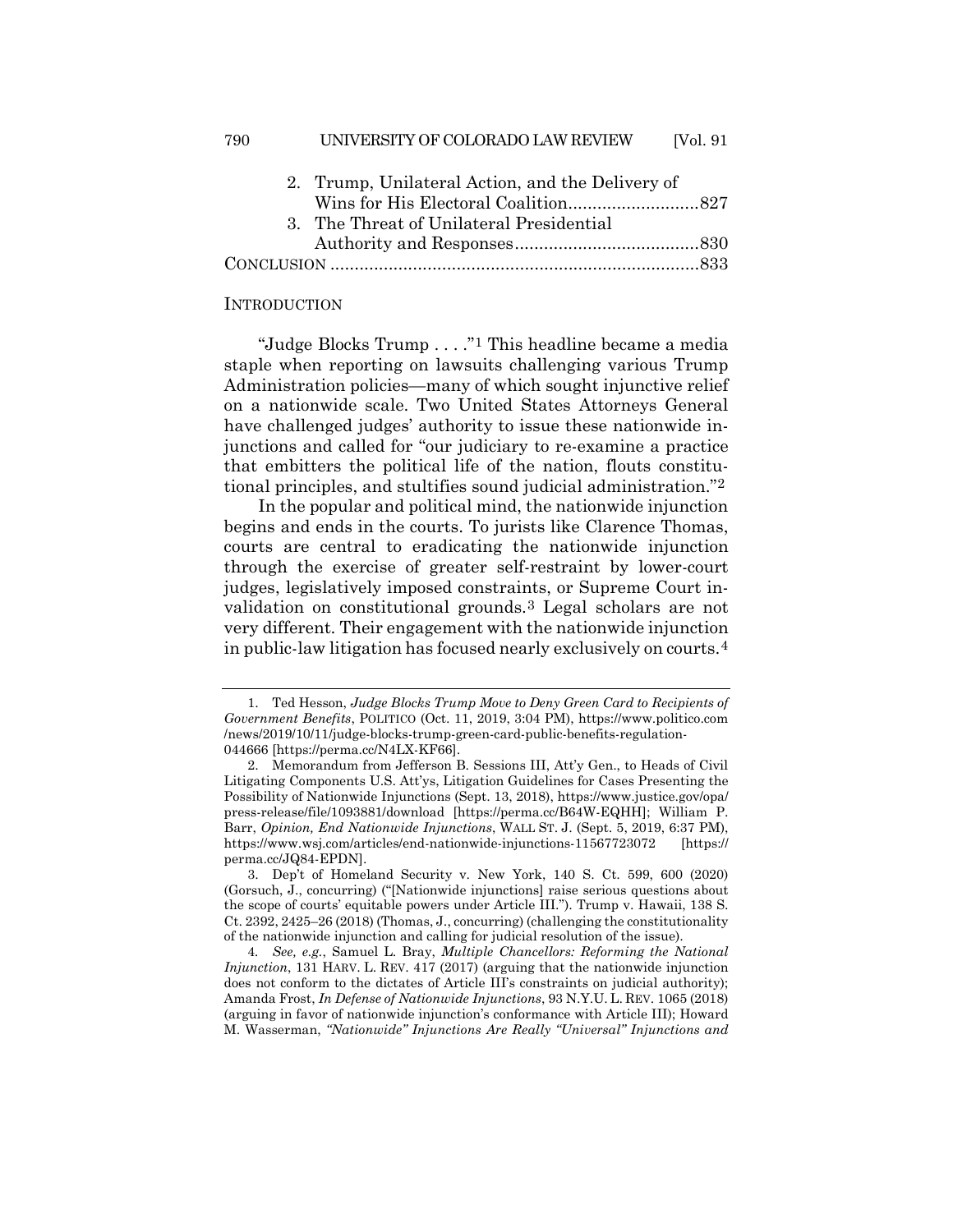They inquire about the possible sources of judicial authority to issue nationwide injunctions, the extent to which they are consistent with other mechanisms for organizing litigation, and the most appropriate response to either discipline or eradicate their use.

This Essay asserts that this "court-centered account" ignores lessons both about courts and, by extension, the nationwide injunction. Courts are embedded within a larger institutional ecosystem made up of Congress, the President, the bureaucracy, and the wider public.[5](#page-2-0) How might we better understand the nationwide injunction if we add this ecosystem to the conversation?

A turn to the larger political context—what I call the "political-context account"—ought not to surprise anyone, as many nationwide injunctions involve the most contentious issues in American politics today, including immigration, transgender rights, the Affordable Care Act, and labor policy, to name a few.[6](#page-2-1)

*They Are Never Appropriate*, 22 LEWIS & CLARK L. REV. 335 (2018) (arguing that the nationwide injunction does not conform to the dictates of Article III's constraints on judicial authority). One of the few academic commentaries that addresses the issue of congressional gridlock is Suzette M. Malveaux, *Class Actions, Civil Rights, and the National Injunction*, 131 HARV. L. REV. F. 56, 62–63 (2017).

<span id="page-2-0"></span><sup>5.</sup> The concept of an "ecology" or "ecosystem" is not foreign to separation-ofpowers frameworks. For example, Aziz Huq and John Michaels highlight what they suggest is an underappreciated dynamic that impacts separation of powers; specifically, they argue that intrabranch actors account for much of the dynamism of separation-of-powers values. Aziz Z. Huq & John D. Michaels, *The Cycles of Separation-of-Powers Jurisprudence*, 126 YALE L.J. 346, 391 (2016). But I mean something more than this. By "ecology" I mean to highlight the wider institutional environment and context in which institutional interactions take place. Here, I am guided by James Q. Wilson's classic study, BUREAUCRACY: WHAT GOVERNMENT AGENCIES DO AND WHY THEY DO IT 3, 27 (1989) (explaining organizational behavior as a response to a critical environmental problem—i.e. "situations that the organization encounters"). This suggests that organizations are adaptive to environmental factors. It is this adaptive quality of institutions—specifically, the nationwide injunction as an institutional adaptation to the environmental problem of unilateral executive action—that this Essay seeks to highlight.

<span id="page-2-1"></span><sup>6.</sup> City of Chicago v. Sessions, 264 F. Supp. 3d 933 (N.D. Ill. 2017), *aff'd*, 888 F.3d 272 (7th Cir. 2018) (issuing a nationwide injunction against the Trump Administration's policy on sanctuary cities); State v. Trump, 265 F. Supp. 3d 1140 (D. Haw. 2017), *rev'd in part*, 878 F.3d 662 (9th Cir. 2017), *rev'd by*, 138 S. Ct. 2392 (2018) (issuing a nationwide injunction on the Trump Administration's travel restriction policy); Texas v. United States, 202 F. Supp. 3d 810 (N.D. Tex. 2016) (issuing a nationwide injunction against the Obama Administration's policy requiring schools receiving federal funds not discriminate against transgender students by, among other things, allowing them to use the bathroom of their gender identity); Franciscan Alliance, Inc. v. Burwell, 227 F. Supp. 3d 660 (N.D. Tex. 2016) (issuing nationwide injunction against regulations promulgated pursuant to the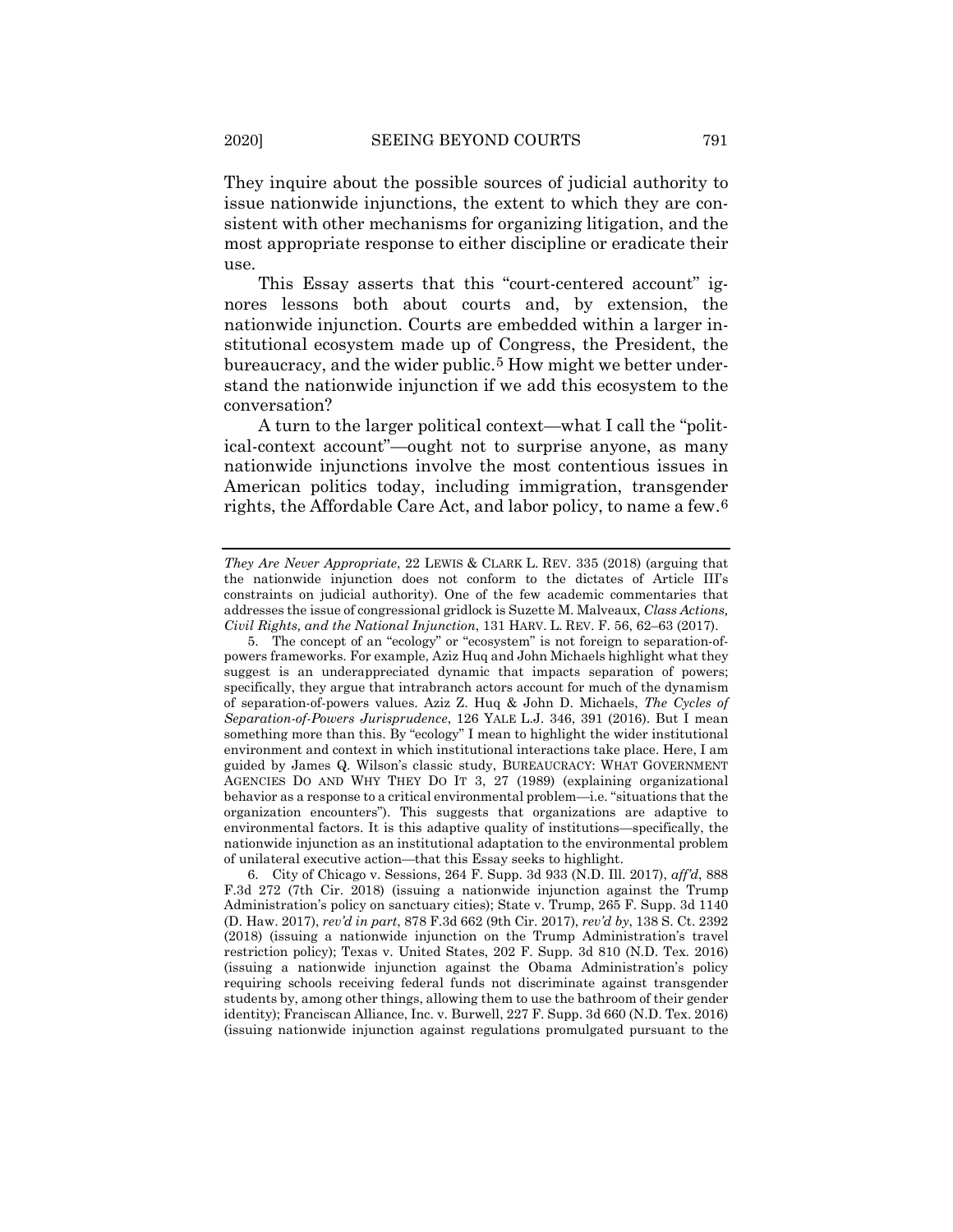<span id="page-3-3"></span>To be sure, the controversial issues litigated using nationwide injunctions may explain why many scholars have resisted the temptation to understand these injunctions within a broader political context. Instead, these scholars couch their analyses in themes that appeal to partisans of all stripes—including the vindication of separation of powers, the minimization of forum shopping, and the disincentivization of courts as a "last resort" after political losses.[7](#page-3-0) But as valuable as these analytical impulses may be, they may reinforce an inaccurate narrative of the judiciary as standing apart from politics. This risks failing to see the ways that courts are impacted by the actions (or inactions) of other institutions—specifically, Congress and the President. And while everything is surely not collapsible into politics, the power of our prescriptions must be informed by a willingness to honestly confront underlying problems.

Legal scholarship on nationwide injunctions remains quite young. Nevertheless, a rather sturdy academic consensus has developed in short order.[8](#page-3-1) It is what I call a "court-centered account" of the nationwide injunction. Civil procedure, remedies doctrine, and the law of federal courts all dominate the courtcentered account.[9](#page-3-2) Though this is not at all surprising, as these

<span id="page-3-4"></span>Affordable Care Act's nondiscrimination provision); Nevada v. U.S. Dep't. of Labor, 218 F. Supp.3d 520 (E.D. Tex. 2016) (issuing nationwide injunction against the Obama Administration's overtime rule).

<span id="page-3-0"></span><sup>7.</sup> This impulse is evidenced by the leading scholar on nationwide injunctions, Samuel Bray, during a congressional hearing on the subject. Bray described the nationwide injunction as an "obscure" judicial remedy with roots in the 1960s and 1970s that

was weaponized by Republican state attorneys general to stop major Obama administration programs. Now, turnabout is fair play. In other words, whether you are Democrat or a Republican, sometime in the last 3 years your ox has been gored by the national injunction. My hope is that this bipartisan pain offers an opportunity. We do not have to be distracted by the latest national injunction. We can take longer view. We can get the law right.

Regarding the political focus on courts, see *The Role and Impact of Nationwide Injunctions by District Courts: Hearing Before the H. Subcomm. on Courts, Intellectual Prop., and the Internet, H. Judiciary Comm.*, 115th Cong. (2018) (statement of Samuel Bray, Professor of Law, UCLA School of Law), https:// www.govinfo.gov/content/pkg/CHRG-115hhrg32475/html/CHRG-

<sup>115</sup>hhrg32475.htm [https://perma.cc/L3G3-BZRV].

<sup>8</sup>*. See supra* note [4.](#page-1-4)

<span id="page-3-2"></span><span id="page-3-1"></span><sup>9.</sup> For other court-centered analyses, see Michael T. Morley, *Nationwide Injunctions, Rule 23 (B)(2), and the Remedial Powers of the Lower Courts*, 97 B.U. L. REV. 615 (2017) [hereinafter Morley, *Nationwide Injunctions*]; Michael T. Morley, *De Facto Class Actions: Plaintiff- and Defendant-Oriented Injunctions in*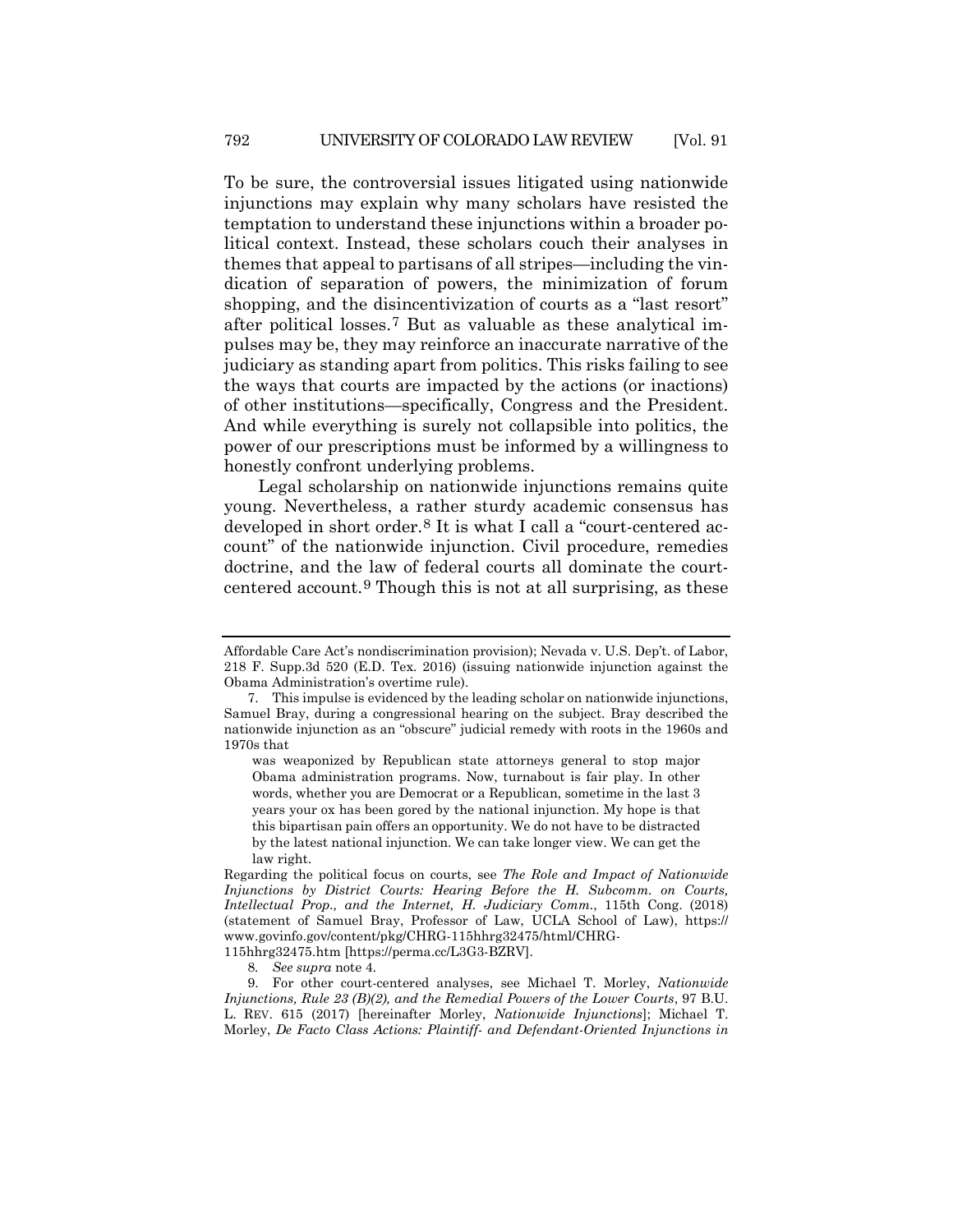branches of law focus primarily on courts, the court-centered account risks isolating federal courts from a phenomenon that extends far beyond their institution. The search for analogous precedent in civil procedure, remedies doctrine, and the law of federal courts requires a further turn away from the political dimension of the issue of nationwide injunctions and demands an answer grounded in rigorous doctrinal engagement. Scholars ask, "Have courts ever been allowed to do this?" instead of "Why do courts do this?" This isolates courts from other institutional actors and avoids the question of why the nationwide injunction emerged during this political era. The answer to this question, this Essay contends, requires an interrogation of not only courts but of Congress and the President as well.

This Essay proceeds as follows. Part I will defend the proposition that moving beyond courts is necessary to better understand nationwide injunctions and the courts that issue them. Such a move allows an appreciation of the political context in which the nationwide injunction has emerged and is deployed. Part II will articulate and compare the court-centered and political-context accounts of the nationwide injunction. Part III will explore the dimensions of my political-context account by turning to a brief discussion of congressional gridlock through an examination of partisan polarization in Congress and the "insecure majorities" thesis that exacerbates polarization in today's legislature. Part III will also examine unilateral presidential authority as an underlying factor in the surge of nationwide injunctions. This Essay will conclude with a brief discussion of how understanding nationwide injunctions through my politicalcontext account may challenge allegations that nationwide injunctions are uncontrovertibly unconstitutional.

### I. SEEING COURTS, CONGRESS, AND THE PRESIDENCY IN THE NATIONWIDE INJUNCTION

The upsurge in the use of nationwide injunctions as a remedial tool by federal district courts rightly raises interest in federal courts.[10](#page-4-0) Understanding the upsurge in the deployment of

*Voting Rights, Election Law, and other Constitutional Cases*, 39 HARV. J.L. & PUB. POL'Y 487 (2016) [hereinafter Morley, *De Facto Class Actions*].

<span id="page-4-0"></span><sup>10</sup>*. See, e.g.*, Kate Benner, *Nationwide Injunctions Speak to Judiciary's Growing Power, Barr Says*, N.Y. TIMES (May 21, 2019), https://www.nytimes.com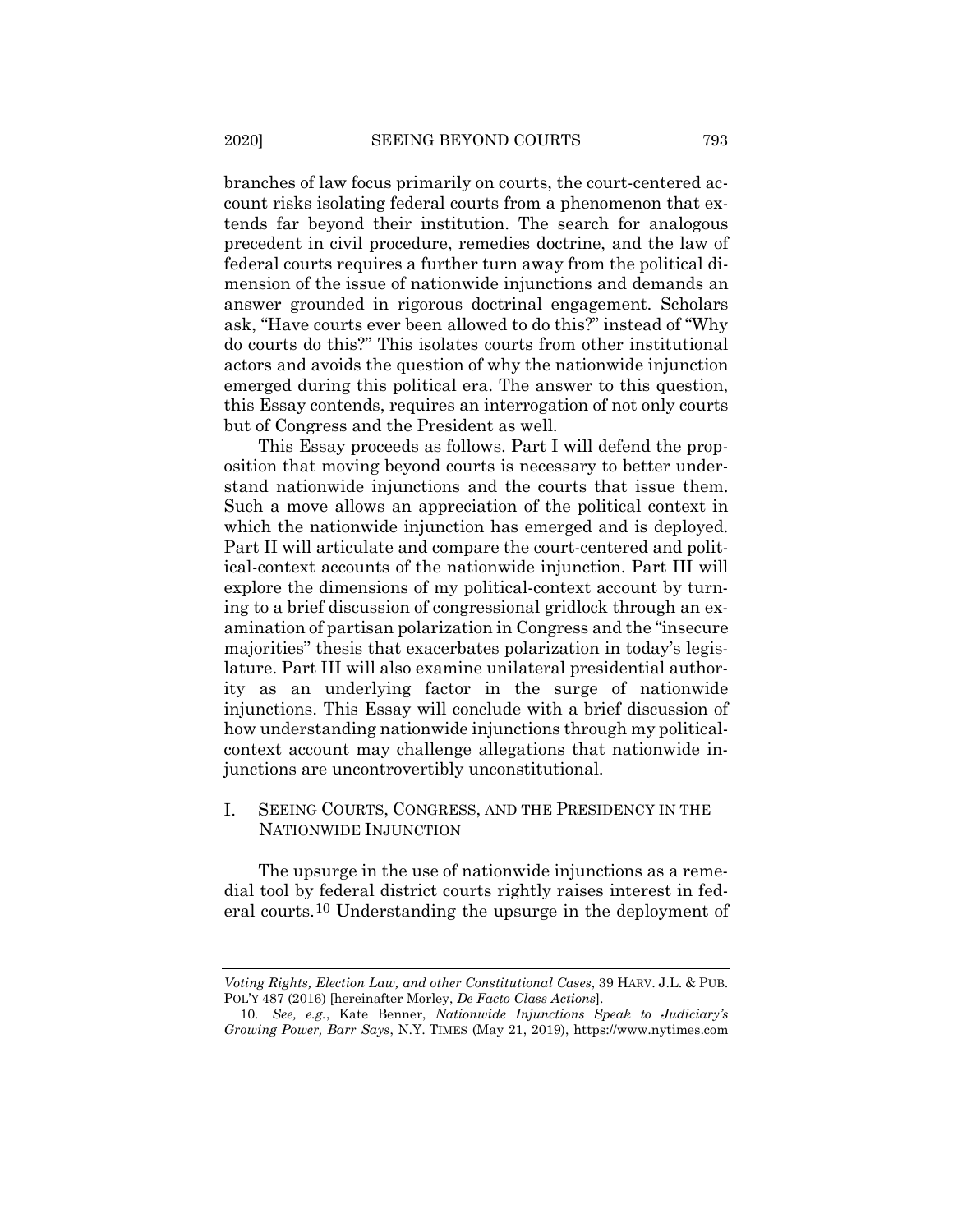<span id="page-5-0"></span>the nationwide injunction requires that we pay attention to those courts. The nationwide injunction represents the development of a particular type of judicial capacity.[11](#page-5-1) At least in the context of public-law adjudication against policies enacted by democratically accountable actors, this development and deployment takes place in a political context.

<span id="page-5-5"></span>Understanding the context in which courts issue nationwide injunctions requires understanding courts as institutions embedded in an ecosystem that includes more than simply "rogue" judges or judicial doctrine.[12](#page-5-2) Courts are political institutions with their own agendas for building capacity to resolve societal challenges.[13](#page-5-3) This dynamic forces us to consider the ways that courts exist as both competitors to and allies with other political institutions.[14](#page-5-4) Competition and alliances with other institutions undermines attempts by the court to empower, isolate, insulate, constrain, dictate, and enhance the prestige, capacity, and autonomy of courts. One need only think about President Franklin Roosevelt's "court-packing" reform, which was intended not only to enhance judicial efficiency and capacity but also to construct

<span id="page-5-2"></span>12. Paul Frymer, *Acting When Elected Officials Won't; Federal Courts and Civil Rights Enforcement in U.S. Labor Unions, 1935–1985*, 97 AM. POL. SCI. REV. 483, 484 (2003) (arguing that courts' ability to integrate labor unions was the result of "[e]lected officials [who] provided judges the power to determine civil rights law and establish remedies and encouraged private litigation by passing numerous statutes that made court strategies more affordable for civil rights groups").

<span id="page-5-3"></span>13. CROWE, *supra* note [11,](#page-5-0) at 199–212 (discussing the ways in which the judiciary, under the leadership of Chief Justice William Howard Taft, developed the organizational autonomy that allowed it to manage its role in dispute resolution, including, but not limited to diminishing the role of mandatory jurisdiction in shaping the Supreme Court's docket).

<span id="page-5-4"></span>14*. See* Howard Gillman, *How Political Parties Can Use Courts to Advance Their Agendas: Federal Courts in the United States*, *1875–1891*, 96 AM. POL. SCI. REV. 511, 512–13 (2002) (describing how the expansion of national economic enterprise required "more reliable legal institutions to investors and producers who operated within a national market," thereby making an empowered judiciary a part of the Republican Party's agenda at the end of the nineteenth century).

<sup>/2019/05/21/</sup>us/politics/barr-nationwide-injunctions.html [https://perma.cc/H9KU-RRFZ].

<span id="page-5-1"></span><sup>11.</sup> I understand judicial capacity to mean the ability of judicial institutions to undertake a particular task. Such capacity involves its jurisdictional authority, but also "structural organization of the judiciary" along with the norms held by judges. Andrew B. Coan, *Judicial Capacity and the Substance of Constitutional Law*, 122 YALE L.J. 422, 424 (2012). *See also* JUSTIN CROWE, BUILDING THE JUDICIARY: LAW, COURTS, AND THE POLITICS OF INSTITUTIONAL DEVELOPMENT xiv, 4 (2012) (ebook) ("[Judicial power] . . . more commonly and more foundationally derives from interaction with political elites, from empowering legislation, and from public, media, and interest group support.").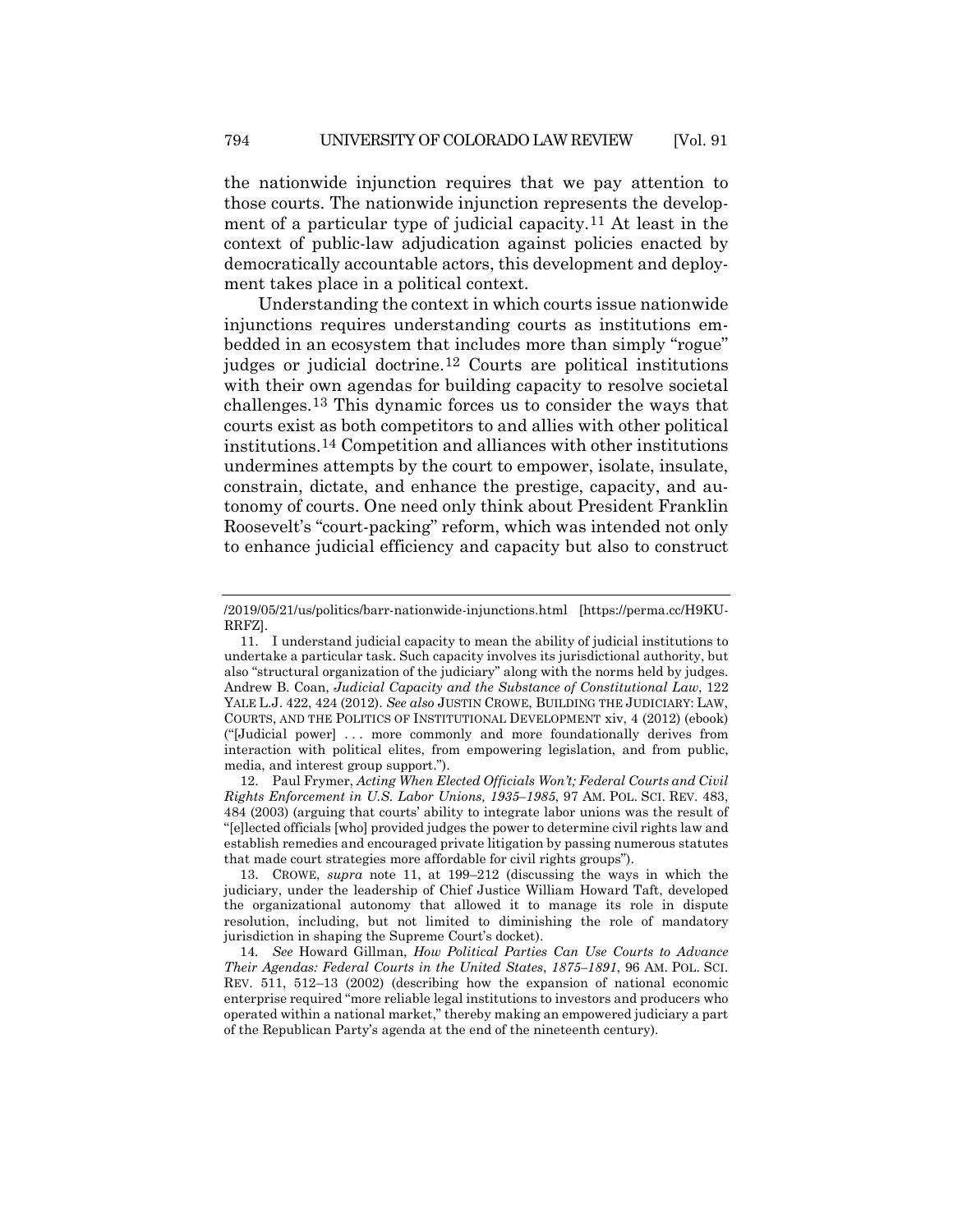a more Roosevelt-friendly court.[15](#page-6-0) What follows in this Essay is premised upon a reading of federal courts as institutions whose development is embedded within a political context.

Understanding the political context in which the nationwide injunction emerges and is deployed requires paying attention to the institutions that make up that larger political ecosystem. For example, focusing on *Marbury v. Madison*[16](#page-6-1)—likely the most significant institutional development in the history of the federal courts—as merely an articulation of doctrine or a mere interpretation of the Constitution alongside the debates of the drafting and ratification periods misses a large part of the story.[17](#page-6-2) *Marbury* surely is not capable of fully explaining why, after having assumed the authority to review congressional action, the Court refused to exercise that authority in the case before it.[18](#page-6-3) Moreover, *Marbury* does not explain why other institutions ally with the Court to enhance its authority[.19](#page-6-4) Finally, *Marbury* does not tell us why a practice might be deployed at one time as against another.<sup>[20](#page-6-5)</sup> These are all

<span id="page-6-6"></span><span id="page-6-0"></span><sup>15.</sup> On Roosevelt's "court-packing plan," see, for example, WILLIAM E. LEUCHTENBURG, THE SUPREME COURT REBORN: THE CONSTITUTIONAL REVOLUTION IN THE AGE OF ROOSEVELT 133–34 (1995) (highlighting Roosevelt's emphasis on overcrowded dockets as, in part, a result of "aged or infirm" judges, whose advanced age might "[lead them] to avoid an examination of complicated and changed conditions").

<sup>16.</sup> 5 U.S. 137 (1803).

<span id="page-6-2"></span><span id="page-6-1"></span><sup>17.</sup> For a rejection of the court-centered narrative of judicial review, see KEITH E. WHITTINGTON, POLITICAL FOUNDATIONS OF JUDICIAL SUPREMACY: THE PRESIDENCY, THE SUPREME COURT, AND CONSTITUTIONAL LEADERSHIP IN U.S. HISTORY 1, 9 (2007) ("The judiciary may assert its own supremacy over constitutional interpretation, but such claims ultimately must be supported by other political actors making independent decisions about how the constitutional system should operate.").

<span id="page-6-3"></span><sup>18.</sup> Though the Court clearly concluded that Marbury had a right to delivery of the commission at issue in the dispute, the Court held that it was without jurisdiction to decide the dispute because the Judiciary Act of 1789 unconstitutionally gave it jurisdiction. Commentators have argued that Marshall was motivated to act in this way because of his fear that the Court—and he—was institutionally vulnerable. For a discussion, see Jack Knight & Lee Epstein, *On the Struggle for Judicial Supremacy*, 30 L. & SOC'Y REV. 87, 98 (1996) ("[T]he Federalists believed Jefferson was out to destroy the judiciary by removing all Federalist judges.") (internal quotations and citations omitted).

<span id="page-6-4"></span><sup>19</sup>*. See* Gillman, *supra* note [14,](#page-5-5) at 512 ("[T]he expansion of federal judicial power in the late nineteenth century is best understood as the sort of familiar partisan or programmatic entrenchment.").

<span id="page-6-5"></span><sup>20.</sup> On the importance of time in institutional evolution, see PAUL PIERSON, POLITICS IN TIME: HISTORY, INSTITUTIONS, AND SOCIAL ANALYSIS 1, 2 (2004) ("[*S*]*ystematically* situating particular moments (including the present) in a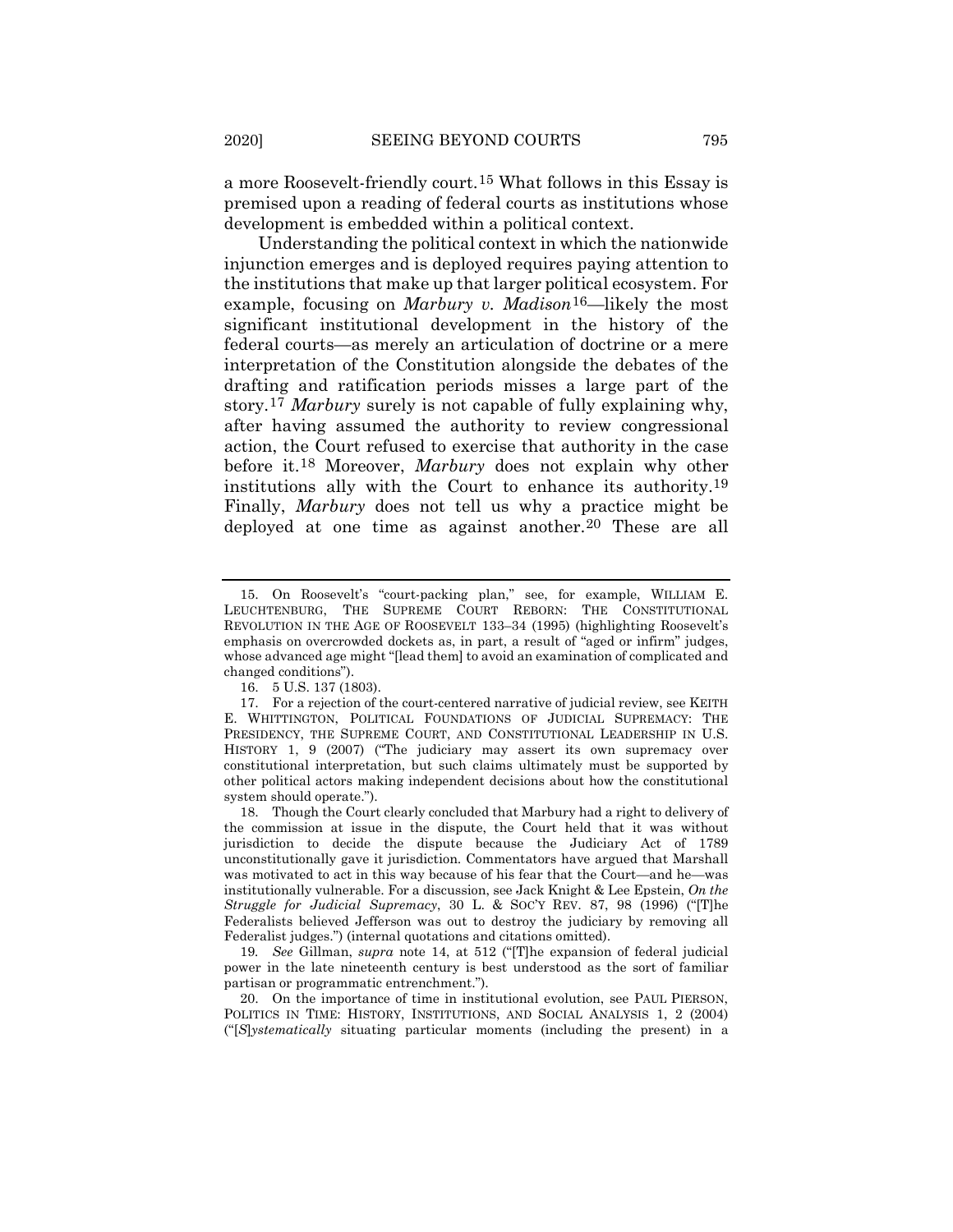questions that are as applicable to the emergence and deployment of the nationwide injunction (or other judicial tools) as they are to the practice of judicial review more generally.

Delivering a detailed historical account of the politics leading to the nationwide injunction is somewhat beyond the scope of this Essay. But this Essay hypothesizes that a key component of the recent increase in nationwide injunction deployment likely was increased partisan polarization in Congress that led to increasingly gridlocked legislative processes, which in turn led to increased presidential unilateral action.<sup>[21](#page-7-0)</sup> One response to my hypothesis might reasonably be that prior polarization did not lead to nationwide injunctions in the past.[22](#page-7-1) Another response is that presidential authority increased for most of the twentieth century without the nationwide injunction becoming a commonplace tool in the judicial remedial toolkit.[23](#page-7-2)

These responses may be true, but the consequences of polarization would be different in an era of a less institutionally powerful presidency. Partisan polarization's impact on contemporary American politics is not limited to the fact of its occurrence but rather by the *timing* of its occurrence and the *sequence* of other events unfolding alongside it. [24](#page-7-3) Apprehended in this way, partisan polarization and congressional gridlock mean something decidedly different after the growth of the administrative state, the rise of the national security state, and other augmentations of executive branch authority. The nationwide injunction is an adaptive response by the judiciary to a system under pressure by the imbalances created by an increasingly powerful presidency set further free from effective congressional oversight because of gridlock.

temporal sequence of events and processes stretching over extended periods . . . can greatly enrich our understanding of complex social dynamics.").

<sup>21</sup>*. See* discussion accompanying notes *infra* 69–143.

<span id="page-7-1"></span><span id="page-7-0"></span><sup>22</sup>*. See, e.g.*, David W. Brady & Hahrie Han, *Our Politics May Be Polarized. But That's Nothing New.*, WASH. POST (Jan. 16, 2014, 5:30 AM), https:// www.washingtonpost.com/news/monkey-cage/wp/2014/01/16/our-politics-may-bepolarized-but-thats-nothing-new/ [https://perma.cc/D8HN-LTPS].

<span id="page-7-2"></span><sup>23</sup>*. See, e.g.*, Mark Byrnes, *The Presidency and Domestic Policy*, 11 OAH MAGAZINE HISTORY 21 (1997) (identifying Theodore Roosevelt and Woodrow Wilson as twentieth-century expanders of presidential power).

<span id="page-7-3"></span><sup>24</sup>*. See* Paul Pierson, *Not Just What, but* When: *Timing and Sequence in Political Processes*, 14 STUD. AM. POL. GOV'T 72, 76 (2000) ("[P]reviously viable options may be foreclosed in the aftermath of a sustained period of positive feedback, and [] cumulative commitments on the existing path will often make change difficult and will condition the form in which new branchings will occur.").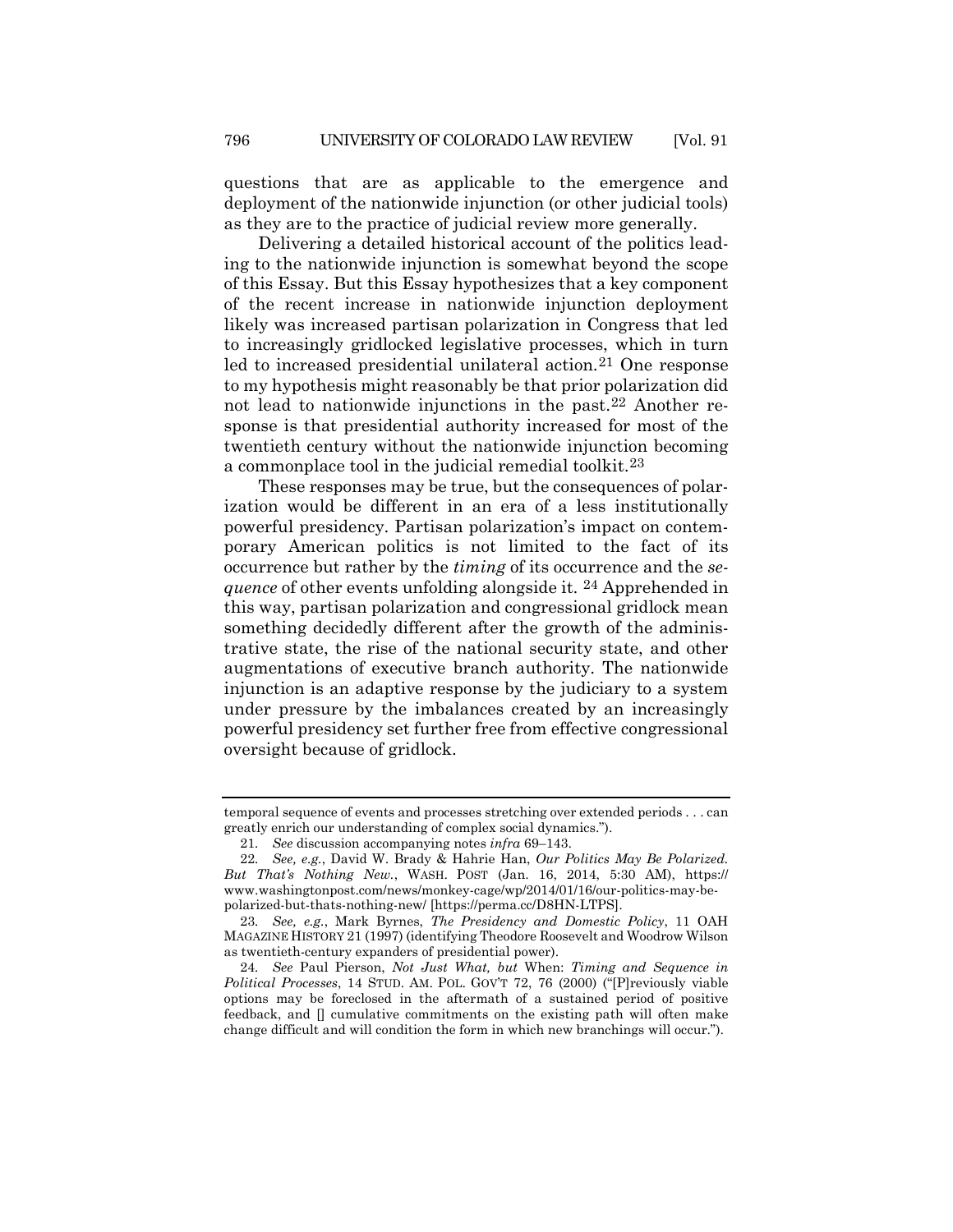As Pierson put it, these path-dependent processes impact tools that institutions develop—that is, the nationwide injunction—and the timing of their deployment—the current era[.25](#page-8-0) For example, how do Congress's decisions to delegate authority bolster the President's role as Congress's policymaking competitor, thereby making it tougher for subsequent Congresses to challenge the President on those delegated areas?[26](#page-8-1) How do these accretions of advantage over time allow the executive to act differently under conditions that develop later in time—like the emergence (or reemergence) of polarized legislative institutions?

<span id="page-8-5"></span>The variable—a polarized Congress—behaves differently and produces different outcomes in this new institutional environment than it likely would have at other periods. The same applies to unilateral executive action. While unilateral presidential action may have been present for a significant proportion of the Republic, this "snapshot" view of political development suggests to some that unilateral executive action ought to produce the same results in all political contexts.[27](#page-8-2) This Essay's focus on factors that may long predate the nationwide injunction rejects that assumption.

Nothing above should be read to suggest that the judiciary is irrelevant in this narrative. A judiciary without the capacity to see itself as a central actor in the resolution of societal challenges might not have been capable of responding with remedial creativity had it not flexed those muscles earlier in settings like school integration after *Brown v. Board of Education*[28](#page-8-3) or during the prison reform litigation of the 1970s.[29](#page-8-4) Indeed, even with the

<sup>25</sup>*. Id.* at 79–84.

<span id="page-8-1"></span><span id="page-8-0"></span><sup>26.</sup> For example, the President's development of budgetary expertise in the Office of Management and Budget gives the President advantages in domestic policy that earlier Presidents did not possess. These transform the President's dependence on bargaining with Congress because unilateral action may yield policies that are relatively less bad and, potentially, decidedly better when Congress is unable to act. *See* Gleason Judd, *Showing Off: Promise and Peril in Unilateral Policymaking*, 12 Q. J. POL. SCI. 241 (2017) (addressing the President's calculus for unilateral action); *see also* Aaron Wildavsky, *The Two Presidencies*, 4 TRANS-ACTION 162 (1966) (discussing the differences in presidential bargaining positions in the domestic and foreign policy domain, arguing that the President has greater bargaining advantages in the foreign policy domain).

<sup>27.</sup> Pierson, *supra* not[e 20.](#page-6-6)

<sup>28.</sup> 347 U.S. 483 (1954).

<span id="page-8-4"></span><span id="page-8-3"></span><span id="page-8-2"></span><sup>29.</sup> For a discussion of the federal courts' exercise of remedial creativity, see PHILLIP J. COOPER, HARD JUDICIAL CHOICES: FEDERAL DISTRICT COURT JUDGES AND STATE AND LOCAL OFFICIALS (1988) (focusing on complex remedial decrees by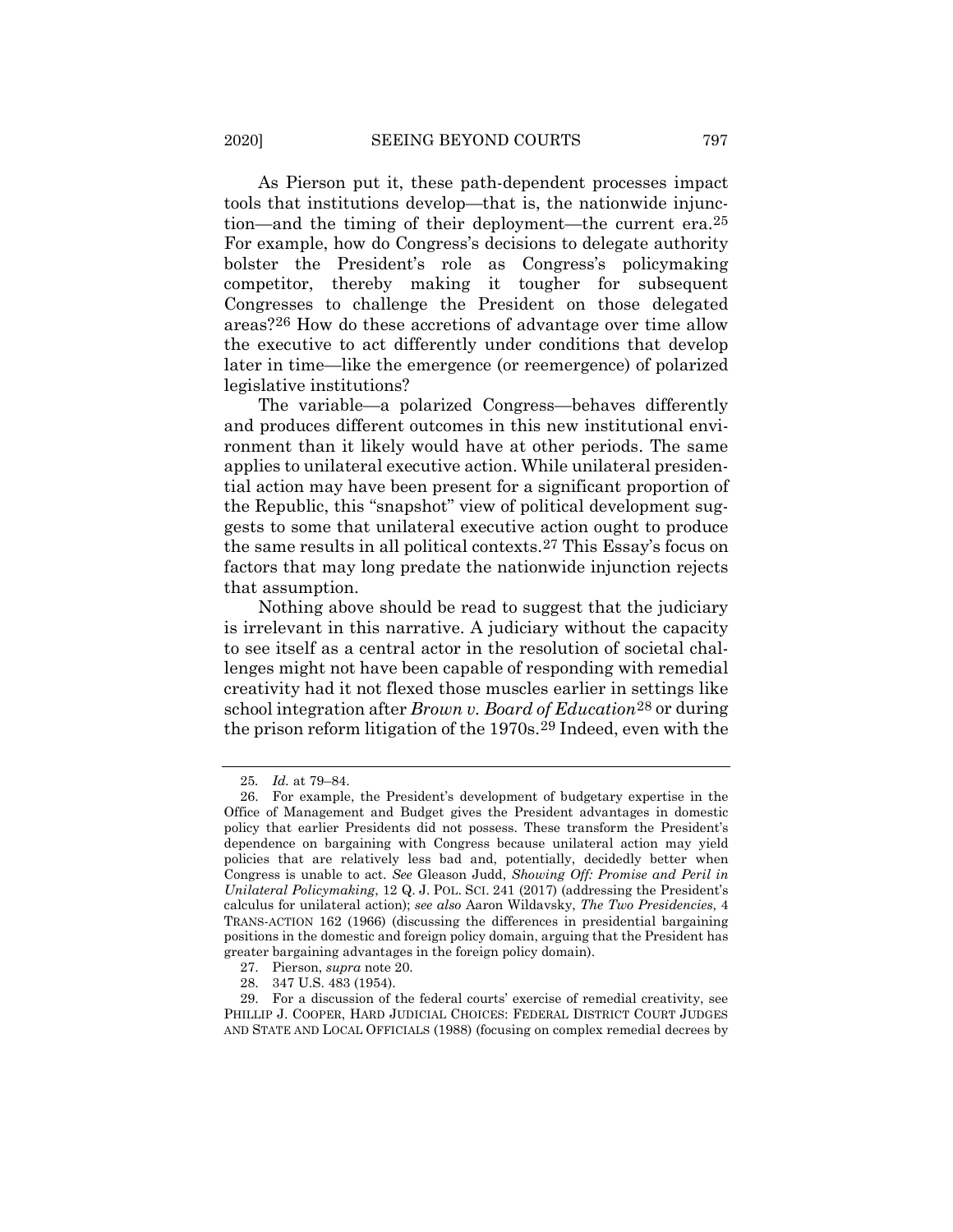possession of both doctrinal and institutional capacity to deploy innovative remedial devices like the nationwide injunction, courts might not deploy such capacity for many different reasons, including political reasons. As such, the deployment must be understood as involving a calculation of whether the risk of using the nationwide injunction outweighs the benefits.[30](#page-9-0) This is not the only way of thinking about the nationwide-injunction phenomenon. But thinking about the nationwide injunction against the backdrop of Congress and the President allows us to appreciate the significance of how those institutions might impact a judge's decision that issuing a nationwide injunction is rational.

### II. COMPETING ACCOUNTS OF THE NATIONWIDE INJUNCTION

The dominant account of the emergence and deployment of the nationwide injunction is the court-centered account. This account has been the basis of the normative critique of the nationwide injunction. Against this court-centered account, this Part introduces the political-context account of the nationwide injunction and explains its congruity with the theoretical framework articulated above.

The dominant, court-centered account is found in the media, politics, and academic literature[.31](#page-9-1) The court-centered account trains its eye on courts as the source of the "problem" of the nationwide injunction. Seeing courts as the source constrains the focus of the inquiry on doctrines, or other tools, that empower, discipline, and constrain judicial exercises of authority. As such, the court-centered account has primarily focused on the nationwide injunction as a distortion of the role of the judiciary, a

courts, see *supra* note [7;](#page-3-3) and on academic treatments, see *supra* not[e 4.](#page-1-4)

federal district courts in school desegregation, prison, and mental health disputes, among others).

<span id="page-9-0"></span><sup>30.</sup> On courts as strategic actors, see Lee Epstein & Jack Knight, *Toward a Strategic Revolution in Judicial Politics: A Look Back, A Look Ahead*, 53 POL. RES. Q. 625 (2000).

<span id="page-9-1"></span><sup>31</sup>*. See, e.g.*, Max Bloom, *American District Courts Wield Too Much Power*, NAT'L REV. (July 7, 2017, 6:45 PM), https://www.nationalreview.com/2017/07/usdistrict-courts-too-powerful-nationwide-injunctions-hurt-legal-system/ [https:// perma.cc/RUV8-YWFG]; Kerry Eleveld, *How Conservative Federal Judges in Texas Are Putting a Stranglehold on President Obama's Policies*, DAILY KOS (Oct. 27, 2016, 11:16 AM), https://www.dailykos.com/stories/2016/10/27/1587515/-Howconservative-federal-judges-in-Texas-are-putting-a-stranglehold-on-President-Obama-s-policies [https://perma.cc/TC5F-V9E6]. Regarding the political focus on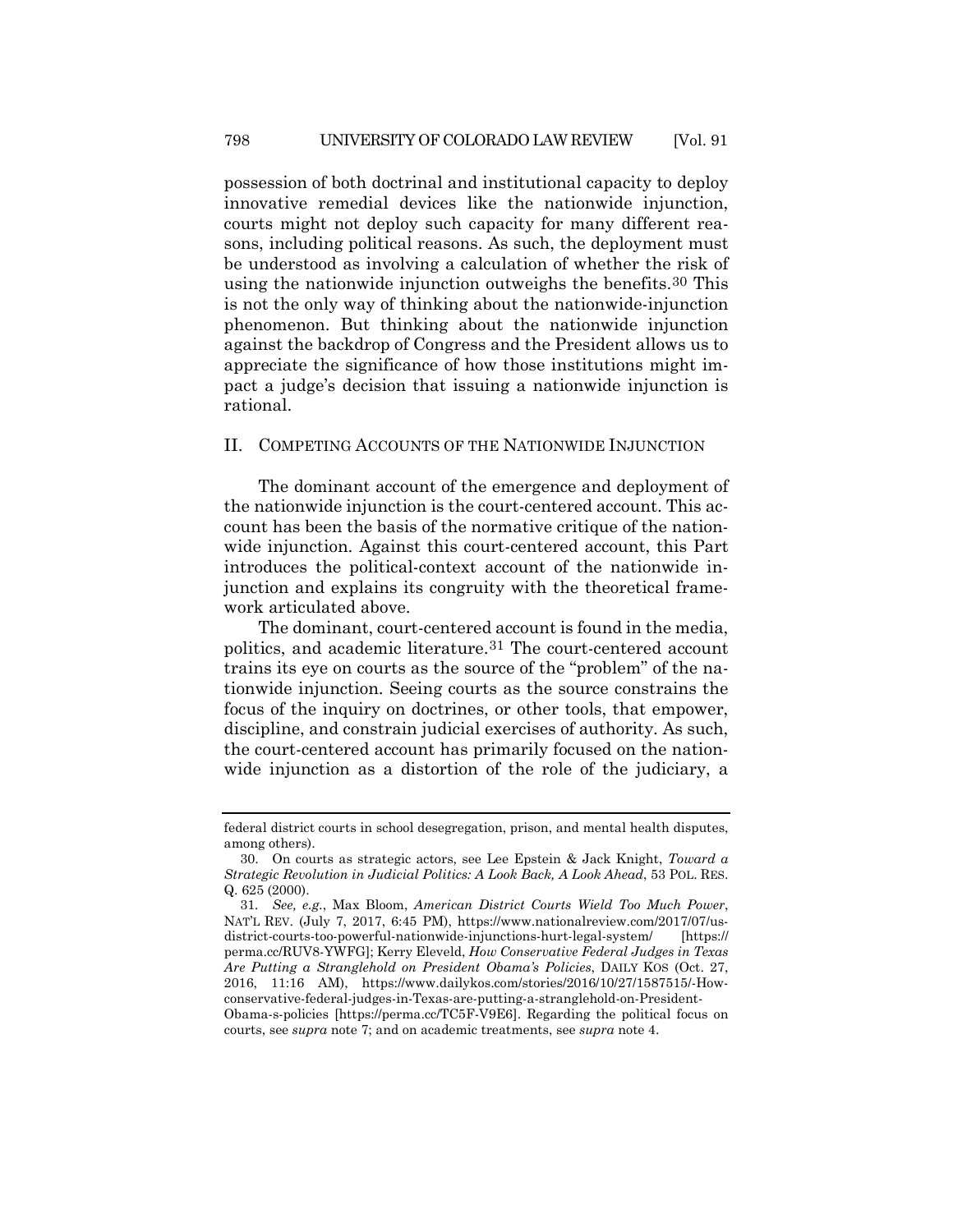threat to separation of powers, and an incentive for forum shopping.[32](#page-10-0)

By contrast, my political-context account asks what external factors might explain the judiciary's behavior with respect to the nationwide injunction. Unlike the court-centered account, my political-context account does not turn inward toward doctrine, but rather turns outward to the disputes that seem to have given rise to the deployment of the nationwide injunction—specifically the legitimacy of unilateral presidential action—and asks whether understanding that phenomenon might give us better insight into the nationwide injunction.

# *A. The Court-Centered Account of the Nationwide Injunction*

The court-centered account is a common launchpad for critiques of the nationwide injunction. Scholars have criticized the use of nationwide injunctions as a brand of de facto class action that fails to follow the Federal Rules of Civil Procedure's processes for expanding the scope and remedial authority of courts tasked with adjudicating systemic disputes.[33](#page-10-1) Other scholars have defended nationwide injunctions as consistent with the judiciary's equitable remedial authority and cite Article III's con-straints on the judiciary as a mitigating factor.<sup>[34](#page-10-2)</sup>

What unites these accounts of the nationwide injunction is their focus on courts alone. Under the court-centered account, courts are the only important institution for understanding, critiquing, and defending the nationwide injunction. The challenge begins with the nationwide injunction. The challenge is resolved with arguments for bringing courts back in line, or, conversely, justifying the precedents and rationales for these courts' behaviors.[35](#page-10-3)

<span id="page-10-0"></span><sup>32</sup>*. See supra* note [4.](#page-1-4) *But see* Mila Sohoni, *The Lost History of the "Universal" Injunction*, 133 HARV. L. REV. 920 (2020) (deploying a court-centered account of the nationwide (universal) injunction to challenge accounts that it is inconsistent with Article III).

<span id="page-10-1"></span><sup>33</sup>*. See* Morley, *Nationwide Injunctions*, *supra* note [9;](#page-3-4) Morley, *De Facto Class Actions*, *supra* not[e 9.](#page-3-4)

<sup>34</sup>*. See* Frost, *supra* not[e 4.](#page-1-4)

<span id="page-10-3"></span><span id="page-10-2"></span><sup>35.</sup> For example, Frost's defense of the nationwide injunction relies on a broad reading of judicial power and expansive remedial authority. She writes, "No rule has ever barred courts from issuing injunctions controlling a defendant's conduct vis-à-vis nonparties." *Id.* at 1080. On the standing issue, she writes, "[U]nder some circumstances courts allow individuals who themselves have no injury to proceed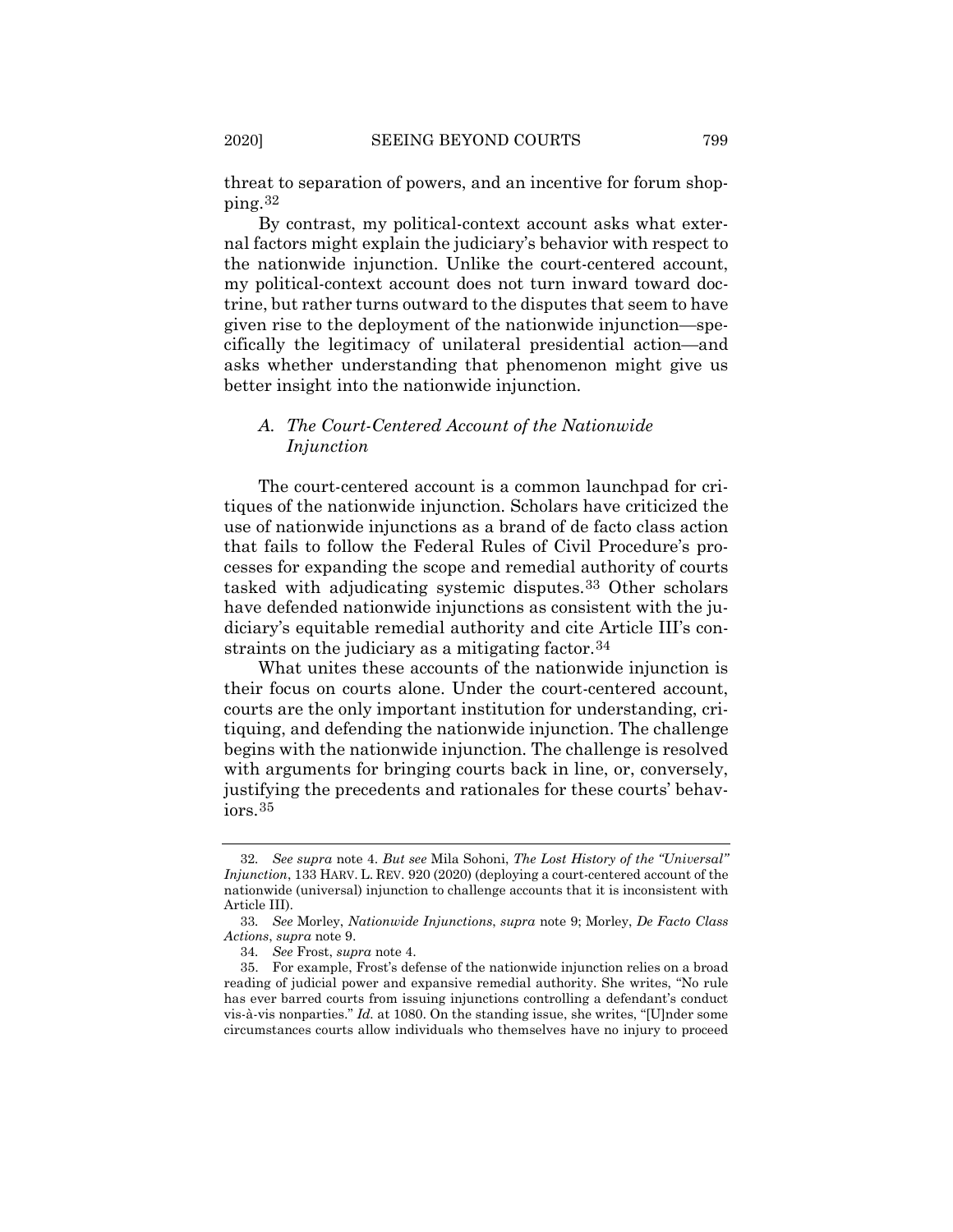In the most ambitious attempt to provide a historical account of the nationwide injunction, Samuel Bray suggests that it is a child of the emergence of the administrative state, and he identifies its initial growth in cases involving agency action.[36](#page-11-0) In his explanation of why the nationwide injunction emerged, however, Professor Bray asserts that there was a convergence of (1) the division of judicial authority that was once exercised by a single actor in the older English practice with (2) conceptual transformations that saw suits against the state as offensive tools rather than merely defensive tools, and a change in what it meant to successfully challenge state authority from non-application of a law in a particular context, to a broader invalidation of a law.[37](#page-11-1)

Bray asserts that rise of a federal judiciary with multiple, coequal judicial decisionmakers—what he calls "multiple Chancellors"[38](#page-11-2)—set the stage for the nationwide injunction, despite the fact that the divided federal judiciary emerged over 150 years prior to the nationwide injunction's emergence.[39](#page-11-3) He argues that the rise of multiple chancellors could not, by itself, explain the rise of the nationwide injunction.[40](#page-11-4) To Bray, the necessary elements first included a change in the conception of litigation against the government as a suit against the government's enforcement of an allegedly unconstitutional statute—a defensive suit—to a conception of such a challenge in more offensive terms, allowing for suits even where enforcement was

with litigation, which further suggests that courts have the power to issue remedies that extend beyond the plaintiff's actual injuries." *Id.* at 1083. Even Frost's larger separation-of-powers defense is aimed at justifying the judicial role in serving as a "check on the political branches." *Id.* at 1088.

<sup>36.</sup> Bray, *supra* note [4.](#page-1-4)

<sup>37</sup>*. Id.* at 445.

<span id="page-11-2"></span><span id="page-11-1"></span><span id="page-11-0"></span><sup>38.</sup> The rise of several federal district courts with identical equitable authority rather than the concentration of such authority in a single actor created the structural possibility for variation and conflict.

<span id="page-11-3"></span><sup>39</sup>*. Id.* at 445–48. Here, Bray means that the federal judiciary abandoned the "one-chancellor" structure that unified the equitable authority within a single institutional actor. By creating multiple chancellors and endowing them with equitable authority in the late eighteenth century, the United States made "every judge . . . a Chancellor," capable of delivering equitable relief. *Id.* Under such a structure, the nationwide injunction could raise problems not seen in a system of a single Chancellor. But Bray himself does not identify the initial nationwide injunction as emerging until at least after World War II. *See id*. at 445.

<span id="page-11-4"></span><sup>40</sup>*. Id.* at 449 ("With enough judicial restraint or certain ideological views about courts and law, the vulnerabilities of the multiple-chancellor structure would not have been exposed.").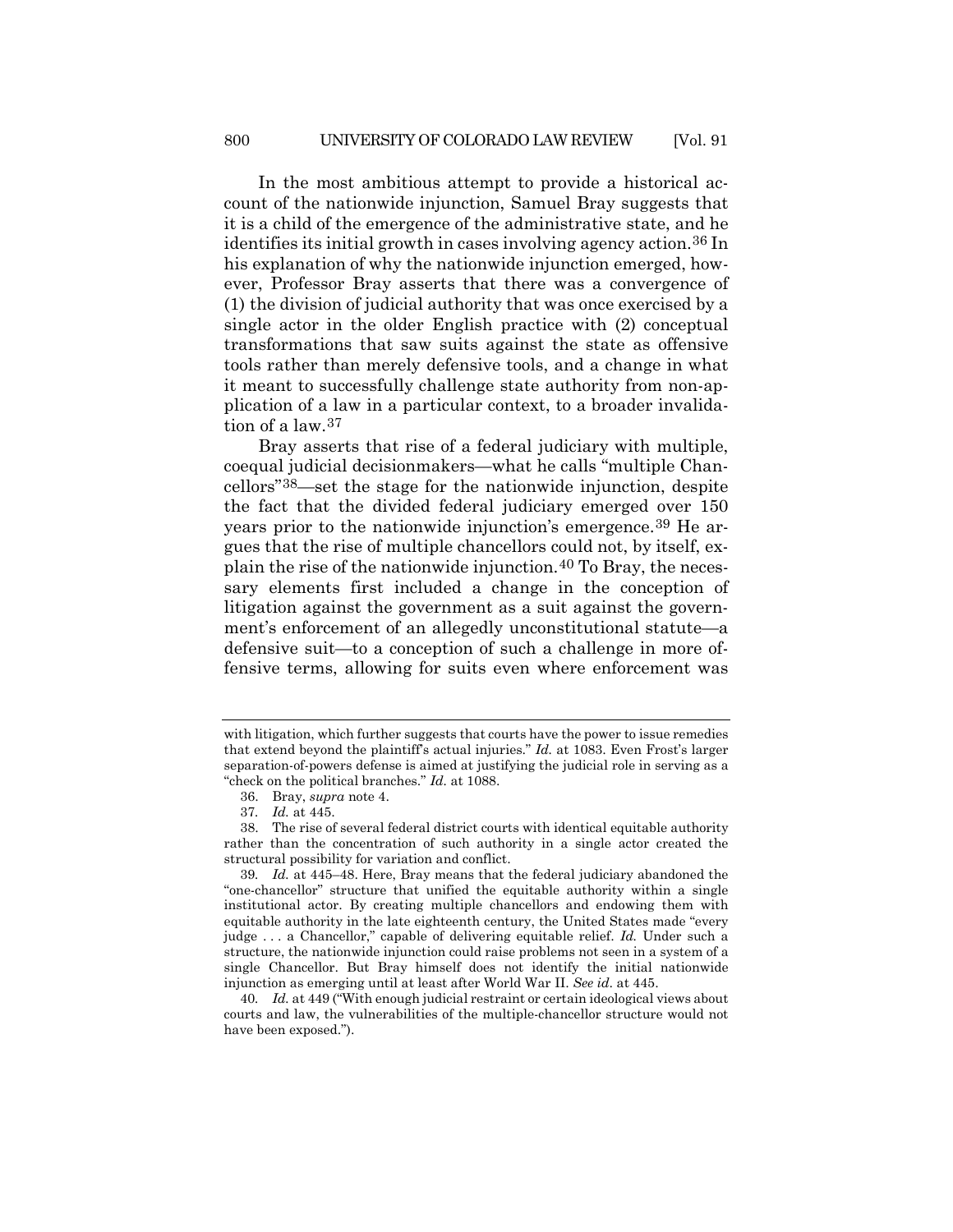not threatened.[41](#page-12-0) Bray suggests that the Declaratory Judgment Act may have been the source of change in this way of thinking about suits against the government.[42](#page-12-1) The necessary elements also included a change in the way judges thought about the task of adjudicating a constitutional challenge to a law.[43](#page-12-2) The judiciary once saw invalidation of a law as refusing to apply it to the specific parties to the dispute. Bray argues that this narrow conception gave way to a broader conception of invalidation of the statute, which had more general applicability.<sup>[44](#page-12-3)</sup> This transformation seemingly expanded the consequences of a judicial invalidation, including the court's subsequent remedial authority[.45](#page-12-4) Thus, Bray's framing and historical accounts of the rise of the nationwide injunction tell a story about the development of the rules of civil procedure, remedial authority, the scope of Article III, constitutional litigation, and how judges invalidate laws.

But this court-centered account does not tell us much else. Nationwide injunctions impact controversies that have made their way to not only courts but also the front pages of websites and newspapers. Nonetheless, court-centered accounts seem divorced from an understanding of courts as institutions embedded within a larger political ecology.[46](#page-12-5) Ignoring the political environment may also obscure critical dimensions of nationwide injunctions that we ought not to miss. Court-centered accounts see the emergence of the nationwide injunction as the consequence of changing ideological and conceptual capacities of courts, without much explanation of why these capacities have been deployed recently.[47](#page-12-6) Again, what circumstances provide for the convergence of these institutional ingredients—including multiple judicial actors, expansive conception of judicial role,

<sup>41</sup>*. Id.* at 449–52.

<sup>42</sup>*. Id.* at 450.

<sup>43</sup>*. Id.* at 451–52.

<sup>44</sup>*. Id.* at 451.

<span id="page-12-4"></span><span id="page-12-3"></span><span id="page-12-2"></span><span id="page-12-1"></span><span id="page-12-0"></span><sup>45.</sup> While Bray mentions other factors that this Essay suggests are likely to offer better explanations about the timing of the surge in nationwide injunctions, including the increase in agency rulemaking, these appear to be less central factors in his analysis. *Id.* at 452–53. *See also* Wasserman, *supra* note [4,](#page-1-4) at 336 (asserting that nationwide injunctions find their roots in a transformation in the conception of constitutional litigation, which now entails such litigation as giving a court the authority to invalidate the law at issue rather than an older conception of constitutional litigation that understood invalidity as merely a decision not to apply a particular law to a particular party).

<span id="page-12-5"></span><sup>46</sup>*. See* discussion *supra* note 5.

<span id="page-12-6"></span><sup>47</sup>*. See* sources cited *supra* note 4.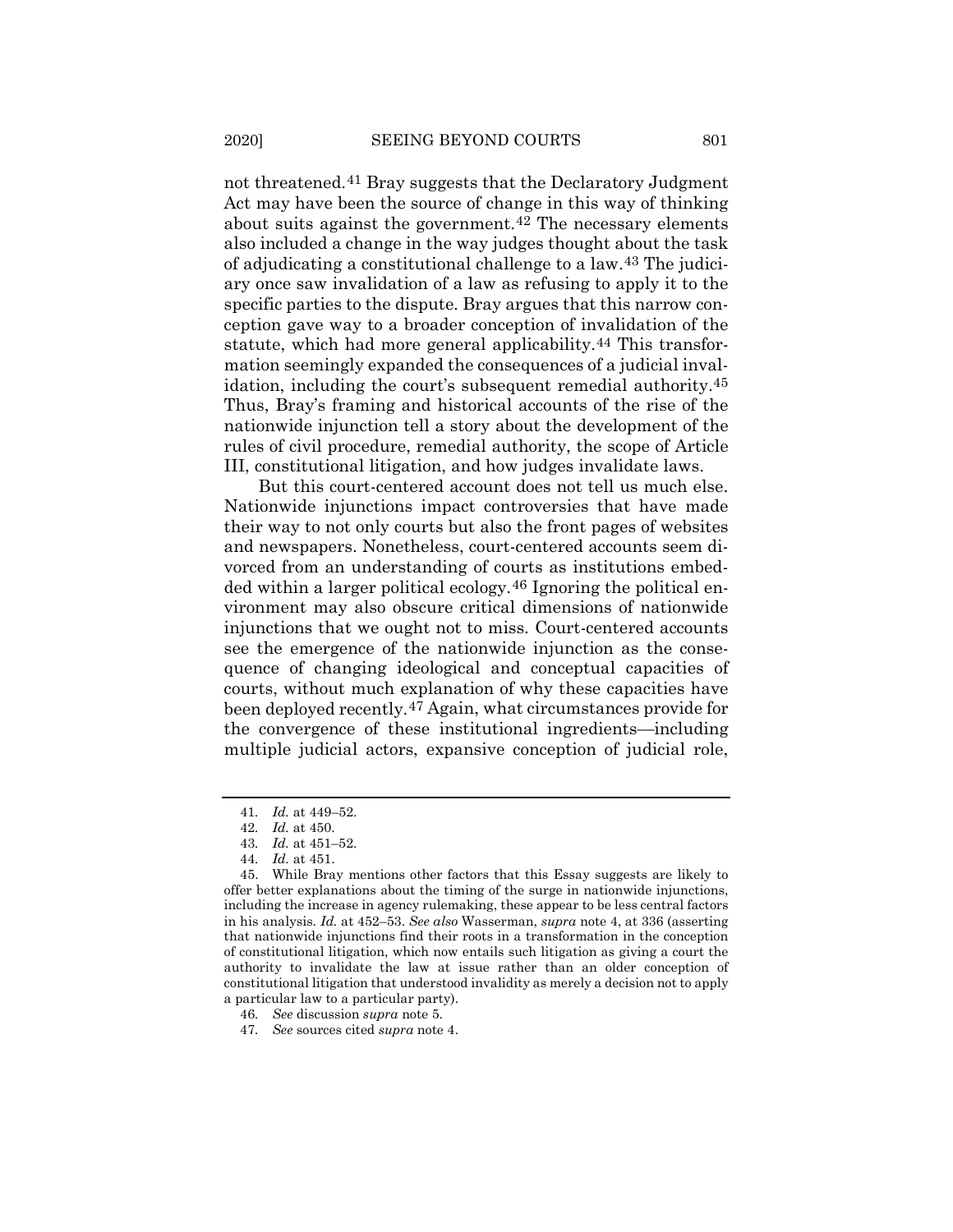and expansive conception of litigation against the government to give rise to the nationwide injunction?

Bray identifies the Supreme Court's 1954 *Brown* decision as the basis for expanded conceptions of the judicial role when resolving public disputes, and traces the emergence of nationwide injunctions accordingly.[48](#page-13-0) Under these accounts, *Brown* is depicted as based, at least in part, on changing conceptions of the Court's responsibility to African Americans during the Jim Crow era.[49](#page-13-1) What these accounts seem to ignore is the larger institutional context in which the Court decided *Brown.*[50](#page-13-2) The Court rendered its decision in a context that included some public support—at least in the North—and significant backing within the executive branch, which submitted a brief in favor of the plain-tiffs' petition.<sup>[51](#page-13-3)</sup>

This is not to say that ideological or conceptual transformations within the Court did not assist in bringing about its de-

<span id="page-13-2"></span>50*. See* Derrick Bell, Brown v. Board of Education *and the Interest-Convergence Dilemma*, 93 HARV. L. REV. 518, 524 (1980):

I contend that the decision in Brown to break with the Court's long-held position on these issues cannot be understood without some consideration of the decision's value to whites, not simply those concerned about the immorality of racial inequality, but also those whites in policymaking positions able to see the economic and political advances at home and abroad that would follow abandonment of segregation. First, the decision helped to provide immediate credibility to America's struggle with Communist countries to win the hearts and minds of emerging third world peoples. At least this argument was advanced by lawyers for both the NAACP and the federal government.

*See also*, MARY L. DUDZIAK, COLD WAR CIVIL RIGHTS: RACE AND THE IMAGE OF AMERICAN DEMOCRACY (2011).

<span id="page-13-3"></span>51*. See, e.g.*, KEVIN J. MCMAHON, RECONSIDERING ROOSEVELT ON RACE: HOW THE PRESIDENCY PAVED THE ROAD TO BROWN 4 (2004) (arguing that *Brown* is a "byproduct  $\lceil$  of an institutional mission  $\dots$  that was significantly shaped by  $\dots$  the 'judicial policy' of the Roosevelt administration, a policy that was itself a consequence of FDR's management of divisions within the Democratic Party and his construction of the modern presidency"). *See also* GIRARDEAU A. SPANN, RACE AGAINST THE COURT: THE SUPREME COURT AND MINORITIES IN CONTEMPORARY AMERICA 106 (1993) (arguing that *Brown* advanced "the political preferences of the durable majority whose interests were represented on the *Brown* Supreme Court").

<span id="page-13-0"></span><sup>48.</sup> Bray, *supra* not[e 4,](#page-1-4) at 455 ("The moral rightness of the desegregation cases seemingly reshaped federal judges' self-conception of their remedial role. After the *Brown* era, judges became more willing to give commands to federal and state officers.").

<span id="page-13-1"></span><sup>49.</sup> For a discussion of increased judicial solicitude for minority rights protection, see Robert Cover, *The Origins of Judicial Activism in the Protection of Minorities*, 91 YALE L.J. 1287, 1316 (1982) ("The critical importance of *Brown v. Board of Education* was that it removed any doubt about the Court's commitment to [rewrite the Constitution]—whatever its implications.").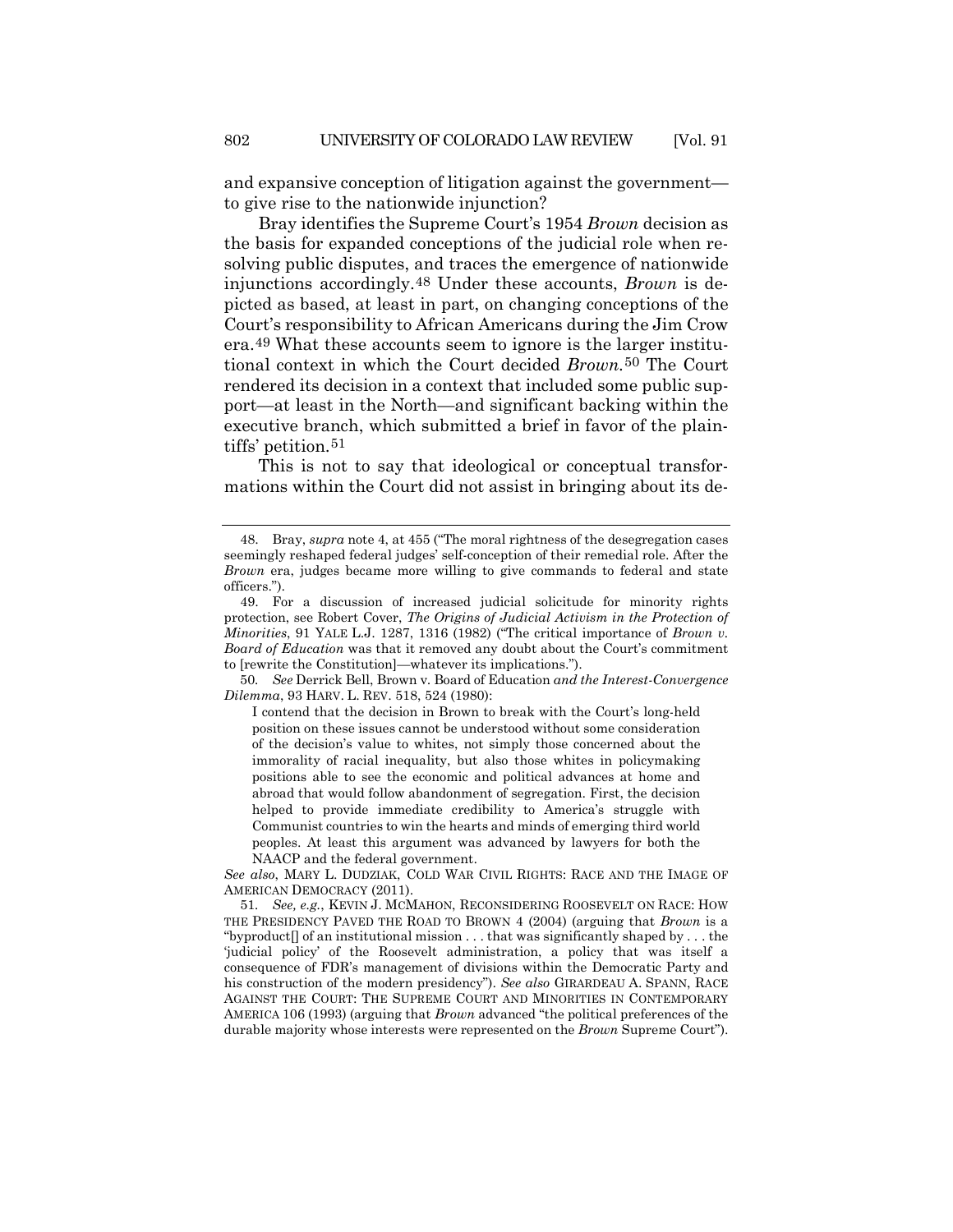cision. But the Court clearly was attuned to how its decision would be received by other American institutions. This point is supported by the Court's refusal to entertain an appeal from the Virginia Supreme Court challenging the state's ban on interracial marriage in the wake of *Brown*. In *Naim v. Naim*, the Court squarely faced a constitutional challenge to Virginia's antimiscegenation law.[52](#page-14-0) Despite the fact that the case seemed to fall within the Court's mandatory jurisdiction,<sup>[53](#page-14-1)</sup> the Court maneuvered to delay, and ultimately deny, exercising jurisdiction over the dispute.[54](#page-14-2) Accounts of the Court's treatment of the appeal suggest that the Court feared a reaction by whites—both in and out of the South—so soon after its decision in *Brown.* It is reported that Justice Clark supported the Court's refusal to exercise jurisdiction saying, "[O]ne bombshell at a time is enough."[55](#page-14-3) That "bombshell," of course, was *Brown.*

The *Brown* decision was not merely a decision that involved the Court's evolution on the question of its role in protecting minority rights, or its conclusion that it had the capacity and authority to undertake such a task. *Brown* also involved a calculus about how the Court's decision would impact the wider institutional environment.[56](#page-14-4) Similarly, ideological and conceptual ex-

<span id="page-14-3"></span>55. Richard Delgado, Naim v. Naim, 12 NEVADA L.J. 525, 526 (2012) (citing to LUCAS POWE, JR., ELEMENTS OF JUDICIAL STRATEGY 193 (1964)).

<sup>52.</sup> 87 S.E.2d 749 (Va. 1955), *vacated*, 350 U.S. 891 (1955).

<span id="page-14-1"></span><span id="page-14-0"></span><sup>53.</sup> The Court's mandatory jurisdiction at the time required the Court to entertain appeals from state courts where the state court had ruled against a federal right. In *Naim*, the Virginia court upheld a state law against a federal constitutional challenge. ERWIN CHEMERINSKY, FEDERAL JURISDICTION 22–23 (Rachel E. Barkow et al. eds., 7th ed. 2017).

<span id="page-14-2"></span><sup>54.</sup> The Court initially vacated the state's decision upholding the antimiscegenation statute on the ground that the record was inadequate. Naim v. Naim, 350 U.S. 891 (1955). On remand, Virginia's highest court essentially ignored the Court's voiding of its initial decision and upheld the anti-miscegenation statute again. Naim v. Naim, 90 S.E.2d 849 (Va. 1956). In the Supreme Court a second time, the Court held that the Virginia decision "leaves the case devoid of a properly presented federal question." Naim v. Naim, 350 U.S. 985 (1956). Commentators have described the Court's decision as a strategic dodge of a conflict with the post-*Brown* south. MICHAEL J. KLARMAN, FROM JIM CROW TO CIVIL RIGHTS: THE SUPREME COURT AND THE STRUGGLE FOR RACIAL EQUALITY 323 (2004) ("A majority of the justices apparently preferred to be humiliated at the hands of truculent state jurists rather than to stoke further the fires of racial controversy.").

<span id="page-14-4"></span><sup>56</sup>*. See generally* ROBERT A. BURT, THE CONSTITUTION IN CONFLICT 276 (1992) (describing the Warren Court's awareness that majoritarian institutions had not resolved the question of *de jure* racial segregation and its determination that the federal judiciary—primarily, federal district courts—might serve a role in advancing an "institutional means for inducing the racial antagonists to engage in reasoned inquiry").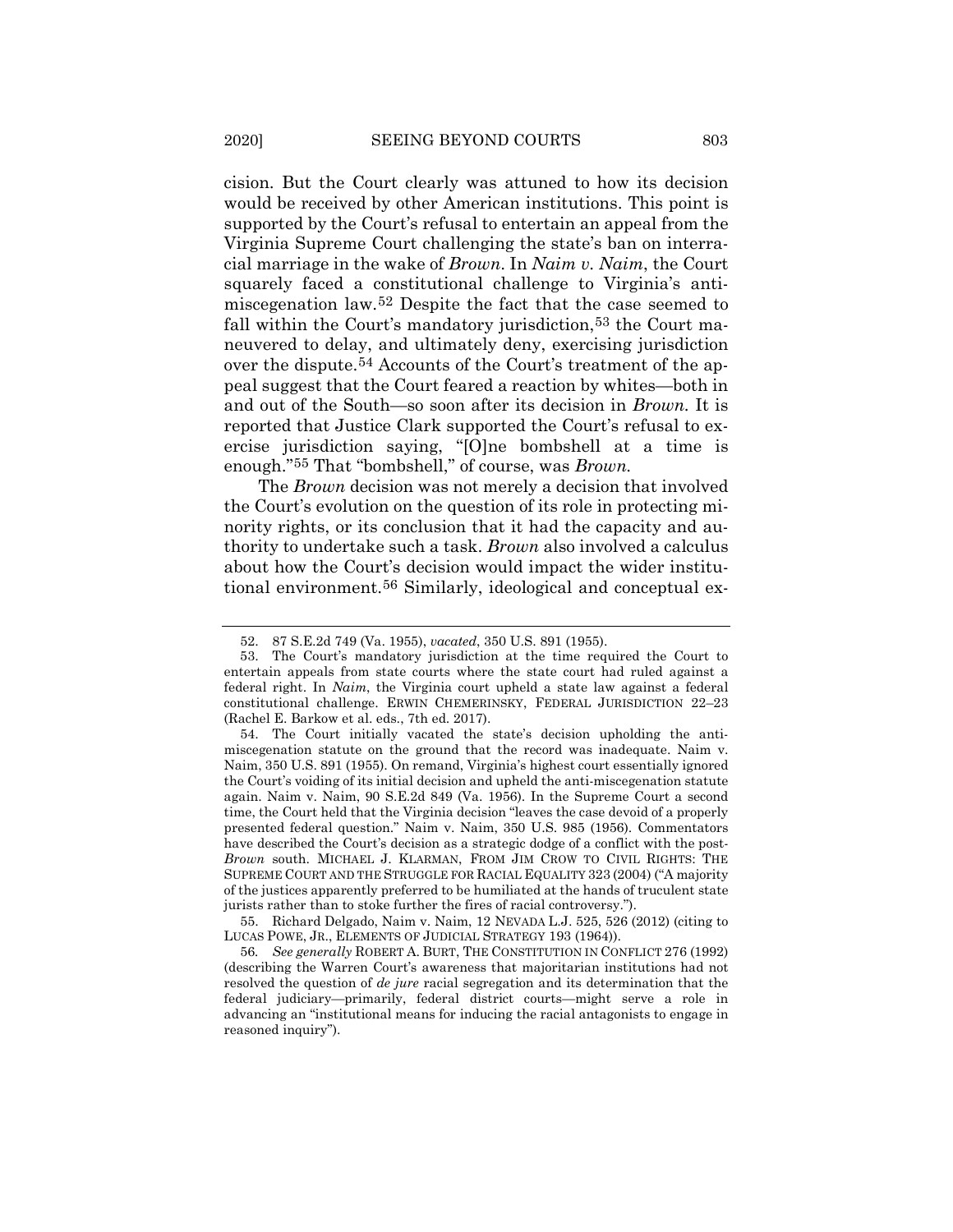planations are insufficient to explain the emergence of the nationwide injunction. To the extent that such injunctions are expenditures of institutional capital, an important question must be: Under what conditions is the issuance of nationwide injunctions an institutionally rational choice? The circumstances under which resort to the nationwide injunction might be institutionally rational for the judicial actor likely are not determined by doctrinal niceties, but by political contexts.

This Essay invites us to confront the prospect that the nationwide injunction is a rational institutional response to increasing assertions of unilateral presidential authority, which are incentivized and immunized by increased legislative gridlock. The court-centered account obscures this analysis; my political-context account brings it into focus.

And partisans may indeed find political (and principled) reasons to support nationwide injunctions. During congressional hearings on nationwide injunctions at which three of the leading scholars on the nationwide injunction were called to testify, there was clearly a partisan divide.[57](#page-15-0) For example, Representative Jerrold Nadler, the then-ranking member of the House Judiciary Committee, pressed Professor Amanda Frost to declare that the Supreme Court had "in effect upheld the constitutionality of nationwide injunctions"[58](#page-15-1) in contrast with Bray's assertion that those injunctions lacked the justices' approval. Nadler then pressed Bray on whether the Court had implicitly upheld the nationwide injunction in *Trump v. Hawaii*[59](#page-15-2) when it decided to stay the injunction on the travel ban.[60](#page-15-3)

Representative Goodlatte, also revealing his partisan leanings, challenged Frost's assertion that Deferred Action for Parents of Americans (DAPA) was invalidated by a nationwide injunction.[61](#page-15-4) He declared, "[I]n the DAPA case what the court actually found was a violation of the APA. That was something that was not asserted in the lawsuits against the travel orders. And there is a difference there."[62](#page-15-5)

<span id="page-15-2"></span><span id="page-15-1"></span><span id="page-15-0"></span><sup>57.</sup> Samuel Bray, Amanda Frost, and Michael Morley were invited to testify in a congressional hearing. *See The Role and Impact of Nationwide Injunctions by District Courts Before the Subcomm. on Courts, Intellectual Prop. and the Internet of the H. Comm. on the Judiciary*, 115th Cong. (2017).

<sup>58</sup>*. Id.*

<sup>59.</sup> 138 S. Ct. 2392 (2018).

<span id="page-15-3"></span><sup>60</sup>*. Id.*

<sup>61</sup>*. Id.*

<span id="page-15-5"></span><span id="page-15-4"></span><sup>62</sup>*. Id.*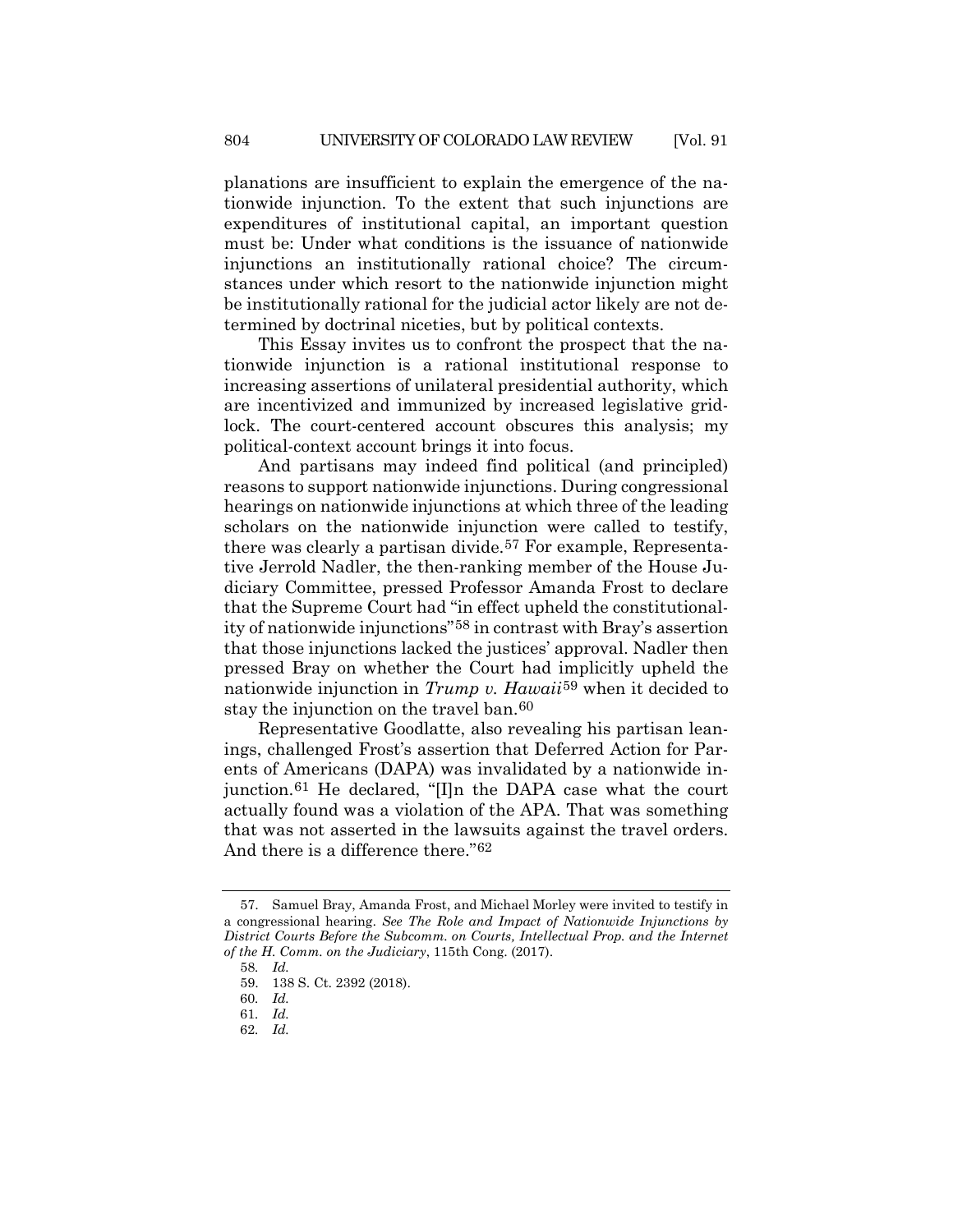To the extent that Republican members sought to defend specific nationwide injunctions, they endeavored to distinguish them from other nationwide injunctions in ways that would have legitimized the issuance of injunctions against the Obama Administration, while still calling into question the legitimacy of injunctions issued against the Trump Administration.[63](#page-16-0) And Nadler, whose party was in the minority in the House and Senate and was out of the White House, seemed willing to accept the legitimacy of the nationwide injunction.[64](#page-16-1)

That Nadler is willing to accept these judicial tools, at least while a Republican is in the White House, should not be ignored when we are thinking about the decision of federal judges to issue nationwide injunctions. In fact, it proves my political-context account is the more valuable lens for analyzing nationwide injunctions.

# *B. The Political-Context Account of the Nationwide Injunction*

There is much to admire about the court-centered account of the emergence of the nationwide injunction. It provides us with an account of institutional capacity—both conceptual and legal—that empowers courts to see themselves as endowed with the authority to issue nationwide injunctions. And the court-centered account contributes to answering the question of how institutions accrete new forms of power, which is an enduring question in institutional analysis.

That said, the court-centered account does not appear sufficient to answer the question of *why* a court might choose to deploy a nationwide injunction at a particular point in time. Institutional persistence is inconsistent with an institution recklessly deploying institutional capital. The court-centered account's explanation appears to assume that the judiciary—with its doctrines designed to preserve institutional resource[s65](#page-16-2)—

<sup>63</sup>*. Id.*

<span id="page-16-1"></span><span id="page-16-0"></span><sup>64.</sup> Suzanne Monyak, *House Panel Advances Bill to Bar Nationwide Injunctions*, LAW360 (Sept. 13, 2018), https://www.law360.com/articles/1082785 /house-panel-advances-bill-to-bar-nationwide-injunctions (last visited Nov. 12, 2019) [https://perma.cc/MYK8-RVPB] (highlighting that Nadler criticized the legislation on the ground that it would "inject confusion and needless barriers to relief into the legal system").

<span id="page-16-2"></span><sup>65.</sup> The judicial conservation of resources is exemplified most prominently in the prudential standing and political question doctrines, to name two. *See* Rucho v.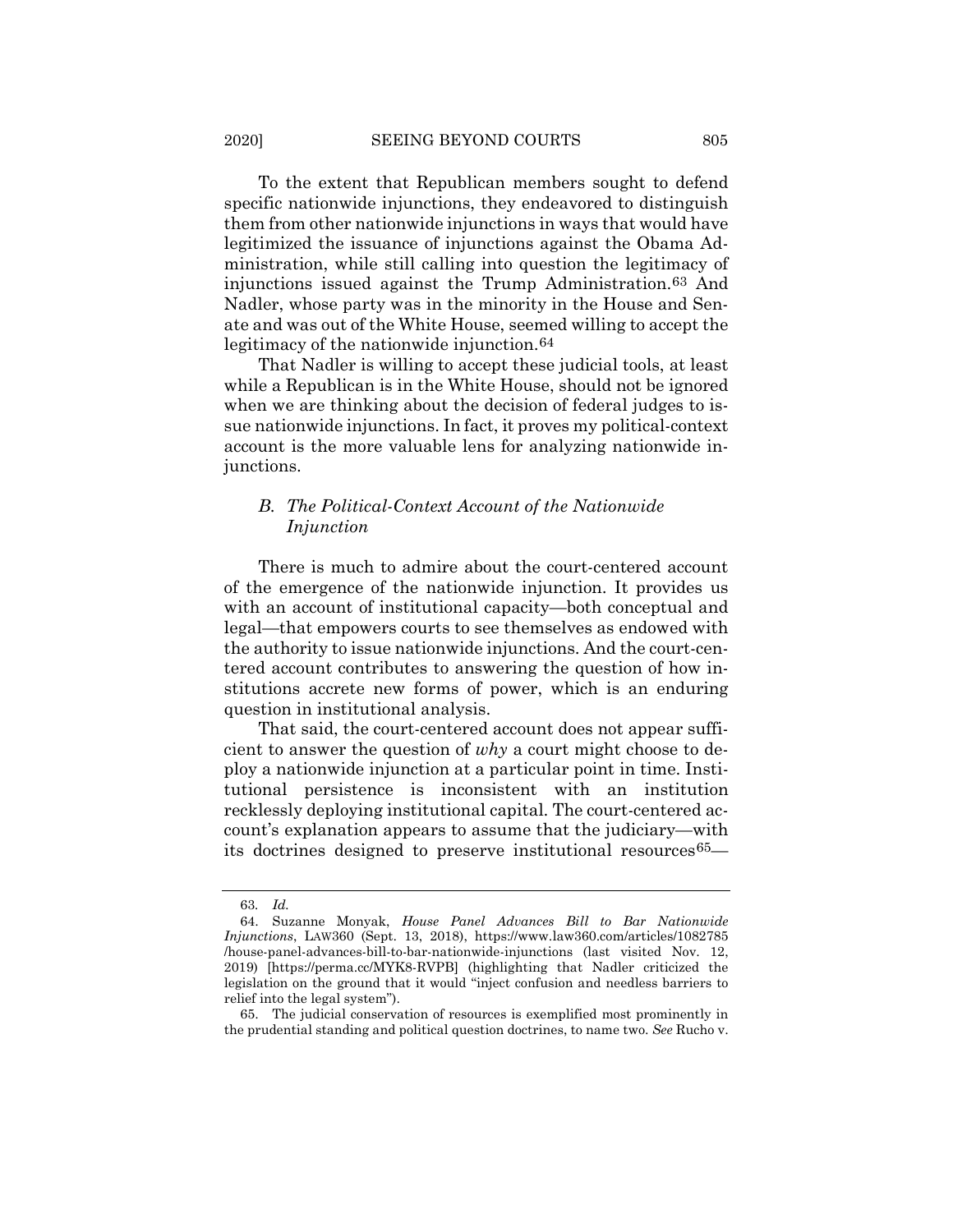would spend capital in ways that do not conform to some sense of rational preservation. This makes it important to understand why deployment of the national injunction would make sense for an institution committed to preserving its capital. The literature's attempt to explain this by reference to *Brown*'s impact on judicial institutions is likely inadequate in at least one important respect. If we accept the impact that the *Brown* era had on the conceptualization of the role of courts, why does today's era, which appears to have abandoned other core *Brown-*era tenets,[66](#page-17-0) continue to be under this case's sway? What makes a practice, the rise of which is explained as being at least partially rooted in *Brown*, emerge with such increased use today?

For a partial answer, I return to those factors that seemed to have been moved to the margins (noted as "Other Changes" by Bray), especially the rise of the administrative state and increased administrative lawmaking.[67](#page-17-1) Judicial precedent appears to confirm that a successful challenge to agency action can enjoin the agency's application of the regulation even against nonparties.[68](#page-17-2)

*Make the Road New York v. McAleenan*[69](#page-17-3) is such an example. In this 2019 district court decision setting aside the Trump Administration's expedited removal regulation,[70](#page-17-4) the judge issued a nationwide injunction over the objections of the Depart-

not-tried-to-reverse-republicans.html [https://perma.cc/TE5D-E6AK] ("[W]hat may be most notable about Mr. Clinton's judicial appointments may be reluctance to fill the courts with liberal judges.").

Common Cause, 139 S. Ct. 2484 (2019) (refusing to exercise jurisdiction over claims of partisan gerrymandering as political questions); Warth v. Seldin, 422 U.S. 490, 499 (1975) (refusing to exercise jurisdiction over disputes involving "generalized grievances").

<span id="page-17-0"></span><sup>66.</sup> For examples of departures from the *Brown* era, see Shelby County v. Holder, 570 U.S. 529 (2013) (invalidating section 4 of the Voting Rights Act as violative of federalism principles); Missouri v. Jenkins, 515 U.S. 70 (1995) (overruling the district court, which mandated busing to remedy de facto segregated schools). Indeed, even so-called liberal judges who people the judiciary likely do not see *Brown* as the paradigmatic example of judging. *See* Neil A. Lewis, *In Picking Judges, Clinton Has Not Tried to Reverse Republicans*, N.Y. TIMES (Aug. 1, 1996), https://www.nytimes.com/1996/08/01/us/in-selecting-federal-judges-clinton-has-

<sup>67.</sup> Bray, *supra* note [4,](#page-1-4) at 452.

<span id="page-17-2"></span><span id="page-17-1"></span><sup>68</sup>*. See, e.g.*, Nat*'*l Mining Ass'n. v. U.S. Army Corps of Eng*'*r, 145 F.3d 1399, 1409 (D.C. Cir. 1998) (vacating rule as universally applicable, not simply applicable to individual petitioners) (referencing Harmon v. Thornburgh, 878 F.2d 484, 496 (D.C. Cir. 1989)).

<sup>69.</sup> 405 F. Supp. 3d 1 (D.D.C. 2019).

<span id="page-17-4"></span><span id="page-17-3"></span><sup>70.</sup> Designating Aliens for Expedited Removal, 82 Fed. Reg. 35,409 (July 23, 2019).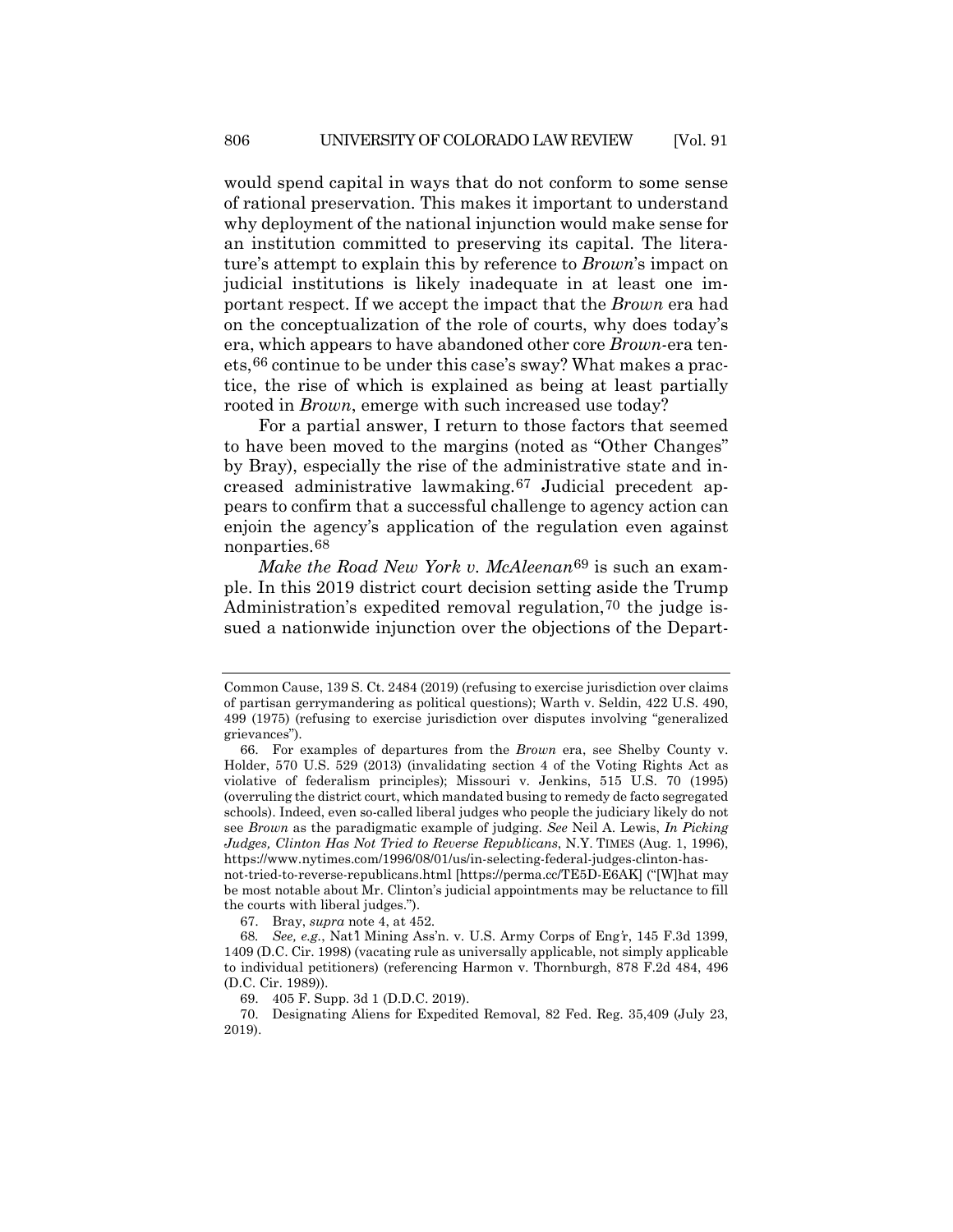ment of Homeland Security (DHS), in part on the ground that DHS's objection to the issuance of a nationwide injunction would "simultaneously enlarge[] agency power and undercut[] judicial authority . . . ."[71](#page-18-0) The justification by the district court in *Make the Road* also suggests that while the court is specifically addressing a question of agency promulgation of immigration policy without undertaking notice-and-comment rulemaking—a paradigmatic form of unilateral executive action—the court seems to also see itself as maintaining a system-wide balance of power.

Thus, justification of the nationwide injunction sounds in two registers, namely: (1) the ordinary register of precedent regarding judicial invalidation of unlawful agency action; and (2) the "higher" register regarding the judiciary's role in checking the executive's use (or abuse) of authority. In *Make the Road*, the district court clearly had a conception of what it meant to invalidate a federal agency action that came close to a court-centered account. But the district court made explicit that which appears to be implicit in Wasserman and Bray's account namely that the conception is grounded in a concern about an overreaching executive branch—saying that:

[B]ecause our constitutional system clearly contemplates that the judiciary will have the power to check the conduct of executive branch officials who violate the law, [the assertion] that the agency should be deemed to have the unfettered ability to carry on with respect to pronounced unlawful behavior ... is quite troubling.<sup>[72](#page-18-1)</sup>

This seems different, at least in degree, from an undifferentiated concern about litigation against the government. Here, the district court emphasized actions by the executive branch that are a key component to our understanding of the recent upsurge in nationwide injunctions.

Though "judicial activism" of the sort engaged in by the *Brown*-era courts may no longer be in fashion, judicial activism to preserve federalism or separation-of-powers values defines to-

<span id="page-18-1"></span><span id="page-18-0"></span><sup>71.</sup> Make the Road New York v. Kevin McAleenan, No. 19-cv-2369 (KBJ), 2019 U.S. Dist. LEXIS 166944, at \*166 (D.D.C. Sept. 27, 2019).

<sup>72</sup>*. Id.* at \*167.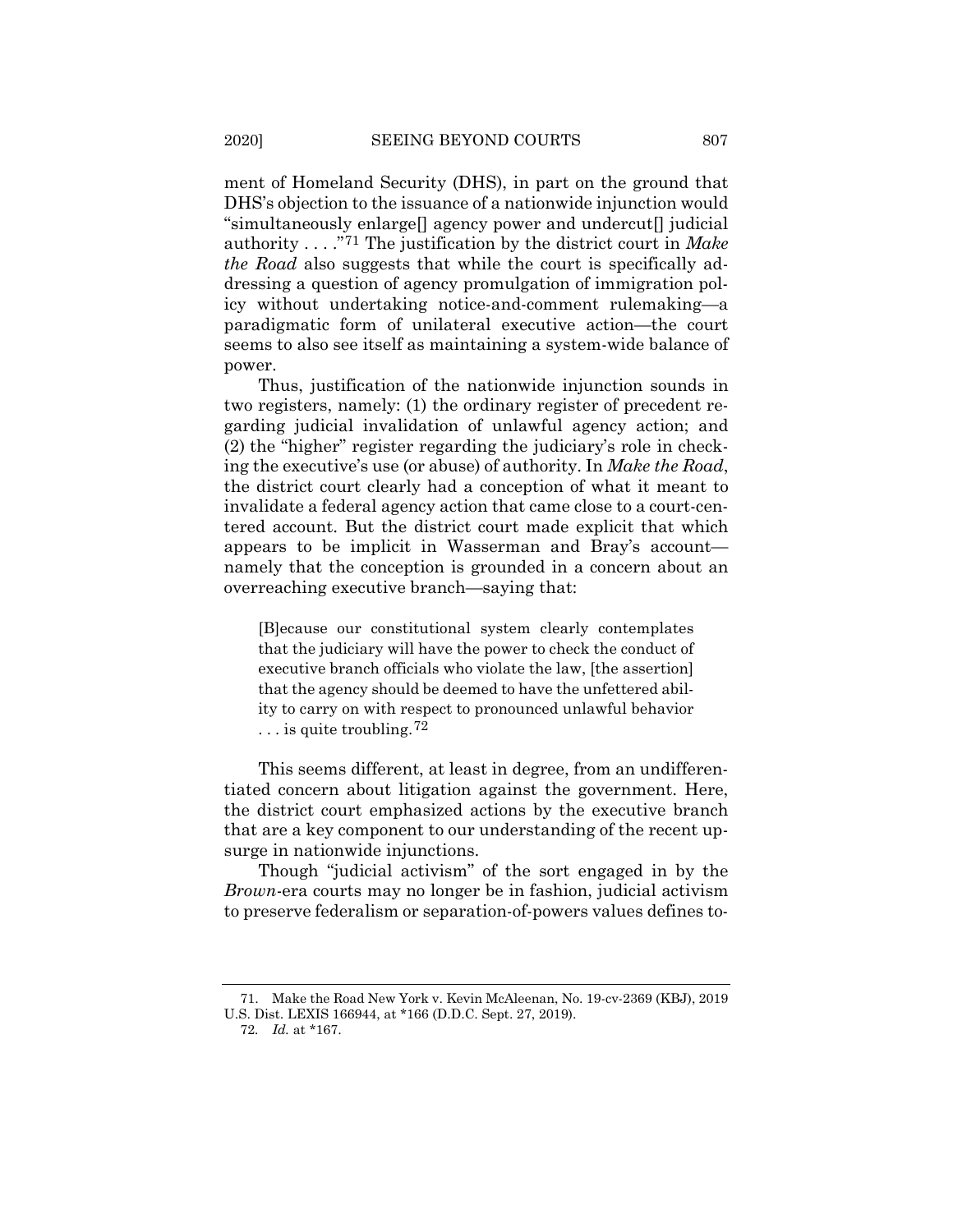day's jurisprudential era.[73](#page-19-0) But what makes this era one in which federalism or separation-of-powers values are threatened? The following Part argues that the rise in unilateral presidential power in response to a gridlocked Congress might be the threat underwriting judicial resort to the nationwide injunction.

# III. EXPLORING THE POLITICAL-CONTEXT ACCOUNT: AN IMPOTENT CONGRESS AND AN EMPOWERED EXECUTIVE

The political-context account of the surge and transformation of the nationwide injunction into a tool of partisan warfare requires us to think about the larger political landscape in which resort to such a tool becomes possible. Situating nationwide injunctions in a larger ecology decenters the injunction as a singularly aberrant practice.

The political-context account avoids an exclusive focus on what a single district court does in its responsive capacity. Rather, it focuses on the how the injunction fits within a larger set of pathologies in the American political landscape. Critics of the nationwide injunction dwell on the risks that it poses for American democracy.[74](#page-19-1) One advantage of my political-context account is that those risks are capable of being assessed alongside the risks that are posed by unchecked unilateral presidential action, thereby avoiding a truncated decision-making process where the nationwide injunction is viewed in isolation. Therefore, the political context is congressional gridlock underwritten by partisan polarization and fragile control in Congress, along with unilateral presidential actions responding to congressional inaction.

<span id="page-19-0"></span><sup>73</sup>*. See, e.g.*, Nat'l Fed'n of Indep. Bus. v. Sebelius, 567 U.S. 519 (2012) (invalidating the Affordable Care Act's Medicaid Expansion and Individual Mandate provisions on federalism grounds); Free Enter. Fund v. Pub. Co. Oversight Accounting Bd., 561 U.S. 477 (2010) (invalidating the removal provisions of the Sarbanes-Oxley Act for encroaching on presidential removal authority).

<span id="page-19-1"></span><sup>74.</sup> Critics of the nationwide injunction contend that its use politicizes the judiciary, undermines constitutional constraints on the judiciary, and undermines incentives for political compromise. *See* Ronald A. Cass, Nationwide Injunctions' Governance Problems 28–38 (unpublished manuscript) (on file with the University of Colorado Law Review); *see also* Barr, *supra* note [2.](#page-1-5)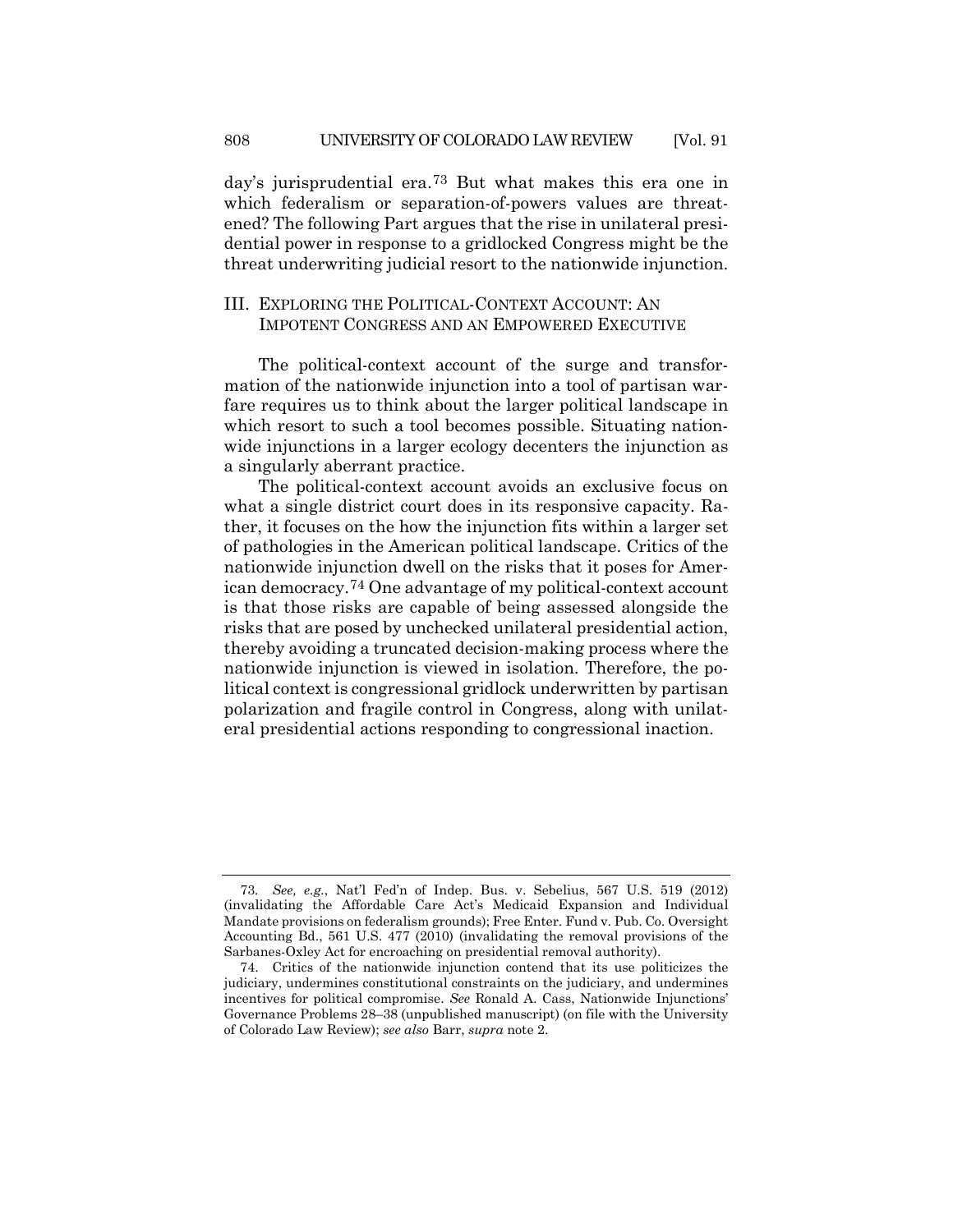### *A. Partisan Polarization in Congress*

The existence and scope of partisan polarization in Congress has become one of the most studied issues in American politics.<sup>75</sup> It is described as the source of the gridlock in government and of the distrust and apathy about government that shapes the current political era.[76](#page-20-1) The contemporary polarization of the political parties is often described as having its roots in the 1970s when the Republican and Democratic parties began to move further apart on the ideological continuum.[77](#page-20-2) Statistical studies of Congress demonstrate that from the 1970s, the parties began to diverge as the Democratic Party became more liberal and the Republican Party became more conservative.[78](#page-20-3)

<span id="page-20-6"></span>Measures of increasing partisan polarization in Congress are present in both the House of Representatives and the Senate. From about 1985 to the present, the ideological divergence of the parties in the House of Representatives resulted from leftward drift within the Democratic Party's membership and, more significantly, from a substantial rightward shift in the Republican Party's membership.[79](#page-20-4)

<span id="page-20-7"></span>Ideological position scores are illustrative.[80](#page-20-5) For example, the average Democratic member of the House of Representatives

<span id="page-20-2"></span>77. Christopher Hare & Keith T. Poole, *The Polarization of Contemporary American Politics*, 46 POLITY 411, 415 (2014).

78*. Id.*

<span id="page-20-0"></span><sup>75.</sup> In the last several years, a number of books have been published examining the phenomenon. *See, e.g.,* SAM ROSENFELD, THE POLARIZERS: THE POSTWAR ARCHITECTS OF OUR PARTISAN ERA (2017); SEAN M. THERIAULT, PARTY POLARIZATION IN CONGRESS (2008); DANIELLE THOMSEN, OPTING OUT OF CONGRESS: PARTISAN POLARIZATION AND THE DECLINE OF MODERATE CANDIDATES (2018).

<span id="page-20-1"></span><sup>76.</sup> David R. Jones, *Declining Trust in Congress: Effects of Polarization and Consequences for Democracy*, 13 FORUM 375, 383–88 (2015) (finding that congressional polarization, and its attendant effects on Congress's capacity to respond to problems, has negatively affected the level of public trust).

<span id="page-20-4"></span><span id="page-20-3"></span><sup>79.</sup> Keith T. Poole, The Roots of Polarization of Modern U.S. Politics 32 (September 8, 2008) (unpublished paper) (on file with the University of Colorado Law Review) ("Republicans have moved steadily to the right on the liberalconservative dimension with conservatives replacing moderate and conservative Democrats in the South.").

<span id="page-20-5"></span><sup>80.</sup> Ideological position scores are constructed on the basis of actual votes taken in Congress. Using a method called DW-NOMINATE (Dynamic Weighted NOMINAl Three-step Estimation), which is a scaling procedure developed in the 1980s by political science professors Keith Poole and Howard Rosenthal , legislators are "mapped" based on their voting history and placed in proximity to one another on the basis of such votes. The map understands ideological variation based on distance on the map arranged according to a liberal-conservative axis and another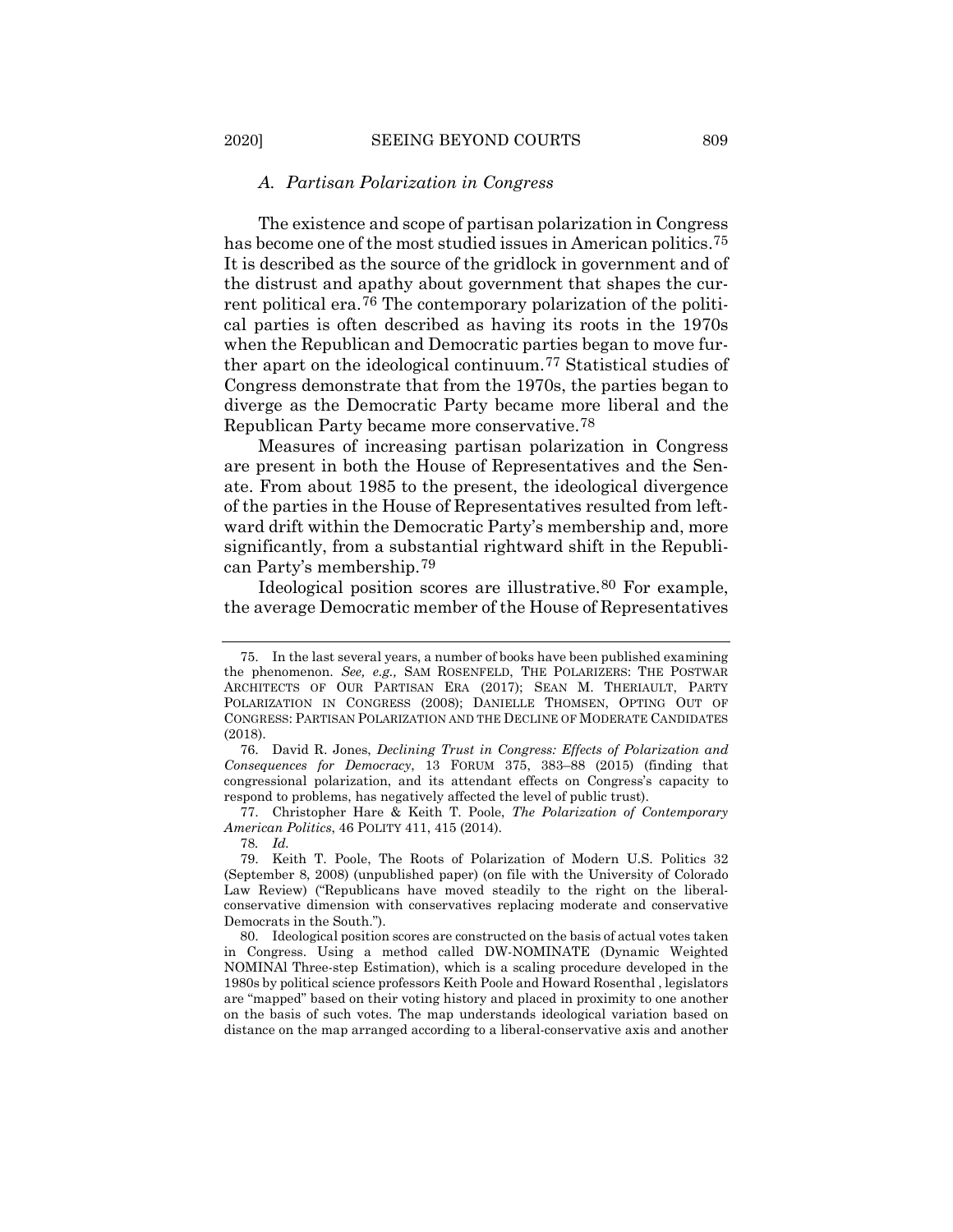in 1959 had an ideological position score of -0.245.[81](#page-21-0) By way of context, the Democratic score is measured between 0 and -1, with -1 being the most liberal.<sup>[82](#page-21-1)</sup> In 2015, the same score was -0.384, likely the most liberal score recorded since at least 1947.[83](#page-21-2) By contrast, the average Republican member of the House in 1959 had an ideological position score of 0.221, with the Republican score measured between 0 and 1, with 1 being the most conservative ideological position.[84](#page-21-3) In 2015 that same score was 0.693, the second most conservative score since at least 1947.[85](#page-21-4)

Similar shifts can be seen in the Senate. In 1959, the average Democratic senator's ideological position was -0.229, while the average Republican position was 0.24.[86](#page-21-5) In 2015, the average ideological position of a Democratic senator was -0.388, while the corresponding score for an average Republican Senator was 0.551.[87](#page-21-6) In short, both houses of Congress became far more polarized.

Explanations of the increase in political polarization during the latter half of the twentieth century have been varied. Hare and Poole argue that the migration of white southerners from the Democratic Party to the Republican Party, after the Civil Rights Movement of the 1960s, resulted in a "more homogeneously liberal" Democratic Party and a more conservative Republican Party.[88](#page-21-7) Poole measures the current partisan landscape by examining the 108th House of Representatives (2003–05) as two ideologically distinct clusters made up of largely Democrats (regardless of region) and Republicans[.89](#page-21-8) He reports that there is virtually no overlap between Democrats and Republicans from an ideological perspective, as compared to earlier periods[.90](#page-21-9)

axis on significant political issues in American history, including slavery, currency, nativism, civil rights, and lifestyle issues. *See About the Project*, VOTEVIEW.COM, https://voteview.com/about (last visited Jan. 30, 2020) [https://perma.cc/6XVG-BH99].

<span id="page-21-3"></span><span id="page-21-2"></span><span id="page-21-1"></span><span id="page-21-0"></span><sup>81.</sup> THE BROOKINGS INST., VITAL STATISTICS ON CONGRESS: DATA ON THE U.S. CONGRESS, 18 (2019), https://www.brookings.edu/wp-content/uploads/2017/01 /vitalstats\_ch8\_full.pdf [https://perma.cc/TNX4-4CNM].

<sup>82</sup>*. Id.* at 39.

<sup>83</sup>*. Id.* at 40.

<sup>84</sup>*. Id.* at 37–38.

<sup>85</sup>*. Id.* at 38.

<span id="page-21-6"></span><span id="page-21-5"></span><span id="page-21-4"></span><sup>86</sup>*. Id.* at 40.

<sup>87</sup>*. Id.* at 40.

<span id="page-21-7"></span><sup>88.</sup> Hare & Poole, *supra* not[e 77,](#page-20-6) at 416.

<span id="page-21-8"></span><sup>89.</sup> Poole, *supra* note [79,](#page-20-7) at 33.

<span id="page-21-9"></span><sup>90.</sup> *Id.* at 38.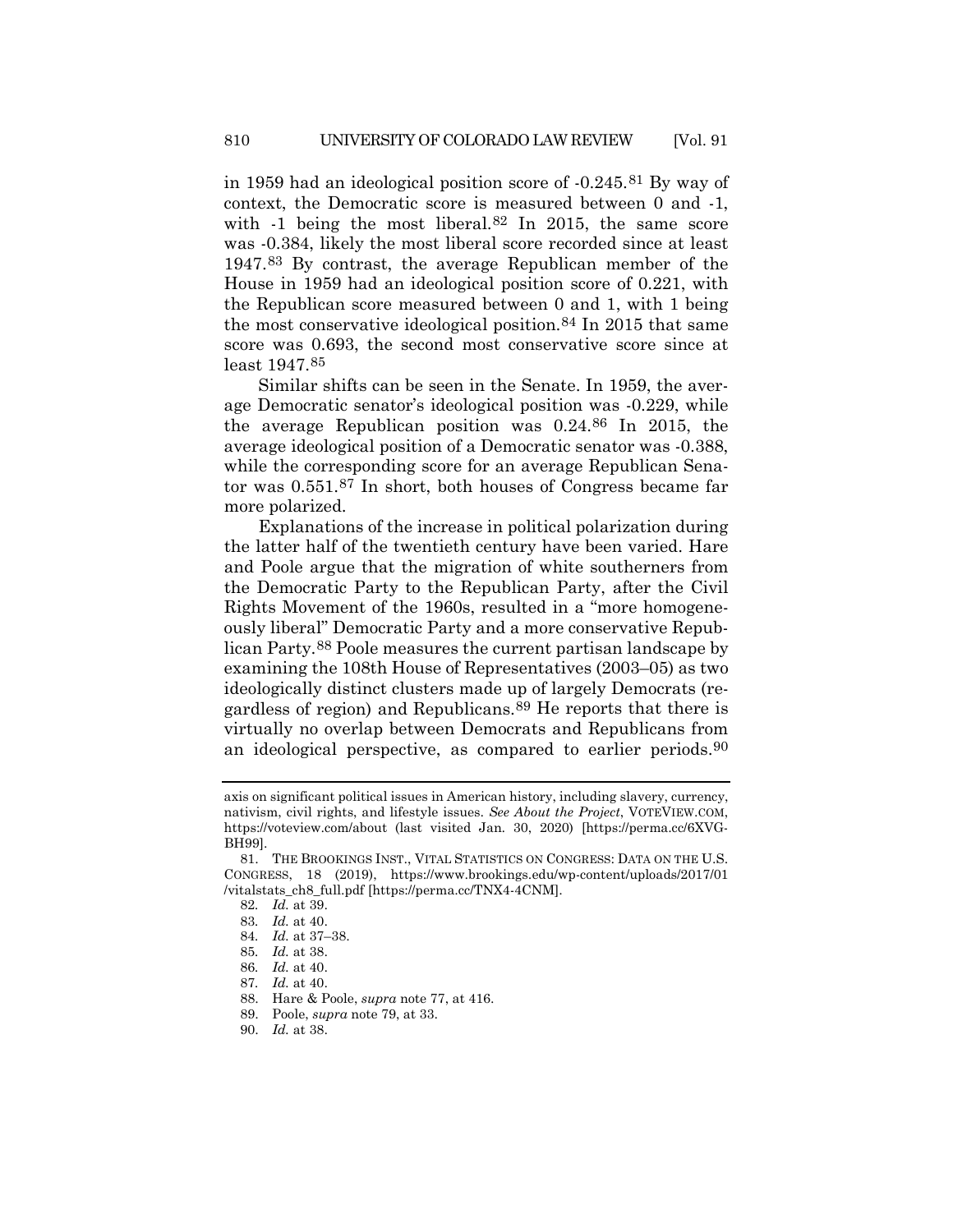Hare and Poole also argue that the Republican Party's shift to the right cannot be totally explained by an infusion of conservative Southern voters but by the move by conservative voters across the country into the Republican Party.[91](#page-22-0) They contend that conservative activists and party-aligned interest groups also aided the Republican Party's rightward movement.[92](#page-22-1)

While commentators seem to identify the effects of partisan polarization as having started in the 1970s, polarization is likely the effect of partisan sorting that slowly increased over time[.93](#page-22-2) Despite the popular identification of the Civil Rights Movement as the impetus for realignment, the roots likely also lie in the New Deal era.[94](#page-22-3) That period is important to our polarization narrative because it established a trajectory that sorted the political parties as more coherently liberal or conservative on social and economic issues.[95](#page-22-4)

<span id="page-22-7"></span>One of the most significant consequences of the New Deal's transformation of the American political system is the political alliance that developed between the Democratic Party and labor.[96](#page-22-5) Political scientist Tracey Roof reports that the labor movement was not part of Franklin Roosevelt's original electoral coalition, despite Roosevelt's appeal to working class voters[.97](#page-22-6) Historian Lizabeth Cohen reports that workers in the pre-New Deal era were largely disconnected from the state and saw their

<span id="page-22-6"></span><span id="page-22-5"></span>96. TRACY ROOF, AMERICAN LABOR, CONGRESS, AND THE WELFARE STATE, 1935–2010, at 22–23 (2011) (discussing the New Deal era's incorporation of the American labor movement into the Democratic Party coalition).

97*. Id.* at 22–25.

<sup>91.</sup> Hare & Poole, *supra* not[e 77,](#page-20-6) at 417.

<sup>92</sup>*. Id.*

<span id="page-22-2"></span><span id="page-22-1"></span><span id="page-22-0"></span><sup>93.</sup> Partisan sorting is the phenomenon by which the two major political parties have become increasingly ideologically pure. This has involved the disappearance of liberal Republicans and conservative Democrats from the parties' respective coalitions.

<span id="page-22-3"></span><sup>94.</sup> Hare & Poole, *supra* note [77,](#page-20-6) at 415 (arguing that while the modern roots of southern white secession from the Democratic Party are a result of the Civil Rights Act of 1964 and the Voting Rights Act of 1965, the ideological divergence of the two parties on economic and social issues trace back to the New Deal reconfiguration of the Democratic Party coalition).

<span id="page-22-4"></span><sup>95</sup>*. See* ERIC SCHICKLER, RACIAL REALIGNMENT: THE TRANSFORMATION OF AMERICAN LIBERALISM, 1932–1965 (2016) (arguing that the incorporation of organized labor and blacks into the Democratic Party had the effect of making the Party a reliably liberal one on both economic and racial issues). The creation of more ideologically "pure" parties has been offered as an explanation for why partisan polarization today is different from other eras of polarization of political parties. *See* MATTHEW LEVENDUSKY, THE PARTISAN SORT: HOW LIBERALS BECAME DEMOCRATS AND CONSERVATIVES BECAME REPUBLICANS (2009).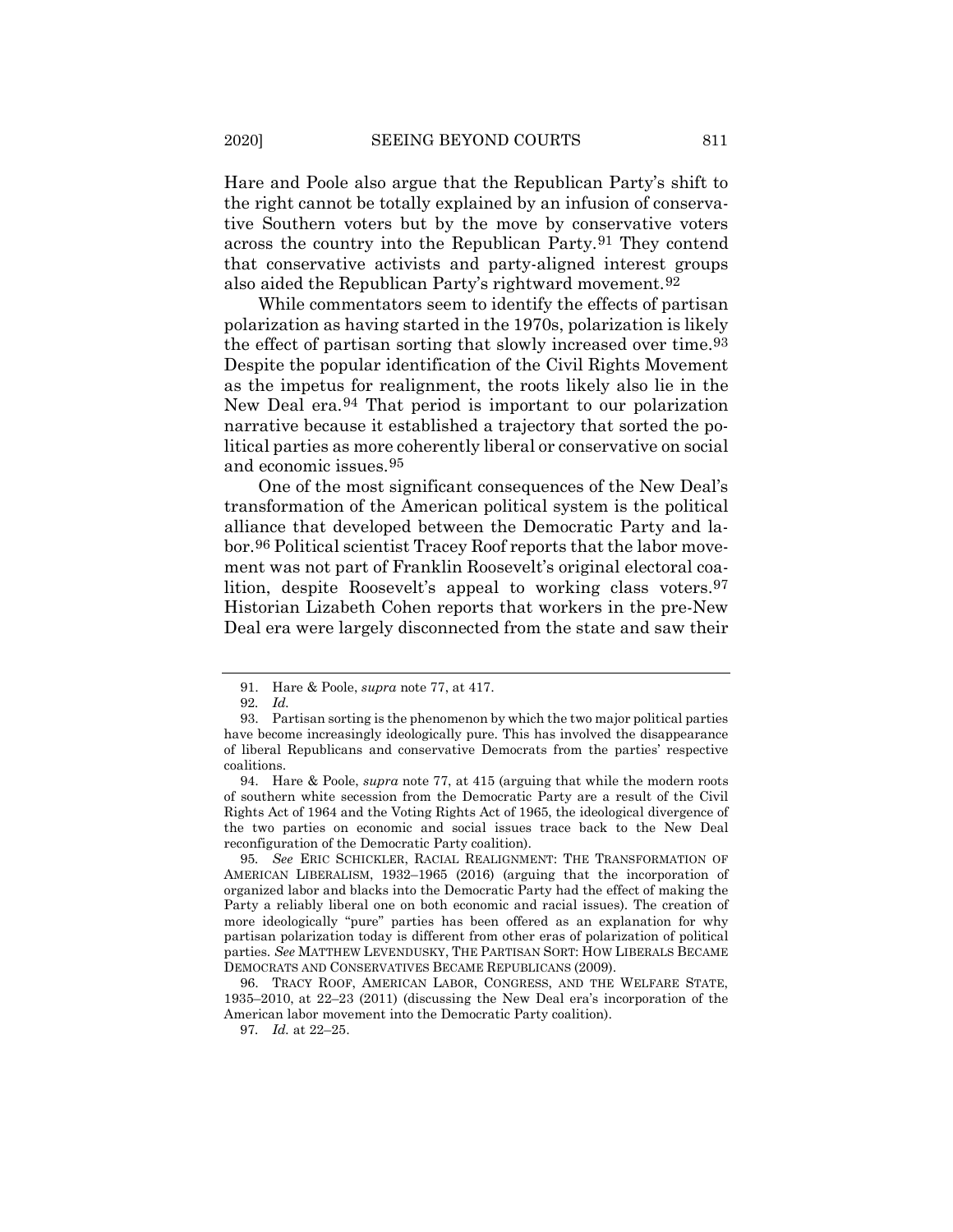fates as dominated by the ties to their employers through "welfare capitalism."[98](#page-23-0) The New Deal's inauguration of a social welfare state independent of private business (at least to some extent) transformed workers' relationships to the state and their expectations of it.[99](#page-23-1)

Cohen describes a largely unorganized working class at the dawn of the New Deal.<sup>[100](#page-23-2)</sup> This would begin to change when the state moved into the employment relationship between workers and employers.[101](#page-23-3) Beginning with the largely uneven efforts of the National Industrial Recovery Act, the national government attempted to regularize worker wages and hours by encouraging employers to voluntarily set minimum wages and maximum hours.<sup>[102](#page-23-4)</sup> Despite the policy's mixed results, Cohen argues that the National Industrial Recovery Act "probably did more to heighten worker awareness that government could, and should, intervene in the private sector" than it achieved in substantive economic benefits for workers.[103](#page-23-5) Indeed, political scientist Eric Schickler argues that the coalition between labor and the Democratic Party helped to move the party leftward on civil rights and incorporate blacks into the Democratic Party, which also laid the foundation for events in the mid-1960s.<sup>[104](#page-23-6)</sup>

Whatever the causes of increases in partisan polarization in Congress, there are significant consequences for that institution's ability to address the challenges of American governance on a host of issues facing the country.[105](#page-23-7) This ought to be under-

103*. Id.*

<span id="page-23-8"></span><span id="page-23-0"></span><sup>98.</sup> LIZABETH COHEN, MAKING A NEW DEAL: INDUSTRIAL WORKERS IN CHICAGO, 1919–1939, at 267 (2008). Welfare capitalism was a mix of employer and voluntary associations that provided limited support for workers' needs. Cohen reports that the Great Depression had undermined these traditional bases of support, making the rise of the welfare state that much more important for workers in 1930s Chicago. *Id.*

<sup>99</sup>*. Id.*

<span id="page-23-3"></span><span id="page-23-2"></span><span id="page-23-1"></span><sup>100</sup>*. Id.* at 254–55. Cohen describes a "disinterest in government" (at least at the national level) by the working class of Chicago in the era leading to the Great Depression.

<sup>101</sup>*. Id.* at 277–78.

<sup>102</sup>*. Id.*

<span id="page-23-6"></span><span id="page-23-5"></span><span id="page-23-4"></span><sup>104.</sup> SCHICKLER, *supra* note [95,](#page-22-7) at 94–96 (describing the fight for fair employment practices legislation as bringing unions and blacks together in the fight for civil rights).

<span id="page-23-7"></span><sup>105.</sup> Sarah Binder, *How Political Polarization Creates Stalemate and Undermines Lawmaking*, WASH. POST (Jan. 13, 2014), https:// www.washingtonpost.com/news/monkey-cage/wp/2014/01/13/how-political-

polarization-creates-stalemate-and-undermines-lawmaking/?arc404=true [https:// perma.cc/W4LS-B6V5] ("[T]he frequency of legislative deadlock increases as the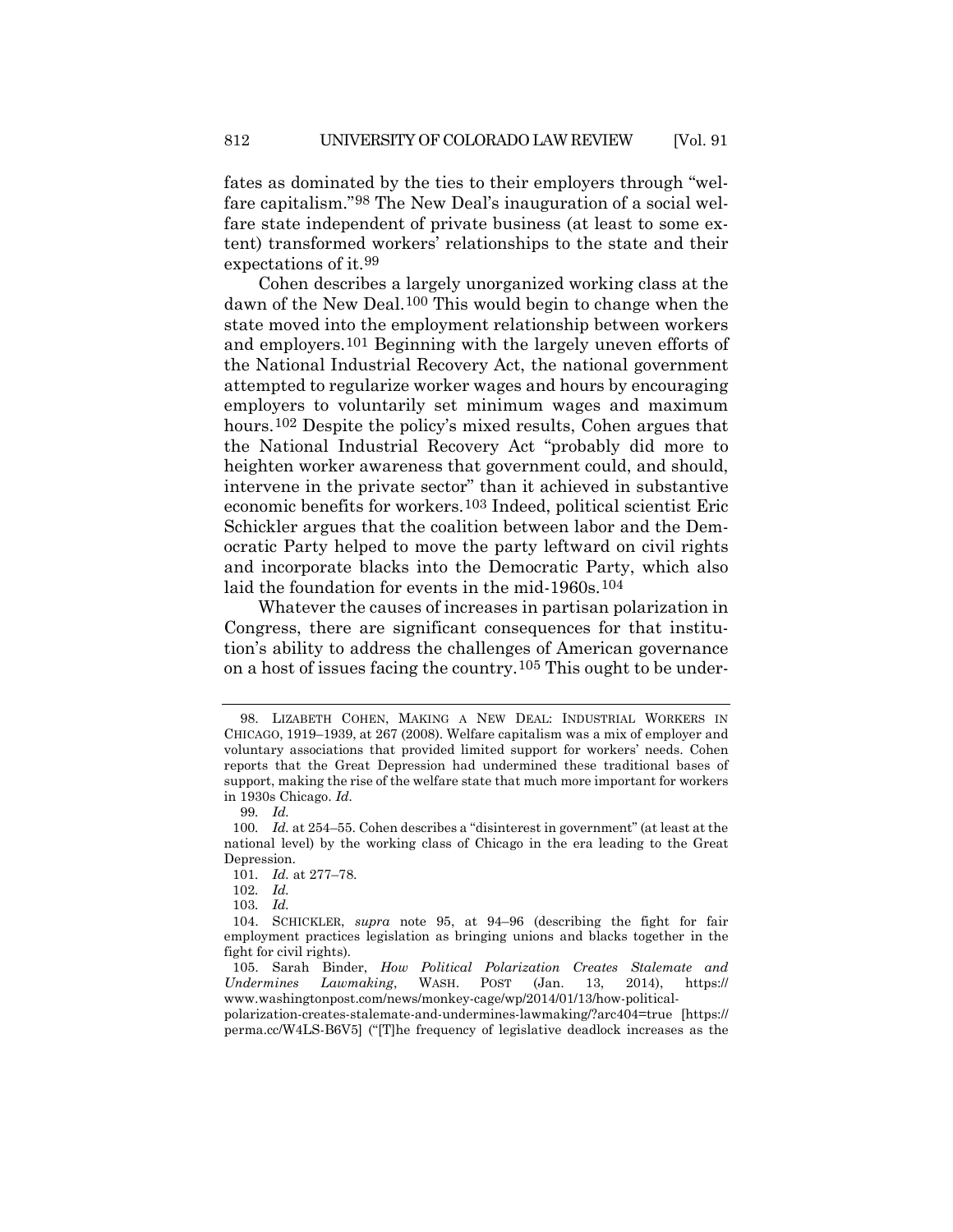standable to those familiar with the extant discussions of "vetogates," or hurdles to legislative passage, in American politics.[106](#page-24-0) The United States Constitution requires that legislation (1) be approved by at least a majority in both the House of Representatives and the Senate; and (2) approved by the President through his signing the legislation into law.[107](#page-24-1) The Constitution allows an override of the President's veto—or decision not to give his approval to enacted legislation—by empowering a two-thirds supermajority to override the President's veto of enacted legislation.[108](#page-24-2) Beyond the Constitution, the Senate's procedural rules allow for the filibuster of legislation and, until recently, presidential appointments, thereby empowering Senate minorities to block legislative enactments.[109](#page-24-3) When one also considers the authority of legislative committees within the House of Representatives and the Senate, and the authority with which party leaders in each chamber of Congress are endowed, the institutional hurdles to legislative enactment are even more complex.<sup>[110](#page-24-4)</sup> The institutional environment in which legislation is enacted increases the value of building a "big tent" to achieve legislative

108*. Id.* at cl. 3.

<span id="page-24-3"></span><span id="page-24-2"></span><span id="page-24-1"></span>109. The Senate's cloture rule cuts off debate, which is unlimited in the Senate. The present cloture rule requires sixty votes. COMMITTEE ON RULES AND ADMINISTRATION, 113th CONG., STANDING RULES OF THE SENATE NO. 113-18 15-16 (Comm. Prin. 2013).

<span id="page-24-4"></span>110. For example, Sarah Binder explained that the control that the majority party has over the Rules Committee in the House of Representatives, which has a significant role in shaping whether, and under what circumstances, a bill will come up for a vote by the full House, impacts the sorts of legislation that are voted on. Party leaders in Congress often avoid bringing legislation up for a vote where there is not a majority of the party coalition in favor, even where there is sufficient bipartisan support to enact the legislation. Binder states that this often leads to more partisan legislation being voted on in the House, which will have a difficult time overcoming hurdles like the filibuster in the Senate. This leads to inaction on issues where there is partisan polarization. See BINDER, STALEMATE, *supra* note [105,](#page-23-8) at 97.

parties polarize."). *See also* SARAH BINDER, STALEMATE: CAUSES AND CONSEQUENCES OF LEGISLATIVE GRIDLOCK 97 (2003) [hereinafter BINDER, STALEMATE] (finding that the greater the partisan polarization there was on an issue, the less likely it was to be enacted by the Senate, while partisan polarization had less impact on outcomes in the House of Representatives).

<span id="page-24-0"></span><sup>106.</sup> William N. Eskridge, *Vetogates and American Public Law*, 31 J. LAW, ECON., & ORG. 756, 757–61 (2015) (discussing the many points in the legislative process where legislation may be killed). Vetogates include: (1) legislative committees or subcommittees that may fail to report a bill to the full House or Senate; (2) the filibuster in the Senate, which can prevent a bill from obtaining an "up or down" vote; (3) an up or down vote in the full chamber; and (4) the presidential veto.

<sup>107.</sup> U.S. CONST., art. I, § 7, cl. 2.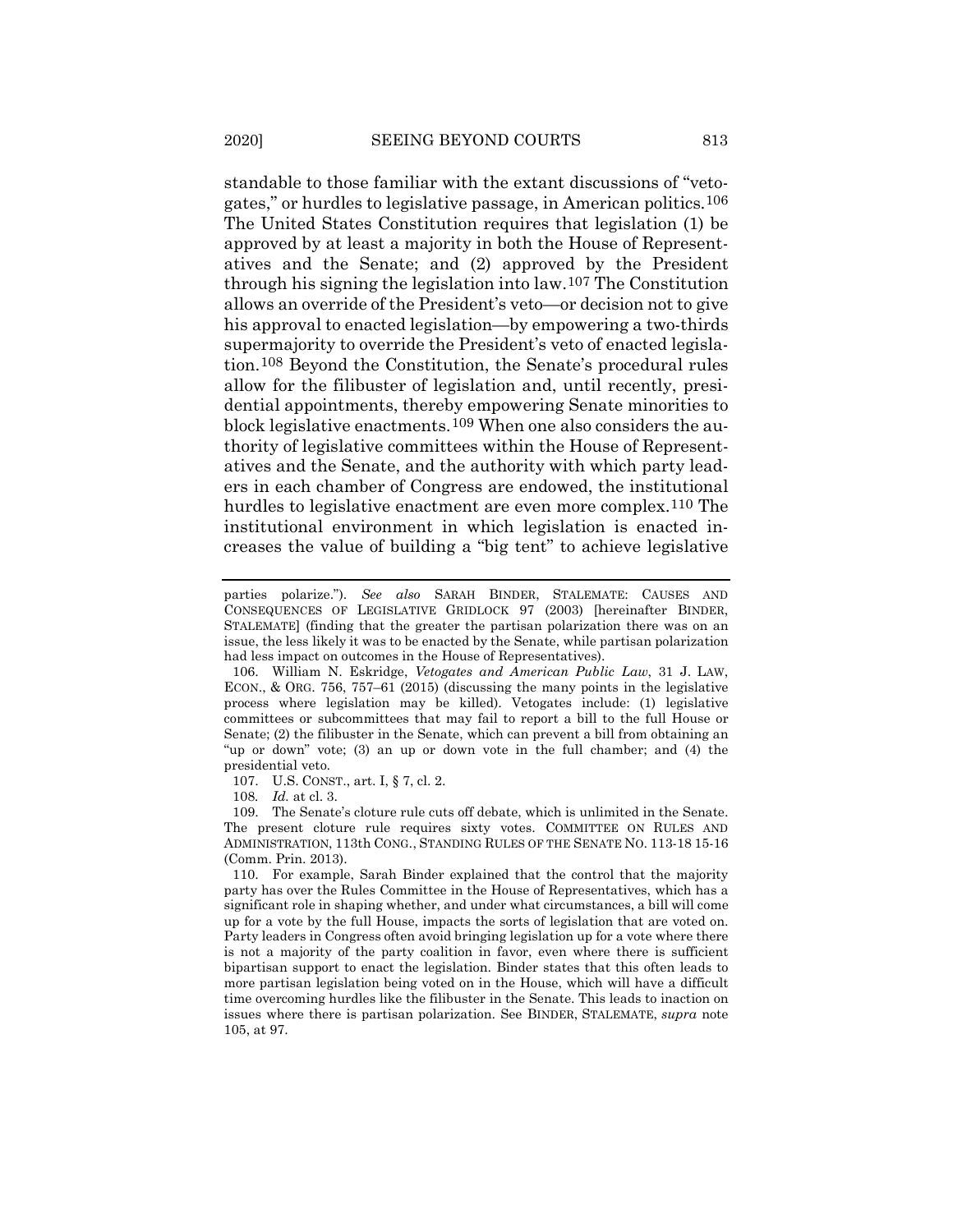enactment. To the extent that partisan polarization makes it difficult to create the "big tent," the less productive the legislative process will be.

Partisan polarization makes it more difficult for Congress to enact legislation because it exacerbates the institutional hurdles that make legislating so challenging. The inability of legislators to reach sufficient consensus on legislative priorities leaves a hole in our policy landscape. Given the incentives that drive presidential behavior—enacting policy priorities, building a record of policy achievement to satisfy constituents to enhance both the President's reelection chances and his party's political reputation, and building a legacy of accomplishment for posterity— Presidents faced with the burdens of legislative institutions are further incentivized to take unilateral action.<sup>[111](#page-25-0)</sup> But polarization alone may not fully explain the underlying causes or scope of legislative paralysis or the legislative inability to respond to presidential attempts to fill the policy landscape. Alongside ideologically polarized parties are increasingly fragile majorities that also undermine congressional action.

# <span id="page-25-3"></span>*B. The Insecure Majority and Congressional Nongovernance*

Partisan polarization alone may not fully explain legislative gridlock. Political scientist Frances Lee highlights the role played by what she calls the "insecure majority" as an explanatory factor in legislative inefficacy.[112](#page-25-1) To Lee, this means that when the two major political parties in Congress are in a competitive condition in which the next election cycle could change the party in control of the legislative branch, there is less incentive for the minority party to cooperate with the majority party.[113](#page-25-2) She argues that under such conditions, political parties neglect the work of "legislating" in favor of "messaging" strate-

<span id="page-25-0"></span><sup>111.</sup> Ed O'Keefe, *The House Has Voted 54 Times in Four Years on Obamacare. Here's the Full List*, WASH. POST (Mar. 21, 2014, 8:06 AM), https:// www.washingtonpost.com/news/the-fix/wp/2014/03/21/the-house-has-voted-54 times-in-four-years-on-obamacare-heres-the-full-list/ [https://perma.cc/89QV-TLLV].

<span id="page-25-1"></span><sup>112.</sup> FRANCES E. LEE, INSECURE MAJORITIES: CONGRESS AND THE PERPETUAL CAMPAIGN 8–10 (2016).

<span id="page-25-2"></span><sup>113</sup>*. Id. at* 41 ("[I]ncreased competition for control of Congress fuels a more confrontational style of partisanship, as parties in their quest for power seek to define the stakes for voters.").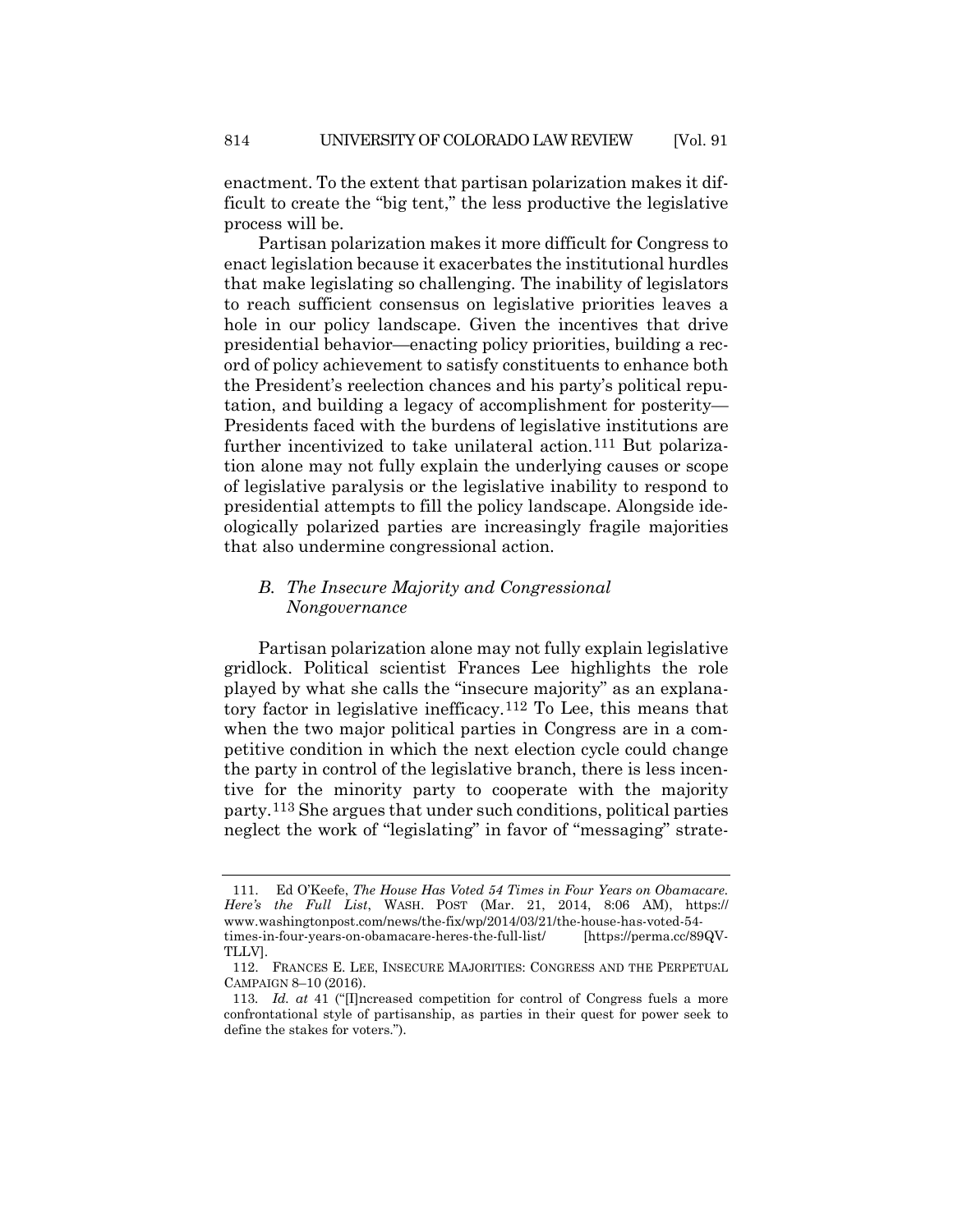gies that are intended to "draw clear contrasts with the opposition" for electoral gain.[114](#page-26-0) Lee contends that partisan polarization combined with interparty competition for control of the Congress creates the conditions that lead to legislative gridlock.[115](#page-26-1) Lee also asserts that since the 1980s, when Republicans ousted Democrats from the Senate majority, "the two parties compete for control of Congress at relative parity."[116](#page-26-2) The threat that either the majority party will lose control of the chamber or that the minority party will gain control of one or both chambers impacts the incentive structure within any session of Congress.

<span id="page-26-10"></span>Lee compares this to an earlier period (1955–81) during which the Democrats possessed nearly insurmountable control over Congress.[117](#page-26-3) For example, from the 87th Congress (1961– 63) until they lost control of the Senate in 1981, the Democrats held no fewer than fifty-four seats in the Senate.<sup>[118](#page-26-4)</sup> Over the same period, Democrats held no fewer than 243 seats in the House.[119](#page-26-5) Indeed, even with the election and reelection of Ronald Reagan in 1980 and 1984, the Democrats held 243 and 254 seats, respectively.[120](#page-26-6) The House that was elected along with George Bush Sr.'s defeat of Michael Dukakis saw the Democrats increase their control over the House of Representatives from 258 to 260 seats for the Congress starting in 1989[.121](#page-26-7) And the era of Democratic Party dominance in the House of Representatives lasted from 1955 to 1994.[122](#page-26-8)

But in the post-1980 period, control of the Senate changed seven times, while control of the House changed three times since the 1994 elections.<sup>[123](#page-26-9)</sup> It is increasingly reasonable for

<sup>114</sup>*. Id.* at 49.

<span id="page-26-1"></span><span id="page-26-0"></span><sup>115</sup>*. Id.* at 48–49 ("Drawing clear lines between the parties stands at odds with the conciliatory efforts that are typically necessary to legislate. . . . Bipartisanship participation in legislating, however, undercuts party messaging efforts.").

<sup>116</sup>*. Id.* at 5.

<sup>117</sup>*. Id.* at 21.

<span id="page-26-4"></span><span id="page-26-3"></span><span id="page-26-2"></span><sup>118</sup>*. Party Division*, U.S. SENATE, https://www.senate.gov/history/partydiv.htm [https://perma.cc/TCV6-LGLQ] [hereinafter *U.S. Senate Party Division*].

<span id="page-26-6"></span><span id="page-26-5"></span><sup>119</sup>*. Party Divisions of the House of Representatives*, *1789 to Present*, HIST., ART & ARCHIVES – U.S. HOUSE OF REPRESENTATIVES, https://history.house.gov /Institution/Party-Divisions/Party-Divisions/ [https://perma.cc/5SHS-PAPC].

<sup>120</sup>*. Id.*

<sup>121</sup>*. Id.*

<sup>122</sup>*. Id.*

<span id="page-26-9"></span><span id="page-26-8"></span><span id="page-26-7"></span><sup>123</sup>*. Majority Changes in the House of Representatives, 1856 to Present*, HIST. ART & ARCHIVES – U.S. HOUSE OF REPRESENTATIVES, https://history.house.gov /Institution/Majority-Changes/Majority-Changes/ [https://perma.cc/TKH4-H24]. Control of the House of Representatives shifted between the parties in 2007, 2011,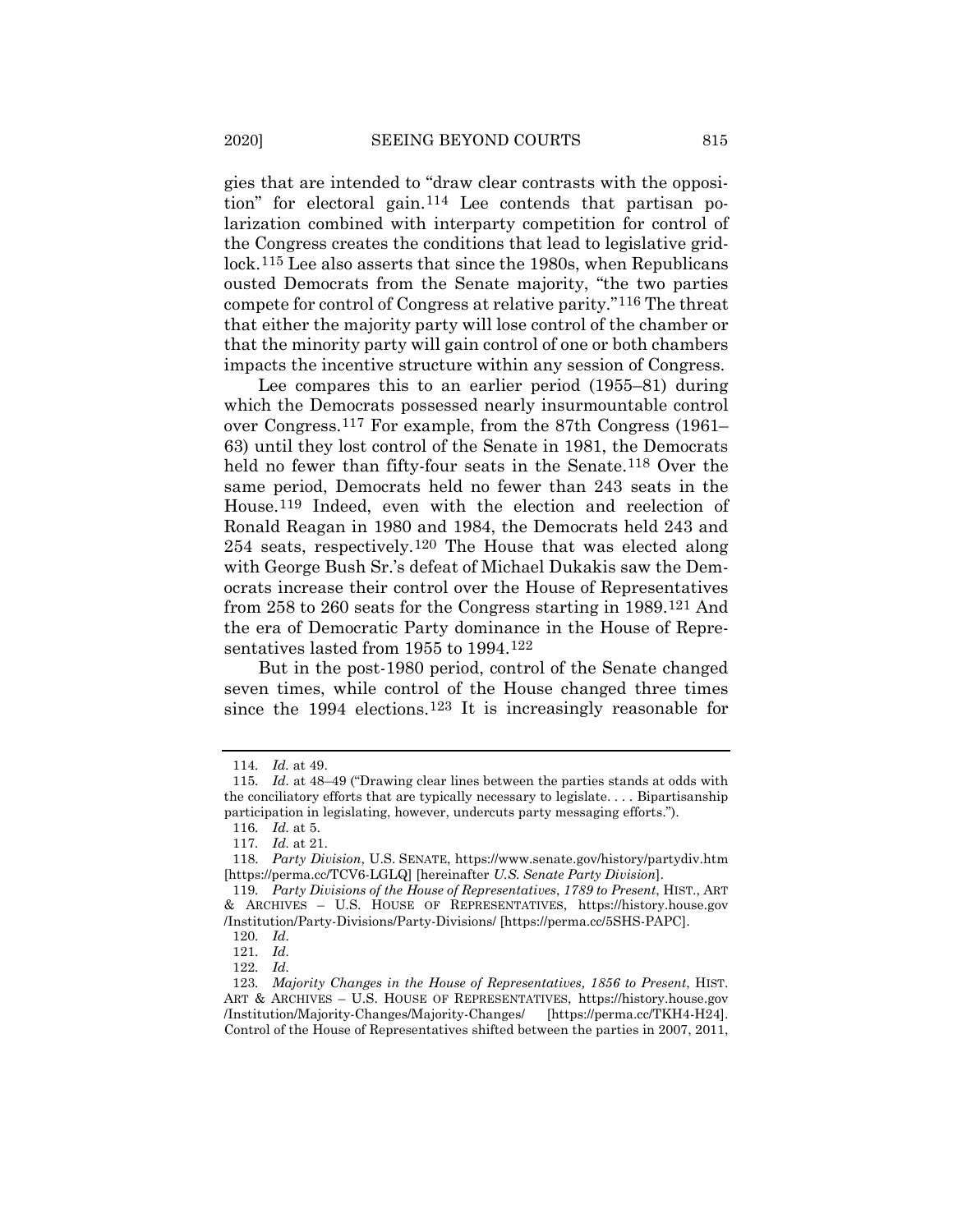members of the minority party to believe that their turn at control of the legislative chamber will come sooner rather than later. Under such circumstances, the willingness of political minorities to accept suboptimal policy solutions is tempered by a desire to simply control the chamber instead. Rather than participating in the project of legislating and governance, minority party actors are inclined to believe that the next election cycle carries the potential to regain the majority. And as stated above, the operating rules of the House and Senate place significant power in the hands of the majority party to control the legislative agenda through the control of House and Senate Committee chairmanships, among other powers.[124](#page-27-0)

These structural incentives combine with increasingly insecure and unstable majority control to produce behaviors that undermine collaboration between the two major political parties, thereby exacerbating the polarized environment and furthering legislative gridlock. As stated above, this gridlock leaves holes in the policy landscape that might go unfilled or are increasingly likely to be filled by Presidents who refuse to countenance a threat to their capacity to achieve policy and electoral ambitions simply because Congress is unable to legislate.

# *C. A Partisan, Polarized, and Impotent Congress in a System of Separated Powers*

In Federalist 51, James Madison assumed that the legislative branch would be the dominant branch in governance and that it would be the branch of government most likely to encroach upon other branches.[125](#page-27-1) But under the conditions discussed above, Congress has seemingly relinquished its role as the dominant force in American governance.

Congress's failure to legislate leaves a policy vacuum that puts the President at risk of not achieving important policy agenda items for his electoral coalition—thereby increasing the

and 2019. *U.S. Senate Party Division*, *supra* note [118.](#page-26-10) Control of the United States Senate shifted in 1995, four times between 2001 and 2002, 2007, and 2015. *Id.*

<span id="page-27-0"></span><sup>124</sup>*. See, e.g.*, GARY W. COX & MATHEW D. MCCUBBINS, SETTING THE AGENDA: RESPONSIBLE PARTY GOVERNMENT IN THE U.S. HOUSE OF REPRESENTATIVES 21 (2005) ("Key to our approach was the assumption that majority status confers substantial benefits. In particular, advancement to committee chairs and other key posts in the House is possible only if one's party gains a majority, and advancement of one's legislative projects is greatly facilitated by majority status.").

<span id="page-27-1"></span><sup>125</sup>*. Id.* at 350.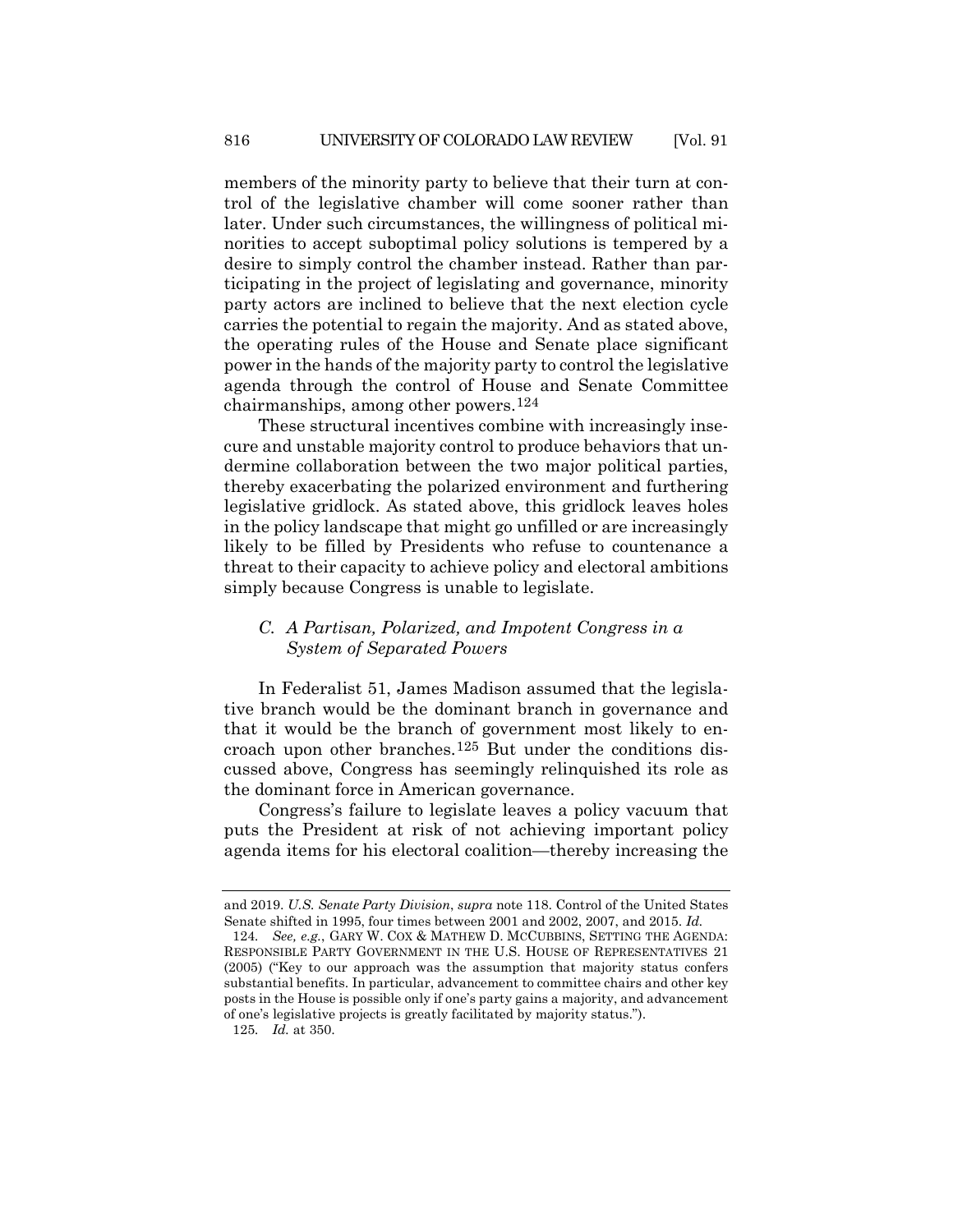likelihood that the executive will undertake unilateral action.<sup>[126](#page-28-0)</sup> Evidence of the decline of legislative activity in Congress abounds. A recent study by ProPublica and the Washington Post found that "as recently as 2005 and 2006," House Committees met 449 times regarding legislation and Senate Committees met 252 times. A decade later, those numbers had fallen to 254 and 69, respectively.[127](#page-28-1) Since the 100th Congress (1987–89), Congress enacted fewer than 100 substantive laws on eight occasions.[128](#page-28-2) Six of those eight periods of inactivity fell during the last six Congresses (2007–present).<sup>[129](#page-28-3)</sup>

The 112th (2011–13) and 113th (2013–15) Congresses set records over this period for legislative futility, enacting sixtythree and sixty-one substantive pieces of legislation, respectively.[130](#page-28-4) Congress's legislative inefficacy, which reached historic levels in the Obama Administration, is likely related to Obama's increased use of unilateral action. Although statistics demonstrate that Obama did not employ executive orders any more than his immediate predecessors—Obama issued 295 executive orders compared to George W. Bush's 294 and Bill Clinton's 290—Obama appears to have relied on other unilateral policy devices far more aggressively than previous Presidents had.[131](#page-28-5) These primarily included executive memoranda, which

<span id="page-28-0"></span><sup>126.</sup> Gregory Korte, *For Obama, Fewer Bill-Signing Ceremonies Reflect Years of Gridlock*, USA TODAY, https://www.usatoday.com/story/news/politics/2016/12/13 /president-obama-fewer-bill-signing-ceremonies-gridlock/95352806 (last updated Dec. 13, 2016, 3:57 PM) [https://perma.cc/R6B9-RBUD] (highlighting that at 60 billsigning ceremonies, Obama had fewer than his three predecessors who served two terms—Reagan (61), Clinton (91), and Bush (95)—and instead increased the use of presidential memoranda).

<span id="page-28-1"></span><sup>127.</sup> Derek Willis & Paul Kane, *How Congress Stopped Working*, PROPUBLICA (Nov. 5, 2018, 10:00 AM), https://www.propublica.org/article/how-congress-stoppedworking [https://perma.cc/QJ7N-8NLY].

<span id="page-28-2"></span><sup>128.</sup> The Pew Research Center defines "substantive" laws to mean those laws that result in a change in federal law or authorizes an expenditure of taxpayer dollars. They are contrasted with ceremonial legislation, which include laws that rename buildings, award medals, or memorialize historic events. *Share of Substantive Laws Passed by Congress Has Varied Over Time*, PEW RESEARCH CTR. (Jan. 25, 2019), https://www.pewresearch.org/fact-tank/2019/01/25/a-productivityscorecard-for-115th-congress/ft\_19-01-23\_congressproductivity\_line/ [https:// perma.cc/4WGE-ZUE6].

<span id="page-28-3"></span><sup>129</sup>*. Three Decades of Congressional Productivity, 1987*–*2017*, PEW RESEARCH CTR. (Jan. 11, 2019), https://www.pewresearch.org/fact-tank/2019/01/25/aproductivity-scorecard-for-115th-congress/ft\_18-01-09\_congressproductivity/ [https://perma.cc/L5D2-77RD].

<sup>130</sup>*. Id.*

<span id="page-28-5"></span><span id="page-28-4"></span><sup>131.</sup> Gregory Korte, *Obama Issues 'Executive Orders by Another Name'*, USA TODAY (Dec. 16, 2014), https://www.usatoday.com/story/news/politics/2014/12/16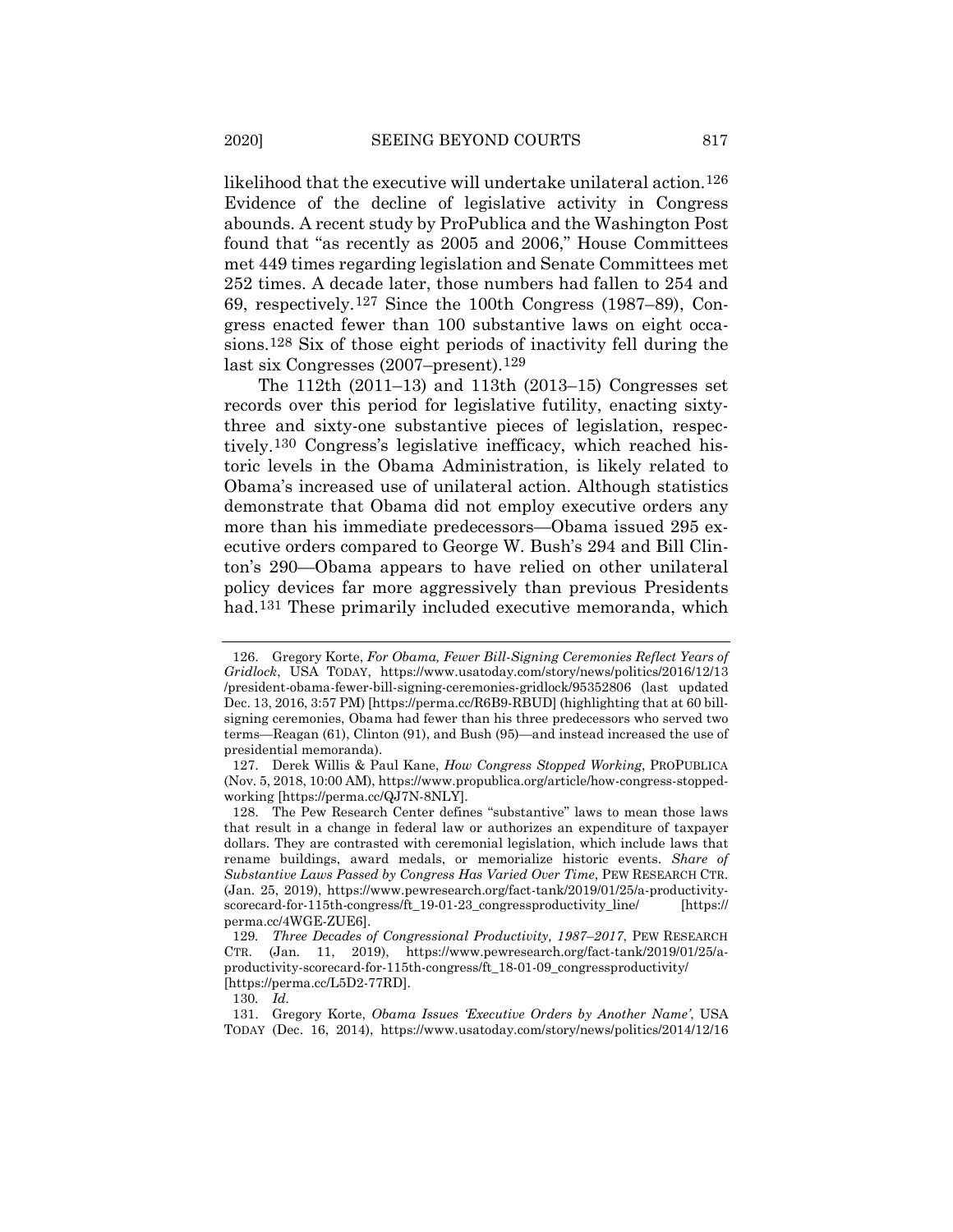directed agencies how to carry out policy.[132](#page-29-0) For example, in 2014, Obama issued a memorandum titled, "Updating and Modernizing Overtime Regulations," which called for expanding coverage of the Fair Labor Standards Act's overtime requirements to include "white collar" workers.[133](#page-29-1) This was subsequently promulgated in a rulemaking by the Department of Labor.[134](#page-29-2)

In an era of insecure majorities and partisan polarization, Congress's ability to protect its institutional interests against usurpation often takes a back seat. Frances Lee highlights the behavior of minority parties in Congress when the President is a member of their political party.[135](#page-29-3) While Lee asserts that those minority parties will work harder to produce policy results as compared to when the presidency is held by the opposition party, the minority party's efforts are primarily aimed at "supporting the president's initiatives."[136](#page-29-4) But this incentive is not shared by the majority party in a divided government. The congressional majority faced with a President of the opposing party is more likely to try to establish points of contrast with the sitting President of the other party, rather than seek legislative outputs[.137](#page-29-5) Under these circumstances, even efforts to protect the institutional interests of Congress against executive usurpation are likely to be seen as driven by partisanship, rather than by genuine concern about the institution's prerogatives if

<span id="page-29-4"></span><span id="page-29-3"></span>135. LEE, *supra* not[e 112,](#page-25-3) at 61.

<sup>/</sup>obama-presidential-memoranda-executive-orders/20191805/ [https://perma.cc /N2QZ-5LBG] (arguing that Obama had used more presidential memoranda than previous Presidents, even as the number of executive orders was in line with other Presidents).

<sup>132</sup>*. Id.*

<span id="page-29-1"></span><span id="page-29-0"></span><sup>133.</sup> Updating and Modernizing Overtime Regulations, 79 Fed. Reg. 15,211 (Mar. 13, 2014). It should be noted that in remarks accompanying his signing of the memorandum, President Obama referenced Congress's inaction on worker pay, saying, "[W]hile Congress decides what it's going to do—whether it's going to do anything about this issue—and I hope that it does, and I know Democrats are pushing hard to get minimum wage legislation passed—I'm going to do what I can on my own to raise wages for more hardworking Americans." *Remarks by the President on Overtime Pay*, WHITE HOUSE PRESIDENT BARACK OBAMA (Mar. 13, 2014, 2:27 PM), https://obamawhitehouse.archives.gov/the-press-office/2014/03/13 /remarks-president-overtime-pay# [https://perma.cc/R6DS-UE4C].

<span id="page-29-2"></span><sup>134.</sup> Defining and Delimiting the Exemptions for Executive, Administrative, Professional, Outside Sales and Computer Employees, 81 Fed. Reg. 32,391 (May 23, 2016). The rule was invalidated in *Nevada v. U.S. Dep't. of Labor*, 218 F. Supp. 3d 520 (E.D. Texas 2016) (issuing nationwide injunction against Obama Administration's overtime rule).

<sup>136</sup>*. Id.*

<span id="page-29-5"></span><sup>137</sup>*. Id.* at 61–62.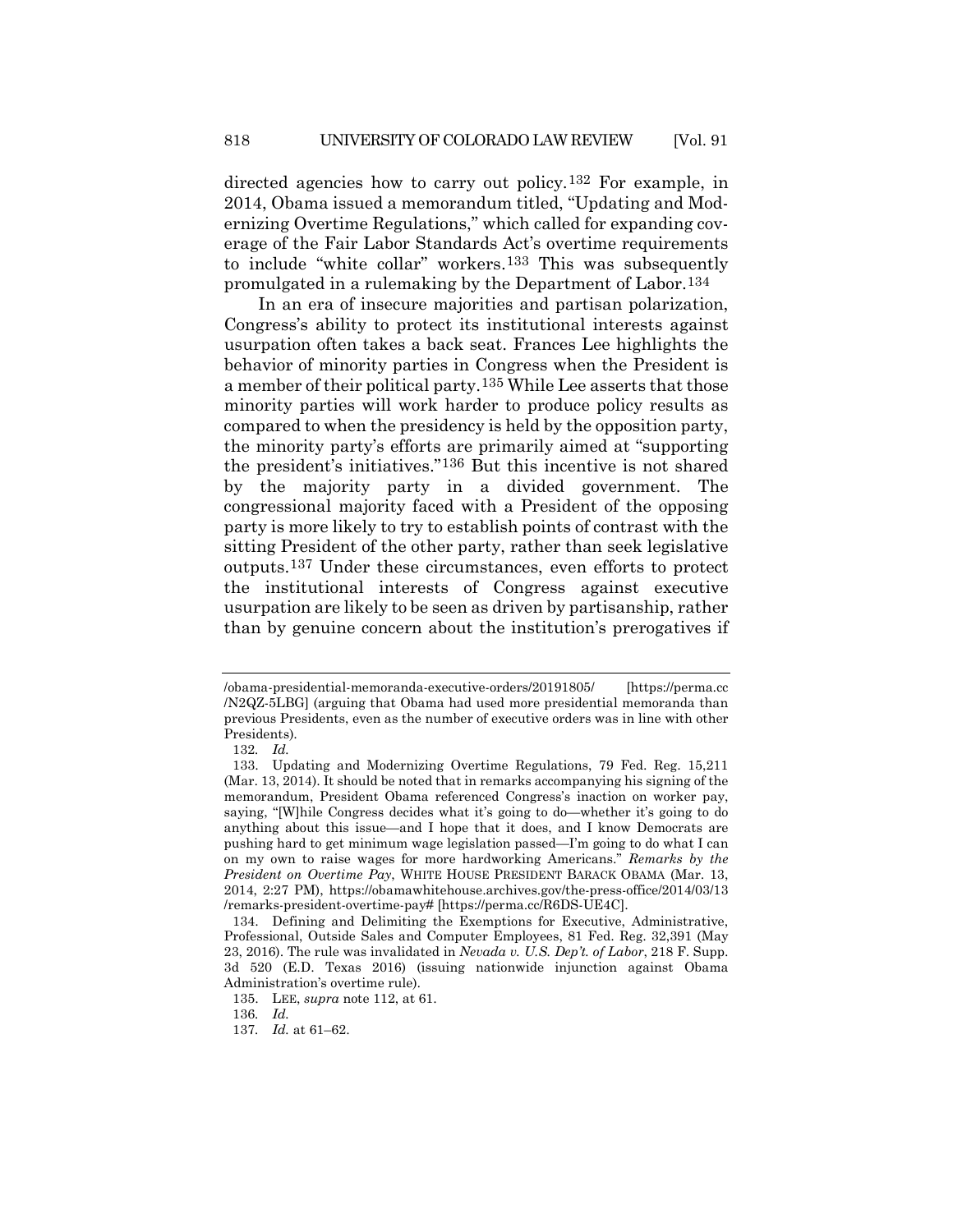at least some members of the minority party do not raise their voices against the alleged encroachment by the President. The cross-party coalition necessary to effectively check the executive is significantly less likely under conditions that appear to undermine the electoral objectives of political parties.[138](#page-30-0)

All of this creates a partisan, polarized, and impotent Congress in a system of separated powers. And the resulting vacuum is irresistible for a President wishing to act unilaterally.

### *D. Unilateral Presidential Action*

Having briefly described the circumstances that undermine Congress's capacity to legislate or respond to another branch's first move, we now turn to a discussion of unilateral executive action, which is often the trigger for the nationwide injunction.

Traditional conceptions of presidential power suggest that the President is a relatively weak player in the American policymaking landscape.[139](#page-30-1) This traditional conception of the presidency and its power suggests that the President is endowed largely with the power to persuade other institutional actors to carry out his policymaking vision; he must rely on the Senate to confirm his most important agents, and he is limited to vetoing the legislative enactments coming from Congress.[140](#page-30-2) Indeed, under this conception the President is a uniquely vulnerable actor in the American political landscape, as he is held accountable for an increasing number of things that are simply outside of his

<span id="page-30-3"></span><span id="page-30-0"></span><sup>138</sup>*. See* Daryl J. Levinson & Richard H. Pildes, *Separation of Parties, Not Powers*, 119 HARV. L. REV. 2311, 2315 (2006) (arguing that "competition between the legislative and executive branches varies significantly and may all but disappear, depending on whether the House, Senate, and presidency are divided or unified by political party").

<span id="page-30-1"></span><sup>139</sup>*. See, e.g.*, THE FEDERALIST NO. 51, at 350 (James Madison) (Jacob E. Cooke ed., 1961). Compare Federalist 51's depiction of the executive to its depiction of the legislature. James Madison wrote, "It may even be necessary to guard against dangerous encroachments by still further precautions. As the weight of the legislative authority requires that it should be thus divided, the weakness of the executive may require, on the other hand, that it should be fortified." *Id. See also* Kenneth R. Mayer, *Executive Orders and Presidential Power*, 61 J. POL. 445, 445 (1999) ("The standard conception of the presidency is that the office is constrained by the separation of powers and general weakness of the chief executive's formal powers.").

<span id="page-30-2"></span><sup>140.</sup> For the classic discussion predicated on the limited formal power of the presidency, see RICHARD E. NEUSTADT, PRESIDENTIAL POWER AND THE MODERN PRESIDENTS: THE POLITICS OF LEADERSHIP FROM ROOSEVELT TO REAGAN 29–49 (1990).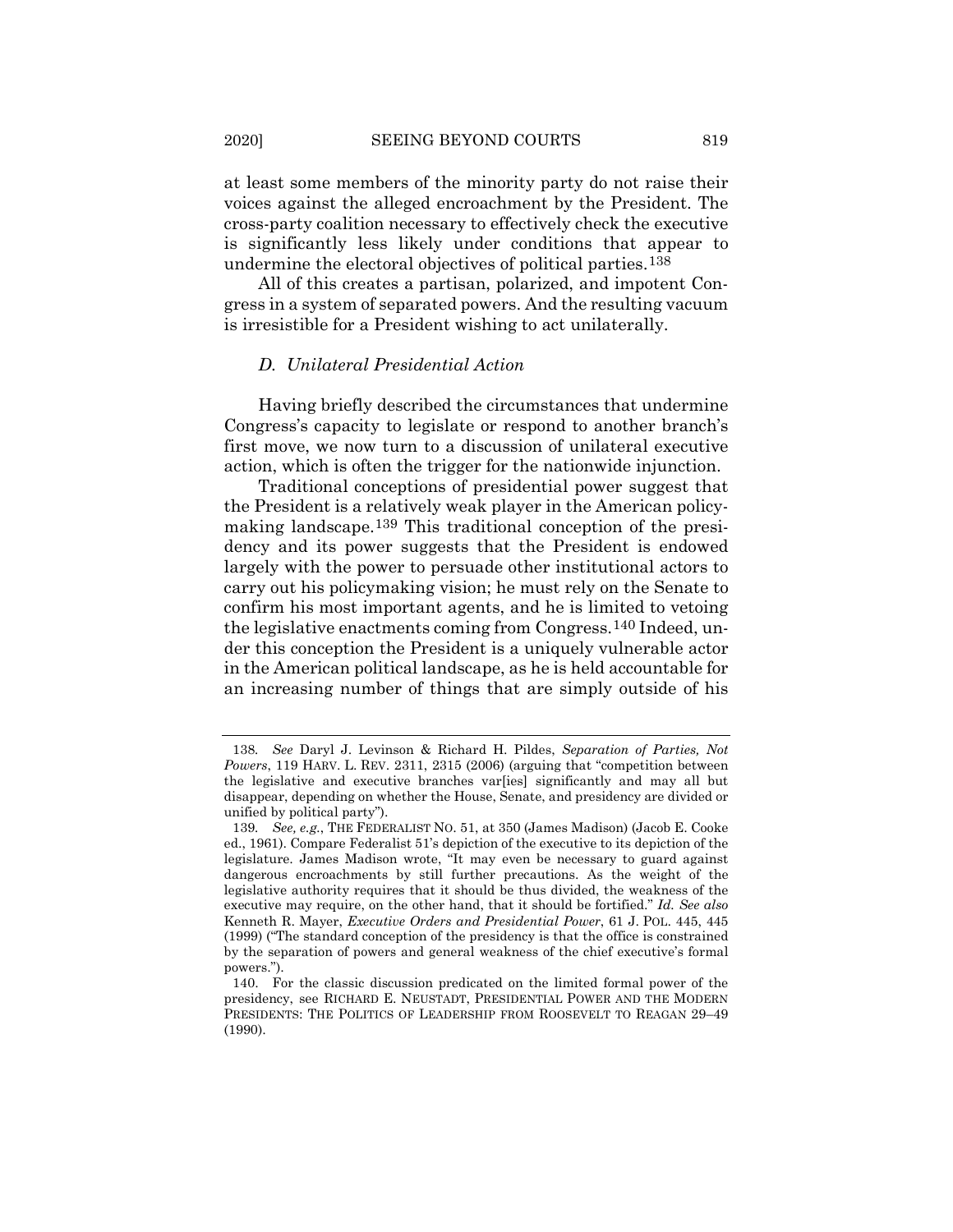unilateral control.[141](#page-31-0) This account of the presidency's powers describes the President's central activity as bargaining with other actors to achieve policy outcomes.[142](#page-31-1) Contemporary accounts suggest that the presidency's capacity to bargain has been remarkably enhanced in the modern era.[143](#page-31-2) Increases in the strength and scope of the institutionalized presidency provide the modern President the ability to ensure certain advantages when dealing with other actors.<sup>144</sup>

Other contemporary accounts of presidential power reject the notion that the President is limited to bargaining with legislative or bureaucratic actors. Instead, they contend the modern presidency is endowed with significant ability to exercise power beyond bargaining through the exercise of unilateral action.[145](#page-31-4) Political scientist William Howell has described this phenomenon, saying:

<span id="page-31-0"></span><sup>141.</sup> Arguments for protection of unilateral executive authority rest on claims of the President's unique vulnerability. *See e.g.*, Free Enter. Fund v. Public Co. Accounting Oversight Bd., 561 U.S. 477 (2010) (invalidating a double for-cause removal restriction on the members of the PCAOB, arguing that it made the President unable to control actors for whose actions he would be held accountable by the public).

<span id="page-31-1"></span><sup>142.</sup> NEUSTADT, *supra* note [140,](#page-30-3) at 32 (describing that the President's power to command is limited and that what remains is the power to bargain with other institutional actors who have their own interests and preferences).

<span id="page-31-2"></span><sup>143</sup>*. See* Aaron Wildavsky, *supra* note [26,](#page-8-5) at 162–73 (discussing the differences in presidential bargaining position in the domestic and foreign policy domain, arguing that the President has greater bargaining advantages in the foreign policy domain).

<span id="page-31-3"></span><sup>144.</sup> The conception that the presidency had differential bargaining power across the landscape of American policymaking underwrote the "two presidencies" thesis of the 1960s, which argued that the President's bargaining capacity in foreign affairs gave him the ability to achieve greater success against Congress than he was able to achieve in domestic affairs. One of the explanations for the presidential advantage in this domain was the rise of the executive-controlled national security state, which exacerbated the information asymmetries between Congress and the President from an institutional perspective. *See id.*; *see also* IRA KATZNELSON, FEAR ITSELF: THE NEW DEAL ORIGIN OF OUR TIME 373–79, 444–54 (2013) (describing how the President's acquisition of authority over the budget and national security greatly enhances his policy-making ability).

<span id="page-31-4"></span><sup>145</sup>*. See, e.g.*, WILLIAM G. HOWELL, POWER WITHOUT PERSUASION: THE POLITICS OF DIRECT PRESIDENTIAL ACTION 14 (2003) ("[M]odern presidents often exert power by setting public policy on their own and preventing Congress and the courts—and anyone else for that matter—from doing much about it."). Howell emphasizes the President's ability to act unilaterally in policy domains, but others argue that the presidency is more powerful than we once thought by virtue of the growth of the presidency as an institution.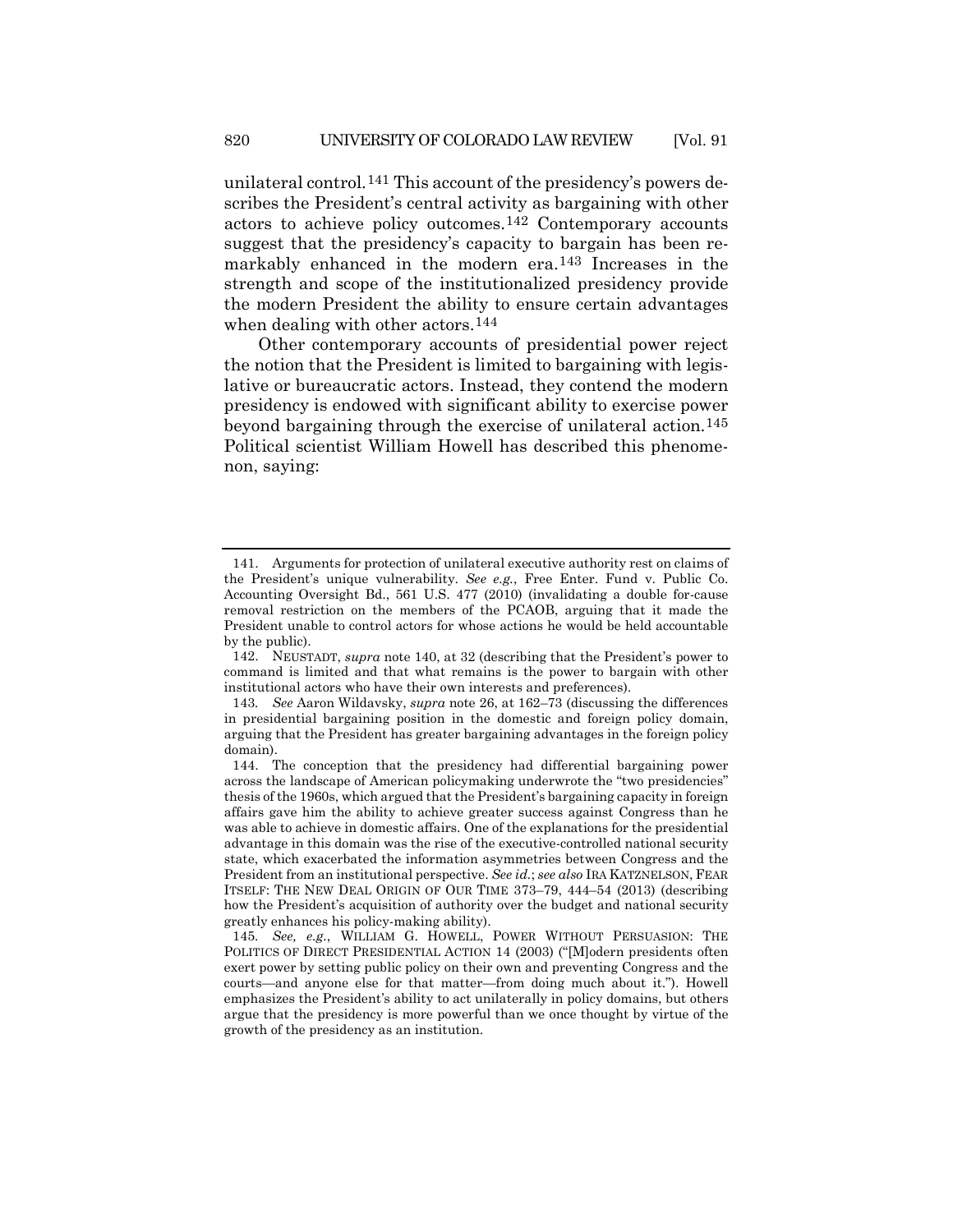Because of his unique position within a system of separated powers, the president has numerous opportunities to take independent action, with or without expressed consent of either Congress or the courts. . . . The number of these unilateral actions has literally skyrocketed during the modern era. . . . [W]hile the growth of the presidency as an institution . . . augments presidential power, it is the ability to set policy unilaterally that deserves our immediate and sustained attention.[146](#page-32-0)

Some commentators who have paid attention to the aggrandizement of the modern American presidency do not like what they see. For example, Peter Shane argues that the modern presidency, especially its increasing capacity to act unilaterally, represents "Madison's nightmare."[147](#page-32-1) Shane argues that the President increasingly has the capacity to initiate policy without either much prior, public ventilation or the obligation to engage other institutional actors.[148](#page-32-2) He asserts that "our constitution does not support our *extreme contemporary presidentialism*," which poses risks to democratic governance.<sup>[149](#page-32-3)</sup>

A focus on the increased capacity of the modern presidency to undertake unilateral policy action reveals the structural dimension of the litigation of which the nationwide injunction has been a consequence. This is further enhanced when, as above, we take into account the declining capacity of Congress to shape the policy landscape. Congressional gridlock might not have led to an increase in the kinds of disputes that have resulted in the issuance of nationwide injunctions were it not for a presidency with a larger toolkit with which to intervene in policy.

Many of the most recent deployments of the nationwide injunction by federal district courts have been in cases involving unilateral presidential action, yet this dynamic has not figured prominently in discussions about the courts' role. Rather than focusing on the nationwide injunction, the following subsections

<sup>146</sup>*. Id.* at 13.

<span id="page-32-1"></span><span id="page-32-0"></span><sup>147.</sup> PETER M. SHANE, MADISON'S NIGHTMARE: HOW EXECUTIVE POWER THREATENS AMERICAN DEMOCRACY (2009).

<sup>148</sup>*. Id.* at 20–21.

<span id="page-32-3"></span><span id="page-32-2"></span><sup>149</sup>*. Id.* at 25 (emphasis added). It is not altogether clear that Shane separates genuine unilateral presidential action from the sorts of things that Howell might understand as giving the President bargaining advantages. But it is not difficult to conclude that Shane's criticism of unilateral presidential actions would likely be at least as strong as it is against the idea of a unilateral executive.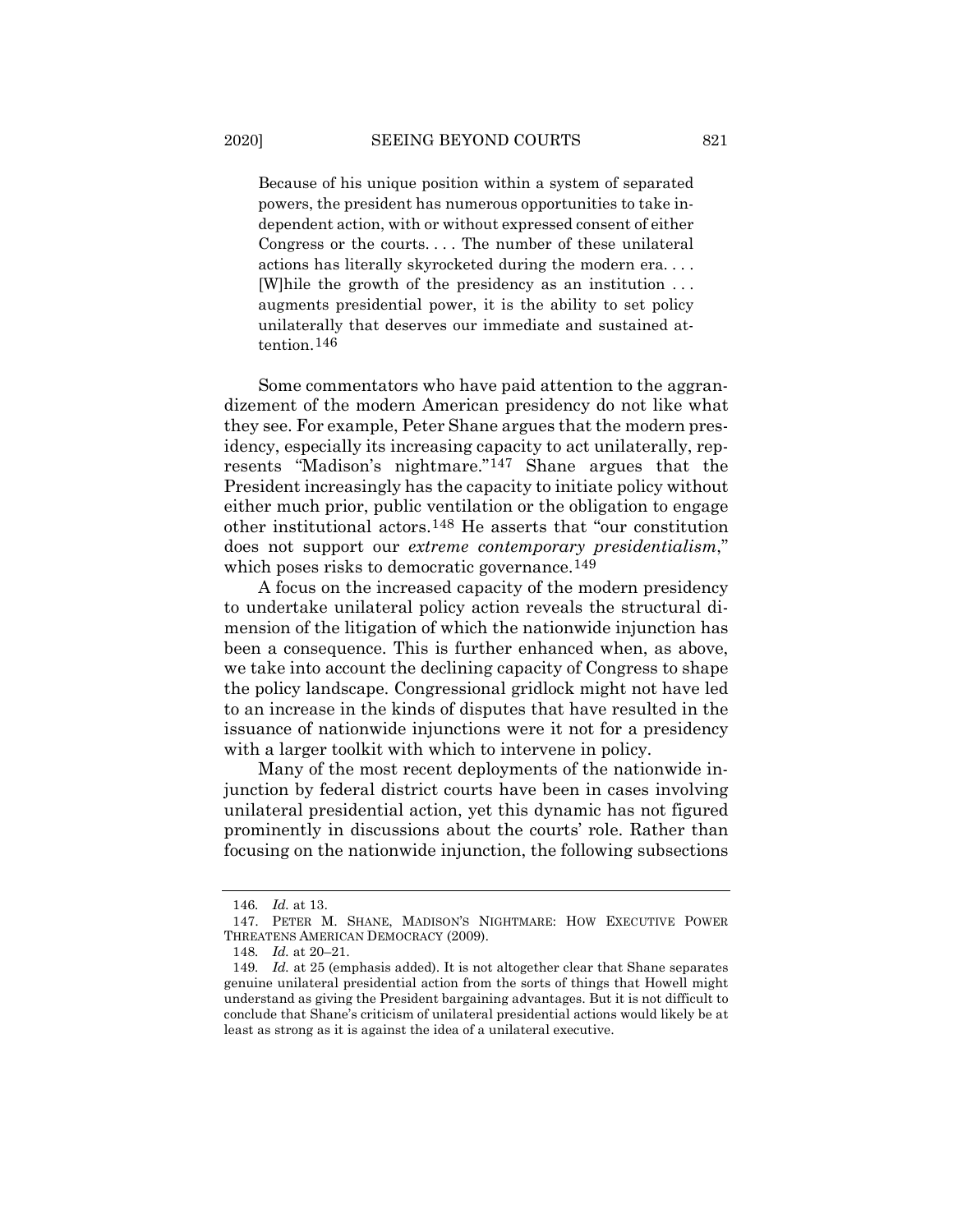focus on the steps taken by Presidents Obama and Trump to advance their policy objectives across different domains. The longer narrative of the nationwide injunction comes into view when we turn our attention to both unilateral presidential actions, and the often-preceding congressional inaction, to which it is often a response. This narrative moves us beyond a focus on the federal courts.

> 1. Obama, Unilateral Action, and the Rhetoric of Congressional Impotence

Obama's unilateral actions—described below—demonstrate his attempts to justify his actions as responses to congressional inaction. Obama often invoked partisan delay as the basis for his actions. What follows are descriptions of Obama's unilateral activity related to immigration and the rights of lesbian, gay, bisexual, and transgender (LGBT) persons.

### <span id="page-33-3"></span>*a. Unilateral Action on Immigration*

On June 15, 2012, President Obama gave a speech from the Rose Garden on immigration in which he announced the Deferred Action on Childhood Arrivals ("DACA") program.[150](#page-33-0) There, he made the substantive case for not deporting "talented young people" who were assets to the country.[151](#page-33-1) But he also justified his action as a response to Congress's failure to enact the DREAM Act.[152](#page-33-2) "I have said time and time again to Congress that, send me the DREAM Act, put it on my desk, and I will sign

<span id="page-33-0"></span><sup>150</sup>*. Remarks by the President on Immigration*, WHITE HOUSE PRESIDENT BARACK OBAMA (June 15, 2012, 2:09 PM), https://obamawhitehouse.archives.gov /the-press-office/2012/06/15/remarks-president-immigration [hereinafter *2012 Remarks on Immigration*] [https://perma.cc/W2UU-8NFU].

<sup>151</sup>*. Id.*

<span id="page-33-2"></span><span id="page-33-1"></span><sup>152.</sup> The Development, Relief, and Education for Alien Minors (DREAM) Act of 2001 was originally introduced by Senator Orrin Hatch. The original legislation would have authorized the Attorney General to cancel the deportation of a person age twenty-one or younger, who: (1) had earned a high school or equivalent diploma; (2) had been physically present for at least five years immediately preceding the date of enactment of the statute; and (3) was not otherwise inadmissible or deportable for certain criminal convictions or on security grounds. DREAM Act of 2001, S. 1291, 107th Cong. § 3 (2d Sess. 2001). In his speech introducing the legislation, Senator Hatch declared, "The purpose of the DREAM Act is to ensure that we leave no child behind, regardless of his or her legal status in the United States or their parents' illegal status." 145 CONG. REC. S8581 (daily ed. Aug. 1, 2001), (statement of Sen. Hatch).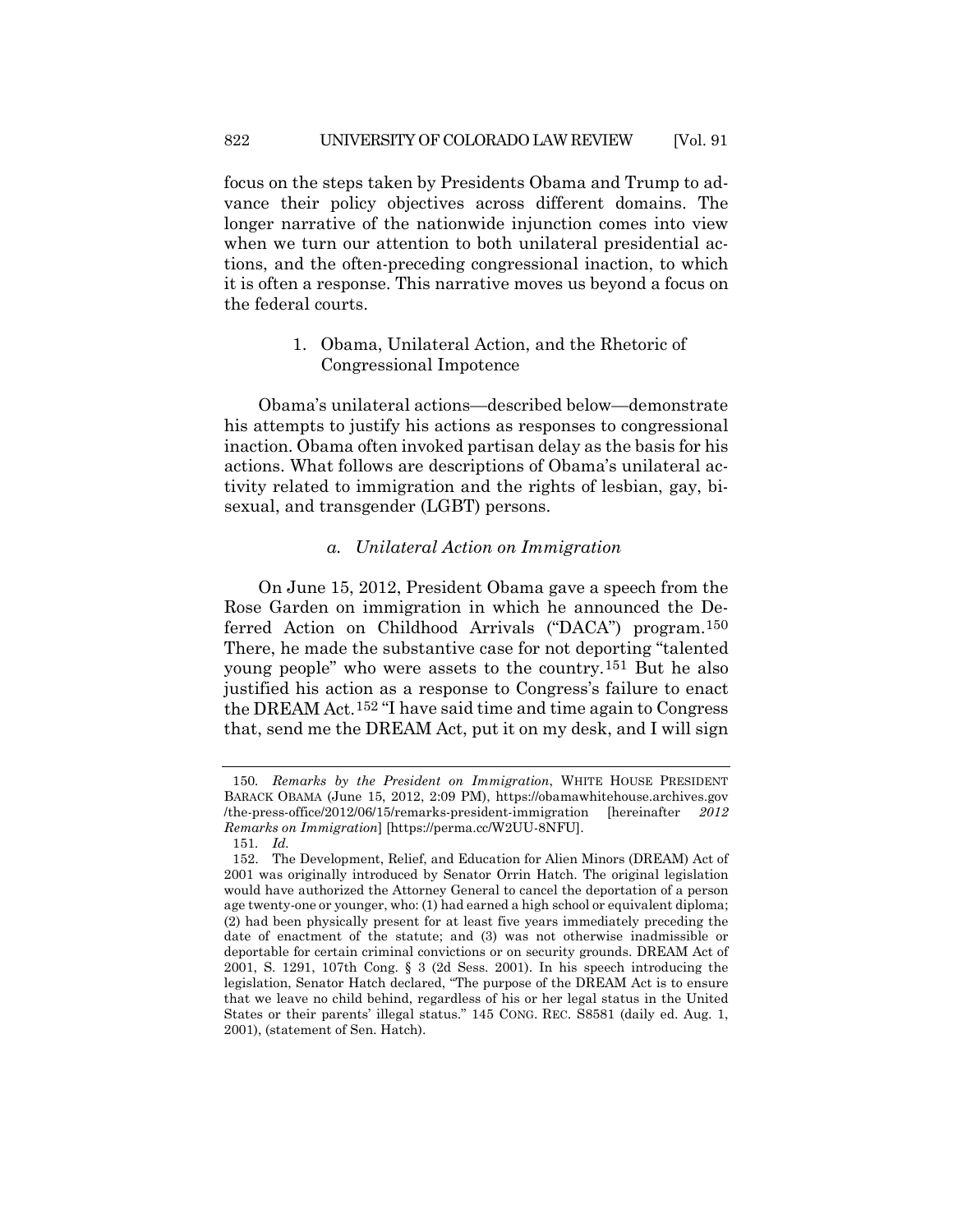it right away," declared Obama.[153](#page-34-0) "Democrats passed the DREAM Act in the House, but Republicans walked away from it."[154](#page-34-1)

Later in the speech Obama implored Congress to act, saying, "Precisely because [DACA] is temporary, Congress needs to act. There is still time for Congress to pass the DREAM Act this year . . . ."[155](#page-34-2) Obama recalled earlier bipartisanship on this immigration policy, saying that Democrats and Republicans had both written and sponsored versions of the DREAM Act and that he had joined Republicans in voting for earlier DREAM Act legislation when he had been in the Senate.[156](#page-34-3) Obama was clearly blaming what he took to be the breakdown of bipartisanship in Congress—presumably the fault of the Republicans—for the institution's failure to act on this immigration reform.[157](#page-34-4) Obama framed DACA as a refinement of the executive's enforcement discretion, which allowed it to prioritize certain individuals for removal as against others.[158](#page-34-5)

On November 20, 2014, President Obama addressed the nation in a nighttime speech in which he announced additional policy efforts to fix this broken immigration system.[159](#page-34-6) Though he defended the legality of his unilateral action, Obama emphasized the context in which that action came about—namely, what he described as Congress's unwillingness to act.<sup>[160](#page-34-7)</sup> He applauded the fact that "68 Democrats, Republicans, and independents came together to pass a bipartisan bill in the Senate."[161](#page-34-8) He specifically criticized the Republican-controlled House of Representatives, stating:

Had the House of Representatives allowed that kind of bill a simple yes-or-no vote, it would have passed with support from both parties, and today it would be the law. . . .

160*. Id.*

<span id="page-34-1"></span><span id="page-34-0"></span><sup>153</sup>*. 2012 Remarks on Immigration*, *supra* note [150.](#page-33-3)

<sup>154</sup>*. Id.*

<sup>155</sup>*. Id.*

<sup>156</sup>*. Id.*

<sup>157</sup>*. Id.*

<sup>158</sup>*. Id.*

<span id="page-34-7"></span><span id="page-34-6"></span><span id="page-34-5"></span><span id="page-34-4"></span><span id="page-34-3"></span><span id="page-34-2"></span><sup>159</sup>*. Remarks by the President in Address to the Nation on Immigration*, WHITE HOUSE PRESIDENT BARACK OBAMA (Nov. 20, 2014, 8:01 PM), https:// obamawhitehouse.archives.gov/the-press-office/2014/11/20/remarks-presidentaddress-nation-immigration [https://perma.cc/F96V-27LP].

<span id="page-34-8"></span><sup>161</sup>*. Id.*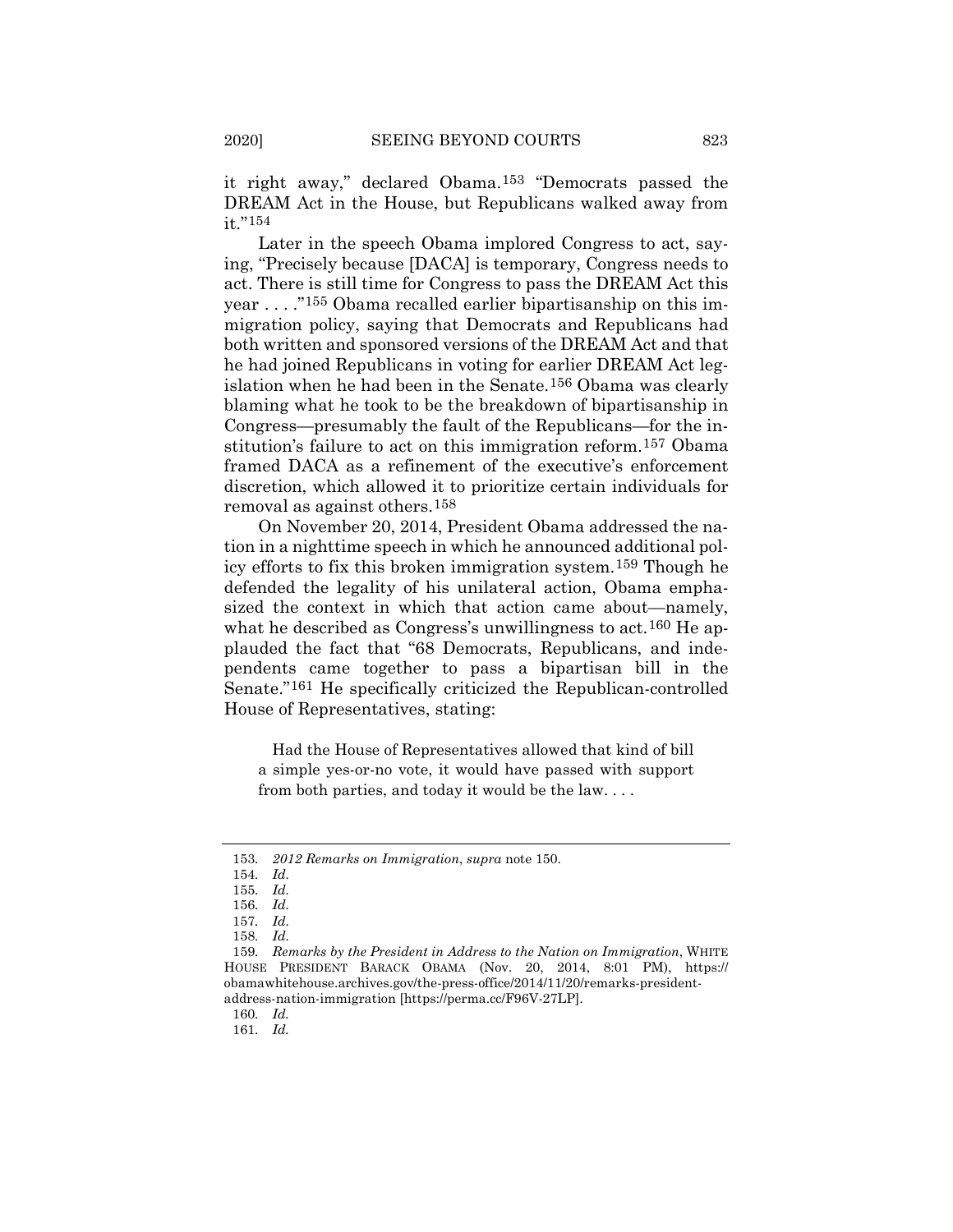Now, I continue to believe that the best way to solve this problem is by working together to pass [comprehensive immigration reform legislation]. But until that happens, there are actions I have the legal authority to take as President  $\ldots$ . [162](#page-35-0)

Among those actions were "steps to deal responsibly with the millions of undocumented immigrants who already live in our country."[163](#page-35-1) Obama described those steps, saying:

Now here's the thing: We expect people who live in this country to play by the rules. We expect that those who cut the line will not be unfairly rewarded. So we're going to offer the following deal: If you've been in America for more than five years; if you have children who are American citizens or legal residents; if you register, pass a criminal background check, and you're willing to pay your fair share of taxes—you'll be able to apply to stay in this country temporarily without fear of deportation. You can come out of the shadows and get right with the law. That's what this deal is  $164$ 

Obama defended the legitimacy of his moves as consistent with "the kinds of actions taken by every single Republican President and every single Democratic President for the past half century." Focusing again on Congress, he declared, "And to those in Congress who question my authority to make our immigration system work better . . . where Congress has failed, I have one answer: Pass a bill."[165](#page-35-3)

Obama asserted that he was motivated to act unilaterally because of congressional inaction on immigration, seemingly despite substantive support for the policy reform at issue. This Essay has argued that the President is emboldened to move unilaterally because he is likely aware that he will not be successfully confronted by Congress for the same reason. Indeed, even where Democrats in Congress might have institutional concerns about presidential overreach, the partisan divides in Congress incentivize congressmembers to emphasize their partisan identities over protecting congressional prerogatives, making confronta-

- <span id="page-35-0"></span>162*. Id.*
- 163*. Id.*
- <span id="page-35-2"></span><span id="page-35-1"></span>164*. Id.*
- <span id="page-35-3"></span>165*. Id.*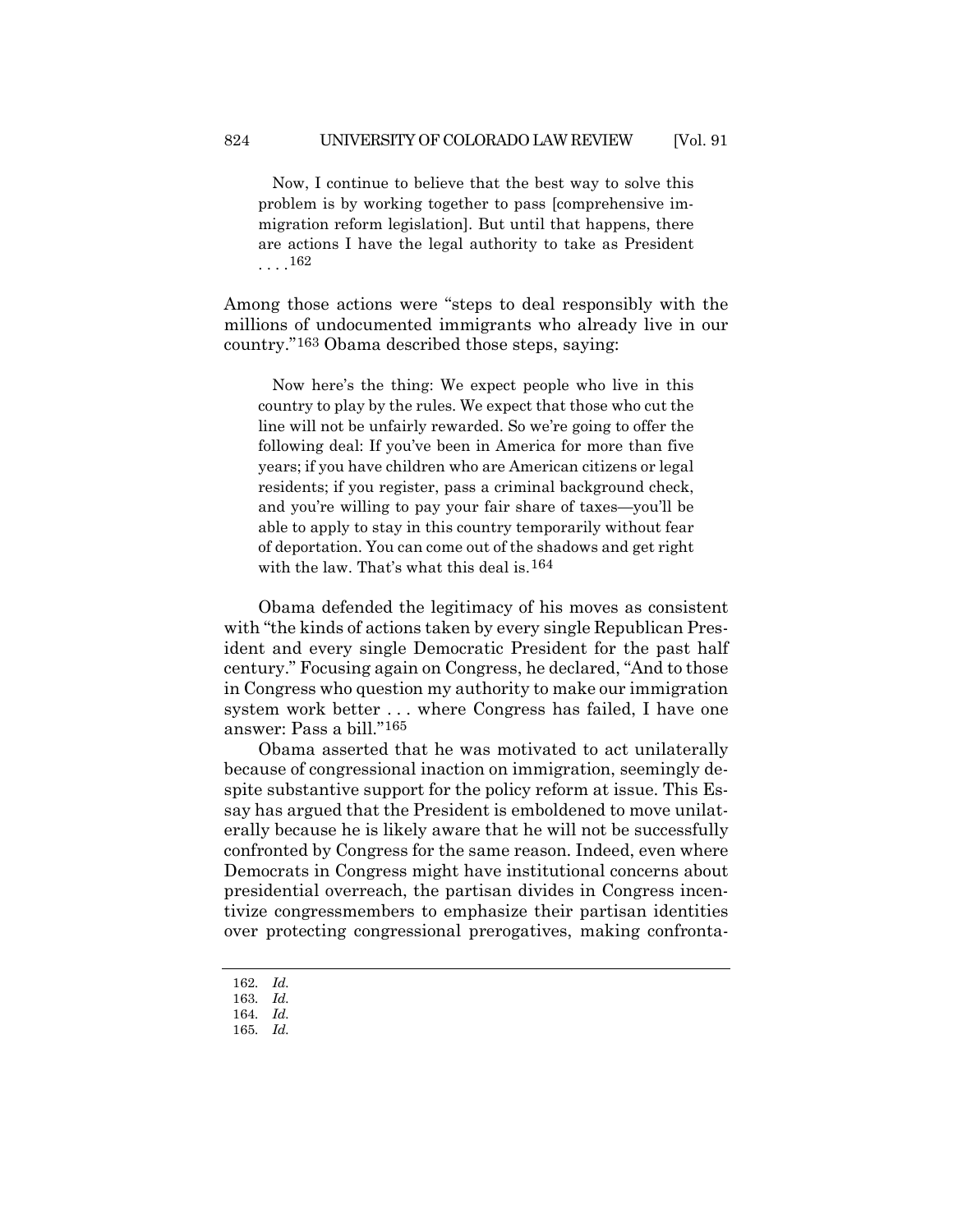tion even less likely. And a similar issue arose with respect to the LGBT community—and particularly transgender students in America's schools.

#### *b. Unilateral Action on LGBT Rights*

On May 13, 2016, the Justice Department's Civil Rights Division and the Department of Education's Office of Civil Rights in the issued a "Dear Colleague" letter ("the Letter") to school districts across the country. Justice and Education framed this letter as a response to "an increasing number of questions from parents, teachers, principals, and school superintendents about civil rights protections for transgender students."[166](#page-36-0)

The Letter further explained that, in their implementation of Title IX of the Education Amendments of 1972 ("Title IX"), which prohibits sex discrimination by recipients of Federal funds, gender identity would be treated as sex.[167](#page-36-1) The Letter explained that the two Departments' understanding of Title IX prohibited schools receiving federal funds from treating "a transgender student differently from the way it treats other students of the same gender identity."[168](#page-36-2) The Letter provided further guidance regarding the treatment of transgender students in different venues and opportunities—including restrooms, locker rooms, and athletics.<sup>[169](#page-36-3)</sup> Specifically, the Letter stated that schools could not, consistent with Title IX, prohibit "transgender students access to . . . facilities consistent with their gender identity."[170](#page-36-4) Nor could a school require a transgender student to use a single-occupant restroom if other students could use multi-occupant restrooms.[171](#page-36-5) While the Letter did not articulate a specific policy on the treatment of transgender athletes, the Letter prohibited what it called reliance "on overly broad generalizations or stereotypes about the

<span id="page-36-0"></span><sup>166.</sup> U.S. DEP'T OF JUSTICE & U.S. DEP'T OF EDUC., DEAR COLLEAGUE LETTER ON TRANSGENDER STUDENTS 1 (May 13, 2016), https://www2.ed.gov/about/offices /list/ocr/letters/colleague-201605-title-ix-transgender.pdf [https://perma.cc/AH43- Q62J].

<span id="page-36-2"></span><span id="page-36-1"></span><sup>167.</sup> The Letter defined gender identity as "an individual's internal sense of gender." It noted that gender identity "may be different from or the same as the person's sex assigned at birth." *Id.* at 1.

<sup>168</sup>*. Id.* at 2.

<span id="page-36-3"></span><sup>169</sup>*. Id.* at 3.

<span id="page-36-5"></span><span id="page-36-4"></span><sup>170</sup>*. Id.*

<sup>171</sup>*. Id.*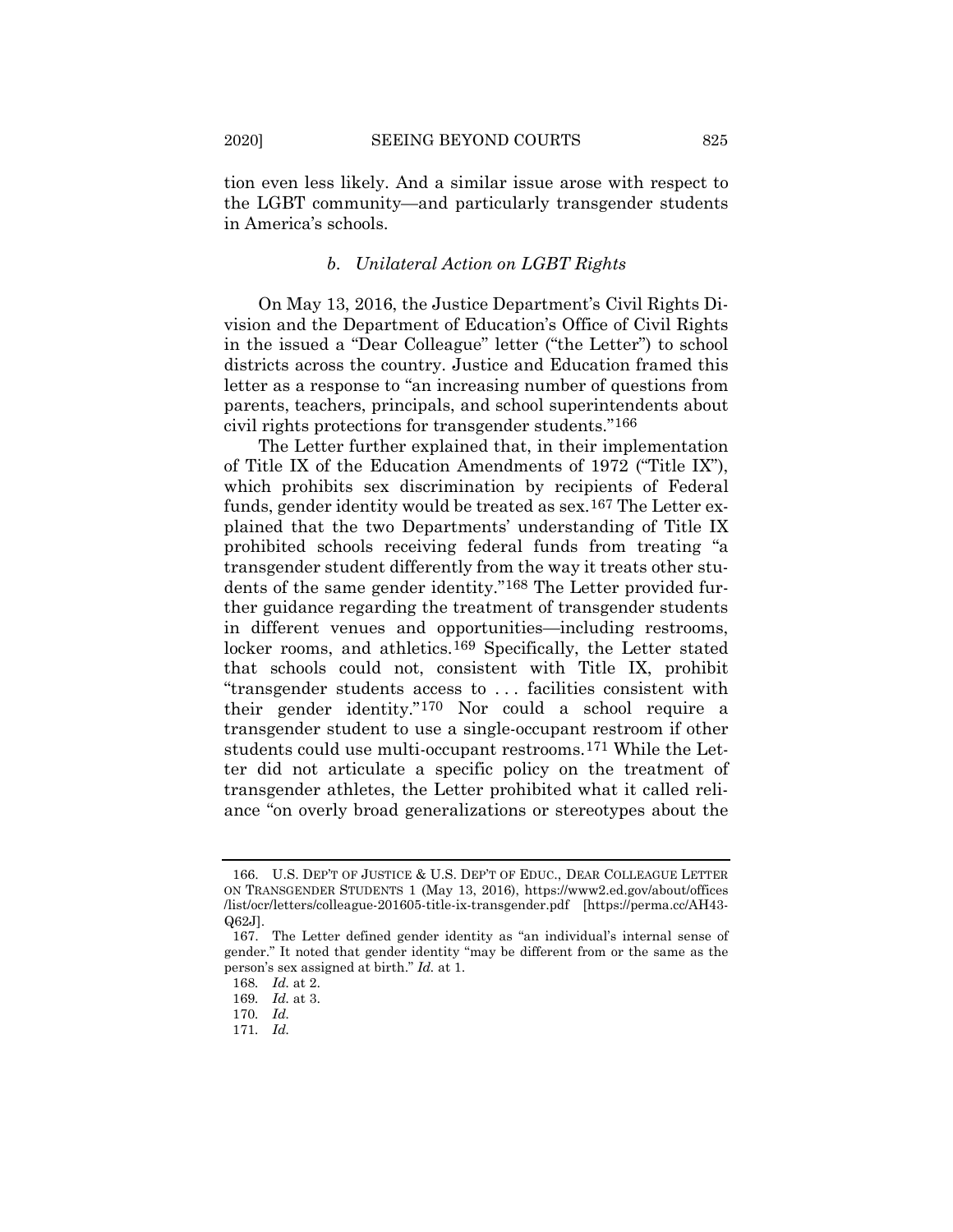differences between transgender students and other students of the same [gender identity]."[172](#page-37-0)

The "Dear Colleague" Letter did not invoke congressional inaction as the basis of its administrative action, but the Letter came against the backdrop of Congress's failure to add key protections for LGBT persons to the nation's civil rights canon, especially with respect to employment discrimination.[173](#page-37-1) Nearly two years before the Justice Department waded into the controversy over North Carolina's legislation requiring sex-segregated public restrooms to be used only by persons whose birth sex match the bathroom's sex assignment, President Obama acted unilaterally to issue protections guarding against LGBT discrimination by federal contractors. In a July 21, 2016, speech accompanying the signing of Executive Order 13672, President Obama declared:

Congress has spent 40 years—four decades—considering legislation that would help solve the problem [of discrimination against LGBT persons]. That's a long time. And yet they still haven't gotten it done. . . . But I'm going to do what I can with the authority I have to act. The rest of you, of course, need to keep putting pressure on Congress to pass federal legislation that resolves this problem once and for all.[174](#page-37-2)

Obama referenced Congress's inability to enact civil rights protections for LGBT persons in the workplace.[175](#page-37-3) As Obama

<span id="page-37-4"></span><sup>172</sup>*. Id.*

<sup>173</sup>*. Id.*

<span id="page-37-3"></span><span id="page-37-2"></span><span id="page-37-1"></span><span id="page-37-0"></span><sup>174.</sup> Barack Obama, President of the United States, Remarks by the President at Signing of Executive Order on LGBT Workplace Discrimination (July 21, 2014). 175. The Employment Non-Discrimination Act (ENDA) was originally introduced in 1994. In 2007, ENDA was introduced for the first time with protections against discrimination on the basis of gender identity, but the provision was removed before passage in the House of Representatives, the first time the legislation passed in either house of Congress. In 2013, a bill that included protections for transgender persons was passed in the Senate but did not receive a vote in the House of Representatives. *See* Leigh Ann Caldwell, *Senate Passes LGBT Anti-Discrimination Bill*, CNN (Nov. 8, 2013), https://www.cnn.com/2013/11/07 /politics/senate-lgbt-workplace-discrimination/index.html [https://perma.cc/DAV3- 8X2S]; Lauren Smith, *ENDA Has Been Waiting 2 Decades for Passage*, ROLL CALL (July 10, 2013), https://www.rollcall.com/news/enda\_has\_been\_waiting\_2\_decades \_for\_passage-226257-1.html [https://perma.cc/AW38-Q5BB]; Deirdre Walsh, *LGBT Anti-Discrimination Bill Going Nowhere in the House*, CNN (Nov. 7, 2013)[, https://](https://www.cnn.com/2013/11/07/politics/lgbt-workplace-discrimination-house-outlook/index.html) [www.cnn.com/2013/11/07/politics/lgbt-workplace-discrimination-house-outlook](https://www.cnn.com/2013/11/07/politics/lgbt-workplace-discrimination-house-outlook/index.html) [/index.html](https://www.cnn.com/2013/11/07/politics/lgbt-workplace-discrimination-house-outlook/index.html) [https://perma.cc/39ZW-N8FA].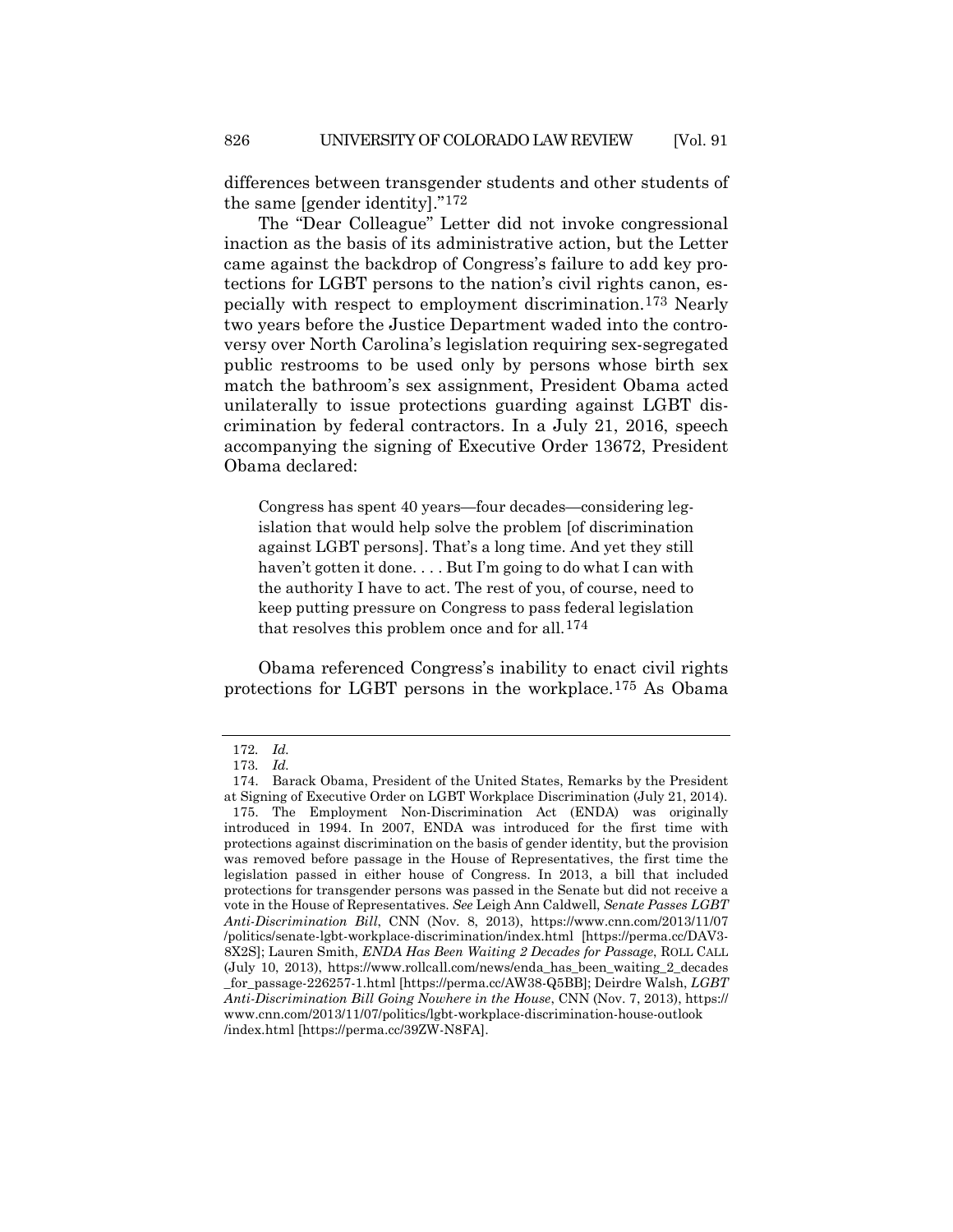stated, the issue of workplace discrimination against LGBT workers had been stalled in Congress for several years.[176](#page-38-0) Obama sought to draw attention to Congress's failure to enact protective legislation as the basis for his having taken unilateral action to eliminate discrimination in the sector of the economy over which he could exercise authority.

# 2. Trump, Unilateral Action, and the Delivery of Wins for His Electoral Coalition

While less explicit in justifying his action as a confrontation with an ineffectual Congress, perhaps because his party controlled both houses when he assumed the presidency, President Trump also intimated that he acts unilaterally either to spur congressional action or in the absence of congressional action.

Less than a week after taking office, President Trump issued Executive Order (EO) 13769, which was entitled "Protecting the Nation from Foreign Terrorist Entry into the United States," known as the "travel ban."[177](#page-38-1) Executive Order 13769, though superseded by subsequent executive orders, initially halted the issuance of visas to citizens of seven majority-Muslim countries: Iraq, Syria, Iran, Sudan, Libya, Somalia, and Yemen.[178](#page-38-2) The Order also made significant changes to U.S. refugee policy, including suspending the acceptance of new refugees into the United States for four months.[179](#page-38-3) The Order also reduced the number of refugee visas from 110,000 (set by the Obama Administration) to 50,000.[180](#page-38-4) More specifically, the Order announced the suspension of issuing visas to Syrian refugees altogether.[181](#page-38-5) Commentators on Trump's action noted that it was consistent with his statements on the campaign trail, which called for a ban on allowing Muslim travelers into the United States.[182](#page-38-6) Others noted that Trump's use of the Executive Order

<sup>176</sup>*.* Smith, *supra* note [175.](#page-37-4)

<span id="page-38-3"></span><span id="page-38-2"></span><span id="page-38-1"></span><span id="page-38-0"></span><sup>177.</sup> Exec. Order No. 13,769, 82 Fed. Reg. 8977 (Jan. 27, 2017). Executive Order 13,769 was superseded by Exec. Order 13,780, 82 Fed. Reg. 13209 (March 6, 2017). 178. Exec. Order 13,769 at 8978.

<sup>179</sup>*. Id.* at 8979.

<sup>180</sup>*. Id.*

<sup>181</sup>*. Id.*

<span id="page-38-6"></span><span id="page-38-5"></span><span id="page-38-4"></span><sup>182</sup>*. See* Jenna Johnson & Abigail Hauslohner, *'I Think Islam Hates Us': A Timeline of Trump's Comments About Islam and Muslims*, WASH. POST (May 20, 2017), https://www.washingtonpost.com/news/post-politics/wp/2017/05/20/i-thinkislam-hates-us-a-timeline-of-trumps-comments-about-islam-and-muslims/ [https:// perma.cc/RJL2-5LKF].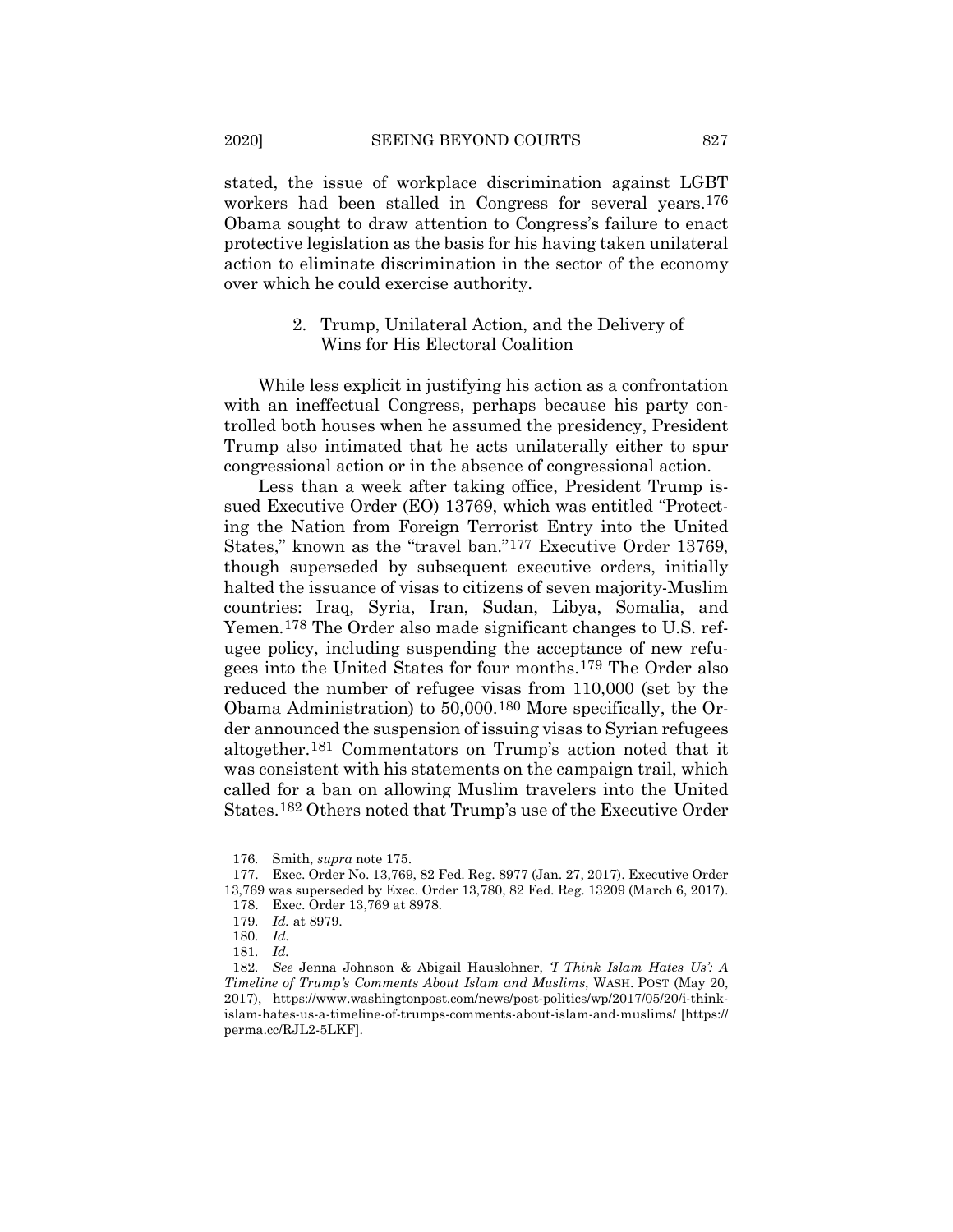was intended to deliver an early victory on a contentious issue to his political base.[183](#page-39-0)

Just two days before issuing the travel ban order, Trump issued Executive Order 13,768, "Enhancing Public Safety in the Interior of the United States,"[184](#page-39-1) which was premised on the Administration's assertion that interior enforcement of the immigration laws had been abdicated by the Federal Government and required restoration. According to the EO, abdication of the Federal government's "sovereign responsibility" was evidenced by the "exempt[ion] of classes or categories of removable aliens from potential enforcement"[185](#page-39-2) and by the flouting of federal law by so-called sanctuary jurisdictions.[186](#page-39-3) While the Administration's response to the former act of abdication had been addressed in then-Attorney General Jeff Sessions' letter rescinding DACA because of its "constitutional defects,"[187](#page-39-4) the EO delegated authority to the Attorney General and the Secretary of Homeland Security to withhold federal grants from places found to be sanctuary jurisdictions or areas offering safe havens from certain federal immigration laws.[188](#page-39-5)

<span id="page-39-0"></span><sup>183.</sup> It must be made clear that although I highlight the unilateral action of Presidents Obama and Trump, there are important distinctions in their policies. Specifically, Obama's issuance of an executive order on the immigrant parents of American-born children is likely a policy that would have passed in both Houses of Congress had it been allowed to come to a vote. The fact that a comprehensive immigration-reform bill, which was co-sponsored by Republicans, passed in the Senate and was never brought to the floor by the Republican House majority, suggests that Obama's unilateral action was less an attempt to make policy that likely would have failed in the legislative branch than an attempt to enact policy that would not have passed any chamber of Congress. By contrast, it is almost certain that Trump's travel ban—likely in all of its iterations—was not going to pass Congress. However, both Trump and Obama were clearly influenced by the political calculus in making their announcements of unilateral policy change in the broad area of immigration policy. For a discussion of the electoral considerations of presidential unilateral policymaking, see Judd, *supra* note [26.](#page-8-5)

<sup>184.</sup> Exec. Order No. 13,768, 82 Fed. Reg. 8799 (Jan. 25, 2017).

<sup>185</sup>*. Id.*

<span id="page-39-3"></span><span id="page-39-2"></span><span id="page-39-1"></span><sup>186</sup>*. Id.*; *see, e.g.*, Rose Cuison Villazor & Pratheepan Gulasekaram, *The New Sanctuary and Anti-Sanctuary Movements*, 52 U.C. DAVIS L. REV. 549, 553–54 (2018) (defining sanctuary jurisdictions as those "declining to participate in federal immigration enforcement").

<span id="page-39-4"></span><sup>187.</sup> Letter from Jefferson Sessions, Attorney General, to Elaine Duke, Acting Secretary of the Department of Homeland Security (Sept. 5, 2017). In a tweet, dated September 5th, President Trump called on Congress to enact legislation legalizing DACA and threatened that "[if Congress] can't, I will revisit this issue!" Donald Trump (@realDonaldTrump), TWITTER, (Sept. 5, 2017, 6:38AM), https://twitter.com /realDonaldTrump/status/905228667336499200 [https://perma.cc/U9WK-PDK7].

<span id="page-39-5"></span><sup>188.</sup> Exec. Order No. 13,768, at 8801.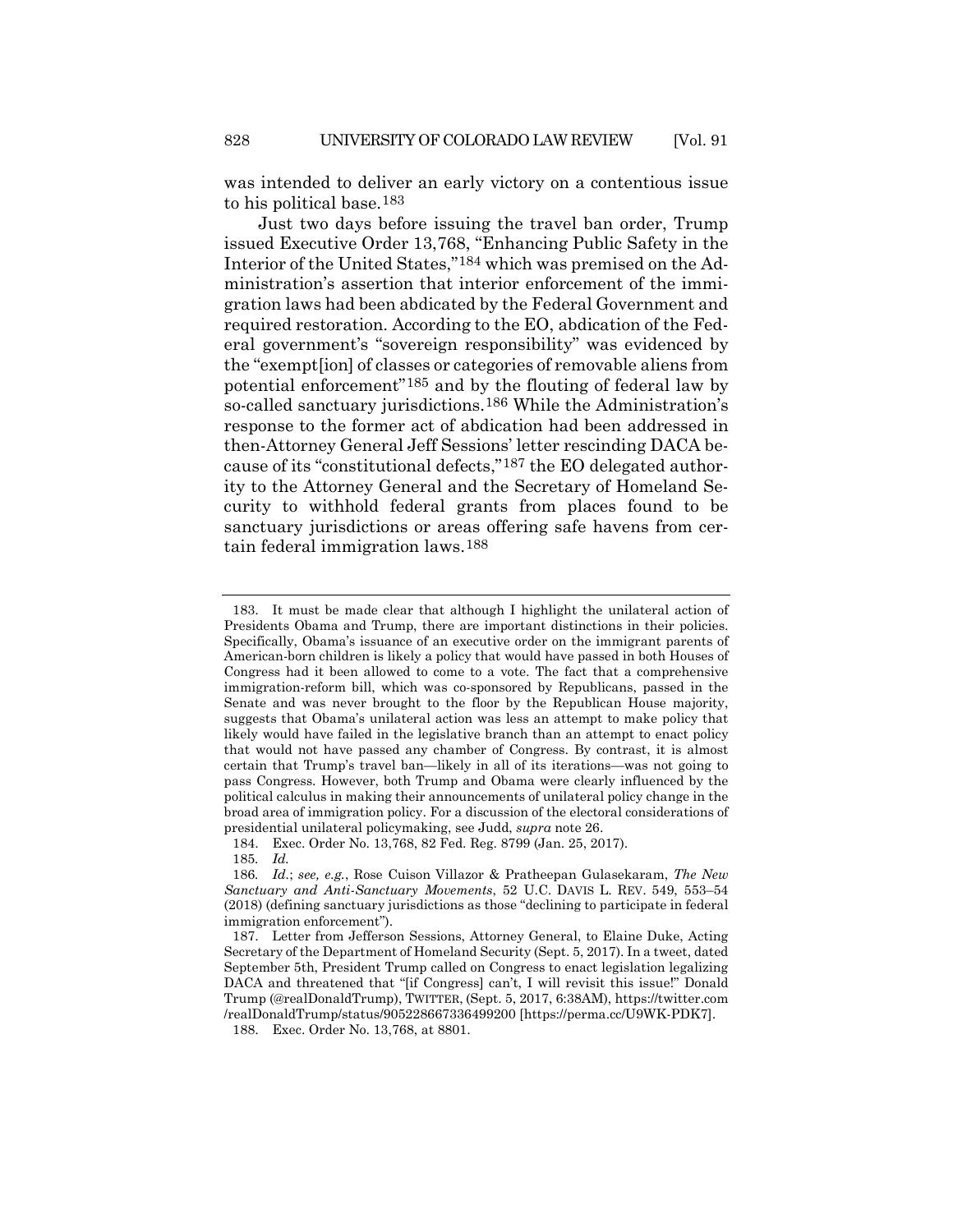Trump's order gave the Attorney General and Secretary of Homeland Security the authority to designate a place as a sanctuary jurisdiction, whether or not it had formally designated itself as such.[189](#page-40-0) The EO also attempted to expose jurisdictions to political pressure by making public reports about criminal activity by persons whom a jurisdiction decided not to detain in order to release into federal custody.[190](#page-40-1) The EO further established an office within the U.S. Immigration and Customs Enforcement bureau (ICE) devoted to "provid[ing] proactive, timely, adequate, and professional services to victims of crimes committed by removable aliens."[191](#page-40-2) The office would also produce "quarterly reports studying the effects of the victimization by criminal aliens present in the United States."[192](#page-40-3)

More recently, the Trump Administration turned toward deploying agency lawmaking as the mechanism for making immigration policy. On July 23, 2019, the Department of Homeland Security (DHS) promulgated a rule—without undertaking notice and comment—that eliminated restrictions on the expedited removal of undocumented immigrants.[193](#page-40-4) The policy eradicated geographic limitations and significantly expanded the time period during which undocumented immigrants are subject to expedited removal procedures.[194](#page-40-5) Specifically, while the previous policy applied the expedited removal process to those persons found within one hundred miles of a land border within fourteen days of their arrival in the United States, the new policy eliminated the one-hundred-mile restriction and expanded the time period during which expedited removal procedures could be used to two years.[195](#page-40-6)

DHS justified its policy change as necessary in the light of the "ongoing crisis at the southern border," its assertion that a large number of undocumented immigrants were found beyond one hundred air miles of a land border, and the strain on immigration courts' resources.[196](#page-40-7) Further, DHS asserted that overcrowding in detention centers supported the change in agency

<span id="page-40-0"></span><sup>189</sup>*. Id.*

<sup>190</sup>*. Id.*

<sup>191</sup>*. Id.*

<sup>192</sup>*. Id.*

<span id="page-40-6"></span><span id="page-40-5"></span><span id="page-40-4"></span><span id="page-40-3"></span><span id="page-40-2"></span><span id="page-40-1"></span><sup>193.</sup> Designating Aliens for Expedited Removal, 82 Fed. Reg. 35,409 (July 23, 2019).

<sup>194</sup>*. Id.* at 35,412.

<sup>195</sup>*. Id.*

<span id="page-40-7"></span><sup>196</sup>*. Id.* at 35,411.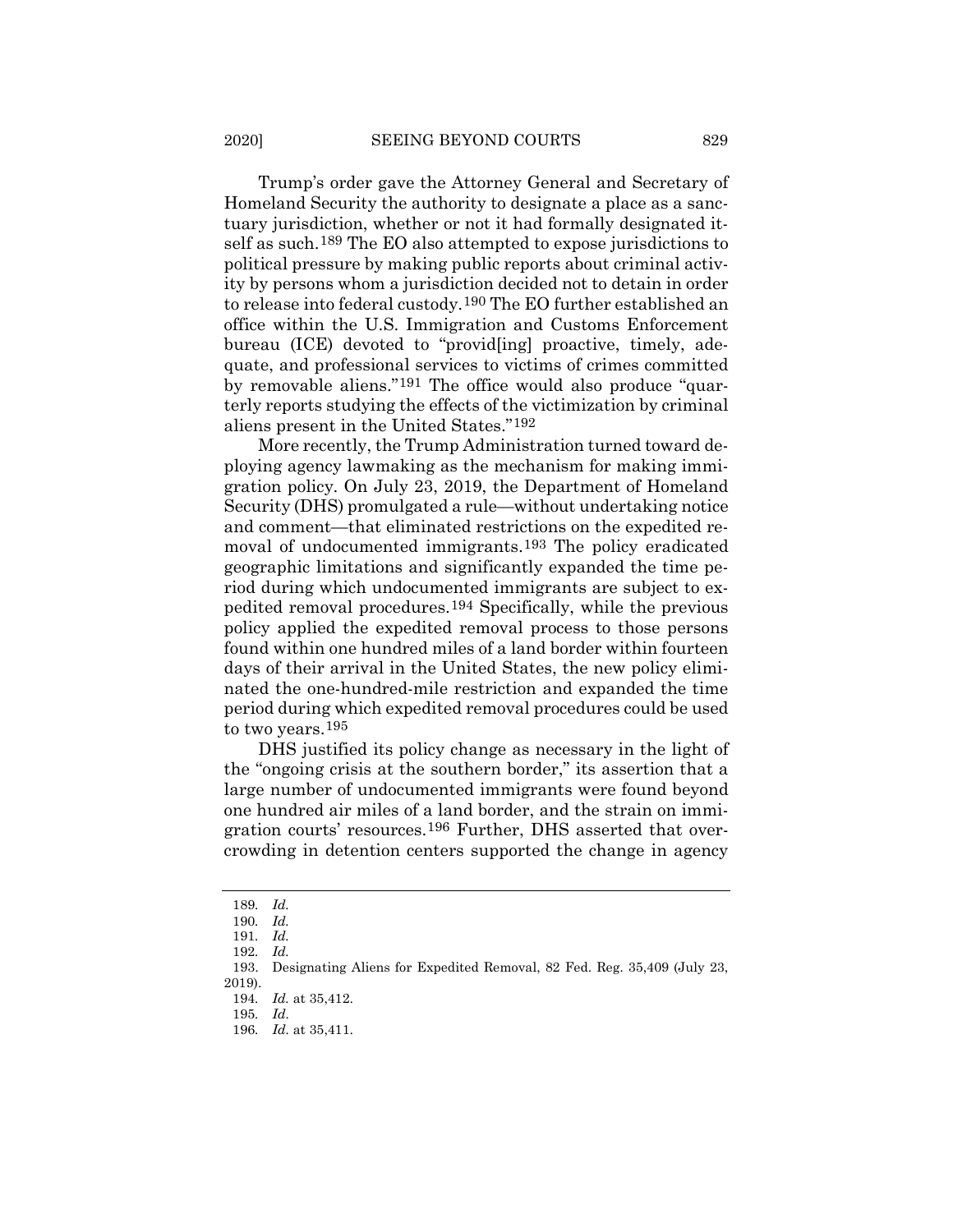policy.[197](#page-41-0) But at the end of the day, an inactive Congress left the space for Trump's unilateral action.

# 3. The Threat of Unilateral Presidential Authority and Responses

Trump's immigration orders are but a few examples of the Administration's attempts to act unilaterally to change immigration and travel policy. Like the Obama Administration and its policies discussed above, the Trump Administration determined that its policy preferences could best be achieved by "going it alone." These decisions involved matters of policy that might be hotly contested issues, but unlike those described above, Trump also acted unilaterally in an area—national security as broadly understood—over which the President has institutional advantages when bargaining with Congress.

Nevertheless, Presidents Obama and Trump forwent the challenge of attempting to convince opponents on policy issues that were important for various reasons. The concerns articulated in this Essay are not that the President has no authority to act unilaterally. The history and practice of presidential authority stands in clear opposition to such an absolutist position. Rather, the concern is aimed at how exercises of unilateral executive authority in an age of expanded presidential capacity

<span id="page-41-0"></span><sup>197.</sup> Some might contest my categorization of the agency's attempt to make rules outside of the notice-and-comment process as unilateral action. Specifically, the rulemaking involved the Department of Homeland Security, which is somewhat removed from the President, at least when compared to the issuance of an executive order. The process for forgoing notice-and-comment rulemaking is also a process recognized by the Administrative Procedure Act and is sanctioned as a mechanism for policymaking. The response to each of these arguments—which apply no less to criticisms of the Obama Administration's actions regarding deferred action and transgender rights, both of which were mediated through executive agencies—is that these were executive agencies, rather than independent agencies. The President's control over these institutions is unquestioned if the President's authority to remove cabinet officials is a factor in assessing control. In fact, the unceremonious practice with which President Trump has terminated more than a few cabinet officials evidences the wide swath of control that the President has over these bureaucratic officials. *See* Elias Groll, Robbie Gramer, & Lara Seligman, *Trump Axes Bolton Via Twitter*, FOREIGN POL'Y (Sept. 20, 2019), https:// foreignpolicy.com/2019/09/10/bolton-trump-fires-national-security-advisor-viatwitter/ [https://perma.cc/N3A5-QD4Q]; Dan Mangan, *Rex Tillerson Found Out He Was Fired as Secretary of State from President Donald Trump's Tweet*, CNBC (Mar. 13, 2018), https://www.cnbc.com/2018/03/13/tillerson-learned-he-was-fired-fromtrumps-tweet.html [https://perma.cc/MX7V-3F4F].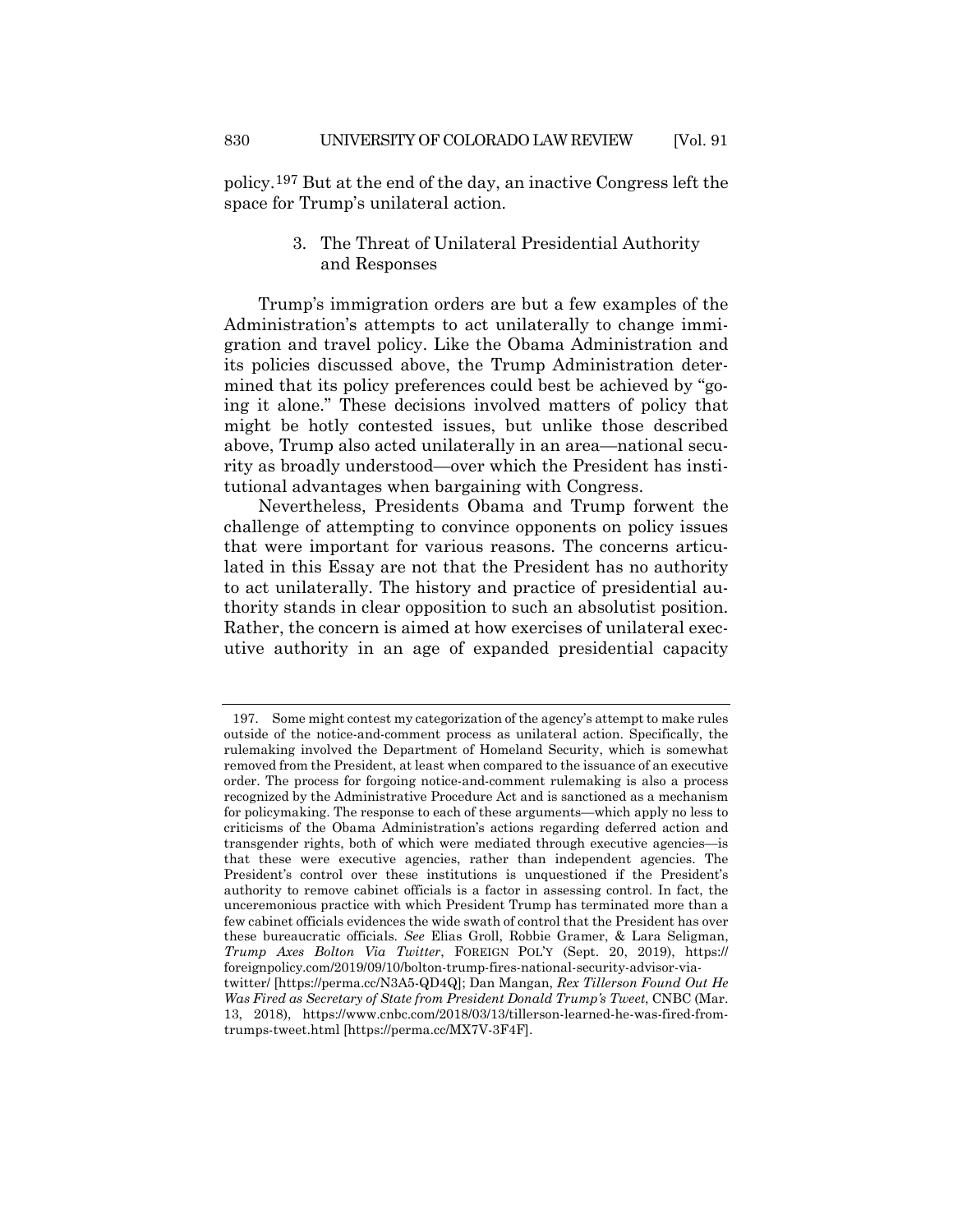threaten to undermine the system of separation of powers inherent to our national political structure.

At this juncture in American political life, we are faced with a Congress whose capacity to resolve significant challenges facing our democracy appears to be near an ebb.[198](#page-42-0) This not only incentivizes Presidents to unilaterally claim some victory for their electoral objectives or their historical reputations but also makes it less likely that Congress can check a President's assertion of unilateral policymaking authority. The slim margins with which either party has recently controlled the legislative chamber has made it difficult for legislators to overcome the inevitable hurdles involved in checking the President, as electoral competitiveness reinforces resort to partisan identification. Invigorated partisan identities further incentivize the choice to ride a successful President's coattails, rather than confront him and risk undermining his policy effectiveness.[199](#page-42-1) The result is an everincreasing accretion of authority to the executive in the name of effective governance or partisan advantage, which establishes the presidency as an increasingly powerful actor in the American domestic policy landscape. This is inconsistent with the vision of our government bequeathed to us by the Framers.

To be sure, there are leading scholars who unabashedly demand that we overcome our Madisonian predisposition for an executive hemmed in by systemic checks. Where Peter Shane sees a nightmare, Eric Posner and Adrian Vermeule see Madi-son's error.<sup>[200](#page-42-2)</sup> They assert that the modern state requires a President whose capacities are equal to the challenges he faces from global terrorism to financial catastrophe.[201](#page-42-3) They argue that the historic and contemporary obsession with imposing legal constraints on the presidency assumes that without such constraints the President's actions cannot be constrained at

<sup>198</sup>*. See supra* notes 127–134 and accompanying text.

<span id="page-42-1"></span><span id="page-42-0"></span><sup>199.</sup> LEE, *supra* note [112,](#page-25-3) at 61–63 (discussing the ways that legislators are impacted by having the presidency held by a member of their party).

<span id="page-42-2"></span><sup>200</sup>*. See* ERIC POSNER & ADRIAN VERMUELE, THE EXECUTIVE UNBOUND: AFTER THE MADISONIAN REPUBLIC (2010).

<span id="page-42-3"></span><sup>201</sup>*. Id.* at 41–45 (arguing that before a crisis, Congress is not equipped to address long-standing problems, and during a crisis, Congress's very structure disables it from acting decisively in the face of a crisis). Posner and Vermeule assert that Congress is disabled during pre-crisis periods because they are "mired in partisan conflict." *Id.* at 42. Here they conclude the necessity of expanded presidential authority.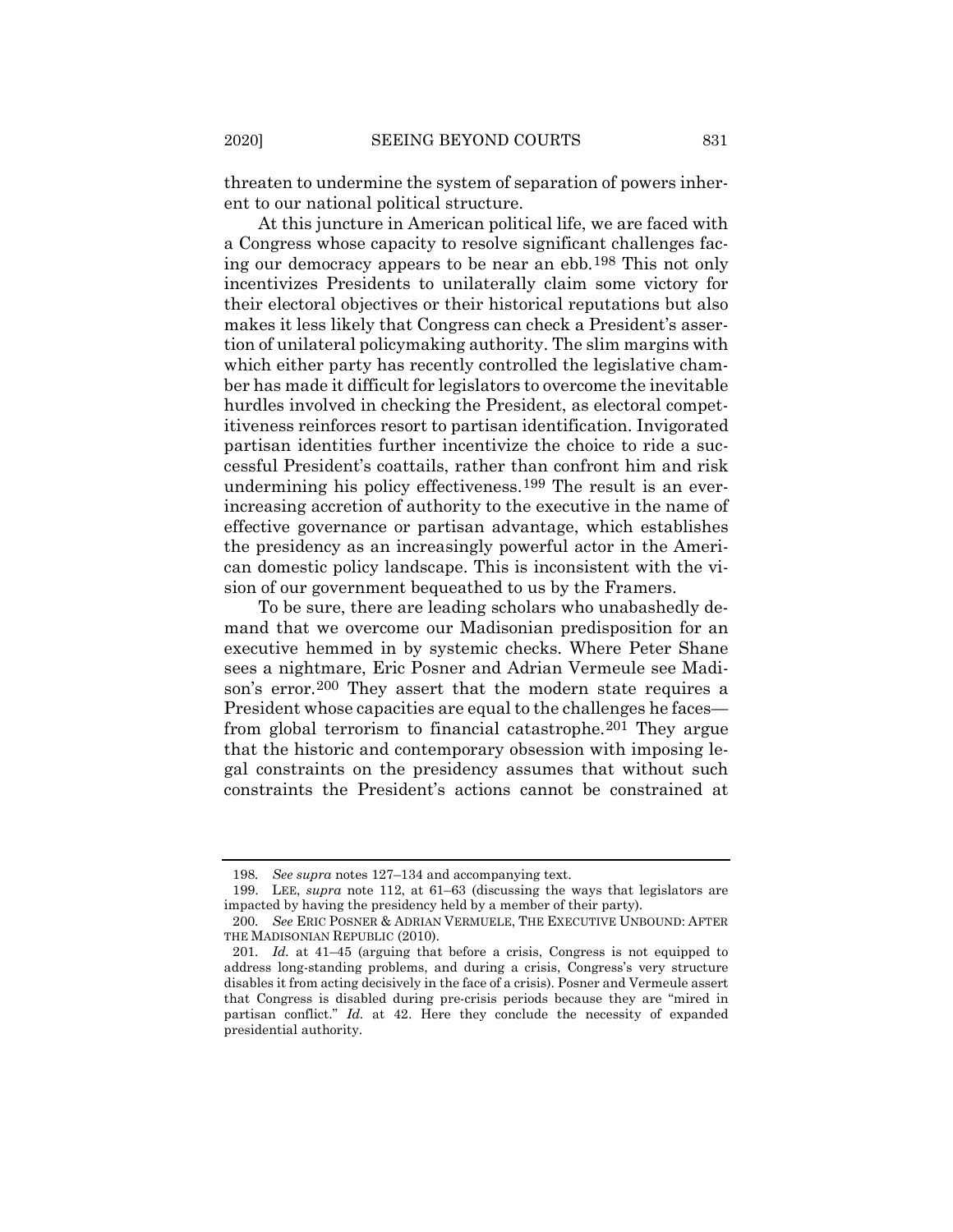all.[202](#page-43-0) They reject the Madisonian vision of a hemmed-in presidency as blind to the reality that Presidents are constrained by "politics and public opinion" anyway.[203](#page-43-1) The reality of running for office, they argue, exposes any candidate to tremendous scrutiny and intrusions commensurate with the awesome rewards to be acquired if successful.[204](#page-43-2) In other words, election and reelection impose their own constraints.[205](#page-43-3)

Posner and Vermeule's optimistic view suggests two points. First, our consternation about constraints misperceives the task of the presidency in the modern world. To Posner and Vermeule, we fail to understand the ways that, even as the rise of the administrative state has empowered the President, it has simultaneously constrained and further exposed him.

Second, the rise of simultaneous constraints on executive authority suggests the adaptability of political institutions capable of rebalancing a system that appears out of balance. Enduring values—that is, checks and balances and anti-concentration of authority—in an evolving polity are protected by the evolutionary capacity of its institutions. Judges, no less than other institutional actors, have a role to play in this adaptation. This is not to declare that the nationwide injunction is the best adaptation for the period in which we find ourselves. But it is to stress that it might be helpful to see it as an adaptation to a broader environment that includes other actors. To the extent that the nationwide injunction—which may be understood as an institutional adaptation—is understood to be problematic, the appropriate first response may not be to "cut it out," but rather to understand how and why the system—or parts of the system found it to be useful. Confronting that question directly may force our polity to address underlying causes of dysfunction, rather than merely cursing the symptom. This Essay is not intended to answer whether we should or should not defend the nationwide injunction; rather, it has focused on asserting that before we can answer that question, we ought to ask the right questions about our institutions and our politics.

<span id="page-43-2"></span><span id="page-43-1"></span><span id="page-43-0"></span><sup>202</sup>*. Id.* at 12 ("Liberal legalists equate the absence of effective *legal* constraints on the executive with the absence of *any* constraints, yet even an imperial president is constrained by politics and public opinion.").

<sup>203</sup>*. Id.*

<sup>204</sup>*. Id.* at 12–13.

<span id="page-43-3"></span><sup>205</sup>*. Id.*